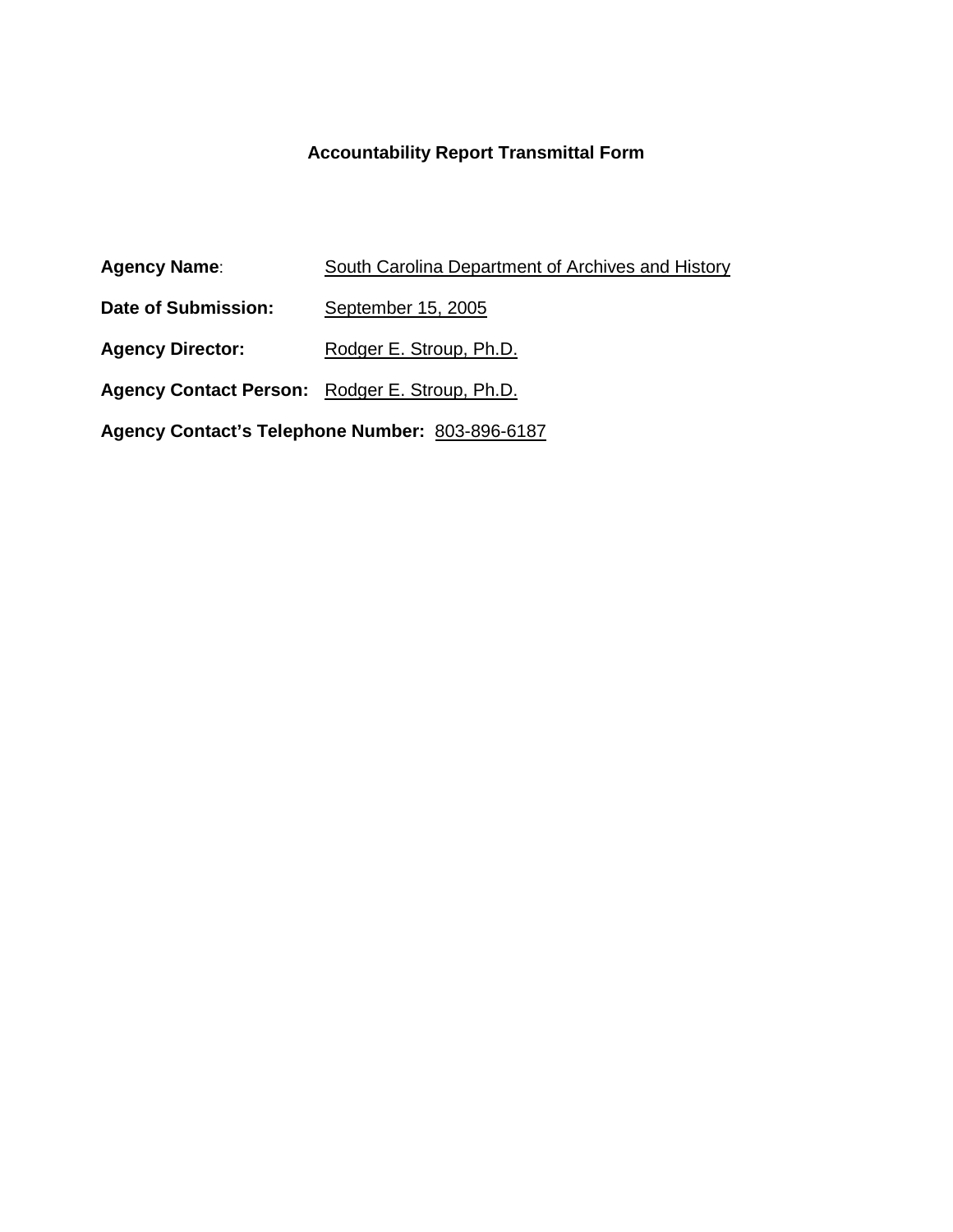# **South Carolina Department of Archives & History**



HISTORY & HERITAGE<br>For All Generations

**Annual Accountability Report Fiscal Year 2004-2005**

**The Honorable Mark C. Sanford, Governor Rodger E. Stroup, Ph.D., Director**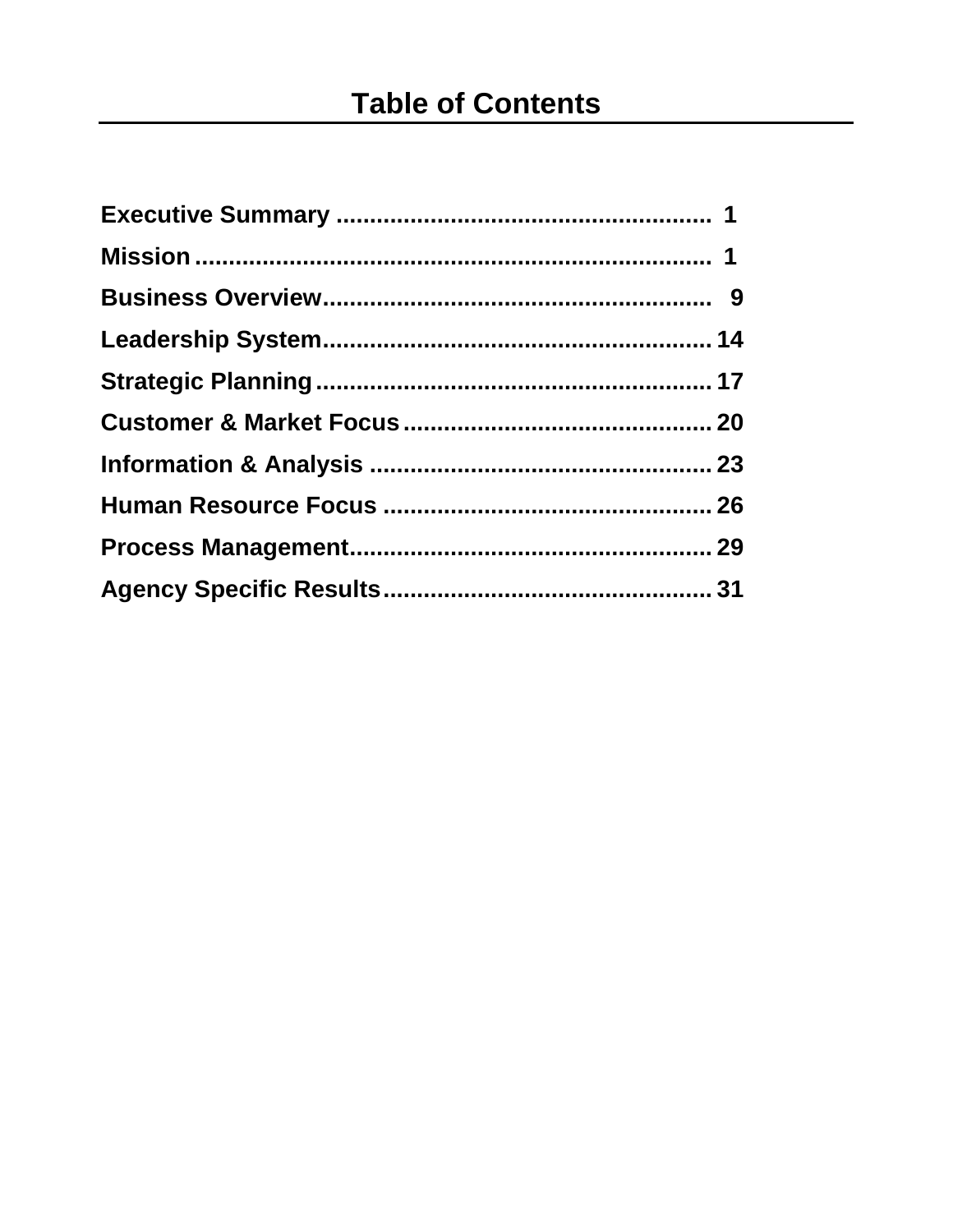# **I. Executive Summary**

## **1. Mission/Values**

The mission of the Department of Archives and History is to preserve and promote the documentary and cultural heritage of the state through professional records, historic preservation, and education programs.

To accomplish this mission, the South Carolina Department of Archives and History will follow these values:

*Preservation: As stewards of the state's documentary and built environment, we strive to balance the daily needs of our citizens with the need to ensure survival of our heritage.*

*Public Service: Our top priority is to serve the people of South Carolina. As stewards of public resources, our responsibility is to listen to, anticipate, and exceed expectations.*

*Trust: We strive to preserve the public's confidence through personal integrity and ethical performance. We promote an environment of mutual trust and cooperation, recognizing the unique contribution of each individual to the agency's mission.*

*Professionalism: We are a staff dedicated to maintaining the highest degree of professional competence while serving customers and colleagues with respect.*

*Teamwork: We appreciate and support fellow workers as we collaborate to accomplish goals and inspire excellence.*

*Quality and Continuous Improvement: We promote excellence and encourage efficiency and effectiveness by pursuing ideas for new and innovative ways to serve our customers.*

*Loyalty: Our primary professional allegiance is to the South Carolina Department of Archives and History. We hold the agency's mission above individual or divisional needs.*

#### **2. Key Strategic Goals**

The agency is in the final year of an extended strategic plan. Our vision, as stated in our plan, is to be the leader in preserving and advocating the state's documentary and cultural heritage, and serve as a model for the nation's other state historical institutions and organizations. Major goals of this plan are as follows:

*GOAL I: To promote and encourage an understanding, appreciation, and preservation of the state's history and heritage. GOAL II: To increase awareness, understanding, and use of the programs of the South Carolina Department of Archives and History. GOAL III: To assess needs and identify and secure funding and resources to support the mission of the SC Department of Archives and History. GOAL IV: To recruit, hire, retain, and develop the human resources necessary to fulfill the mission of the agency. GOAL V: To continue to ensure our journey of excellence by evaluating effectiveness and improving our programs.*

*GOAL VI: To increase and enhance preservation of and access to South Carolina state and local government records.*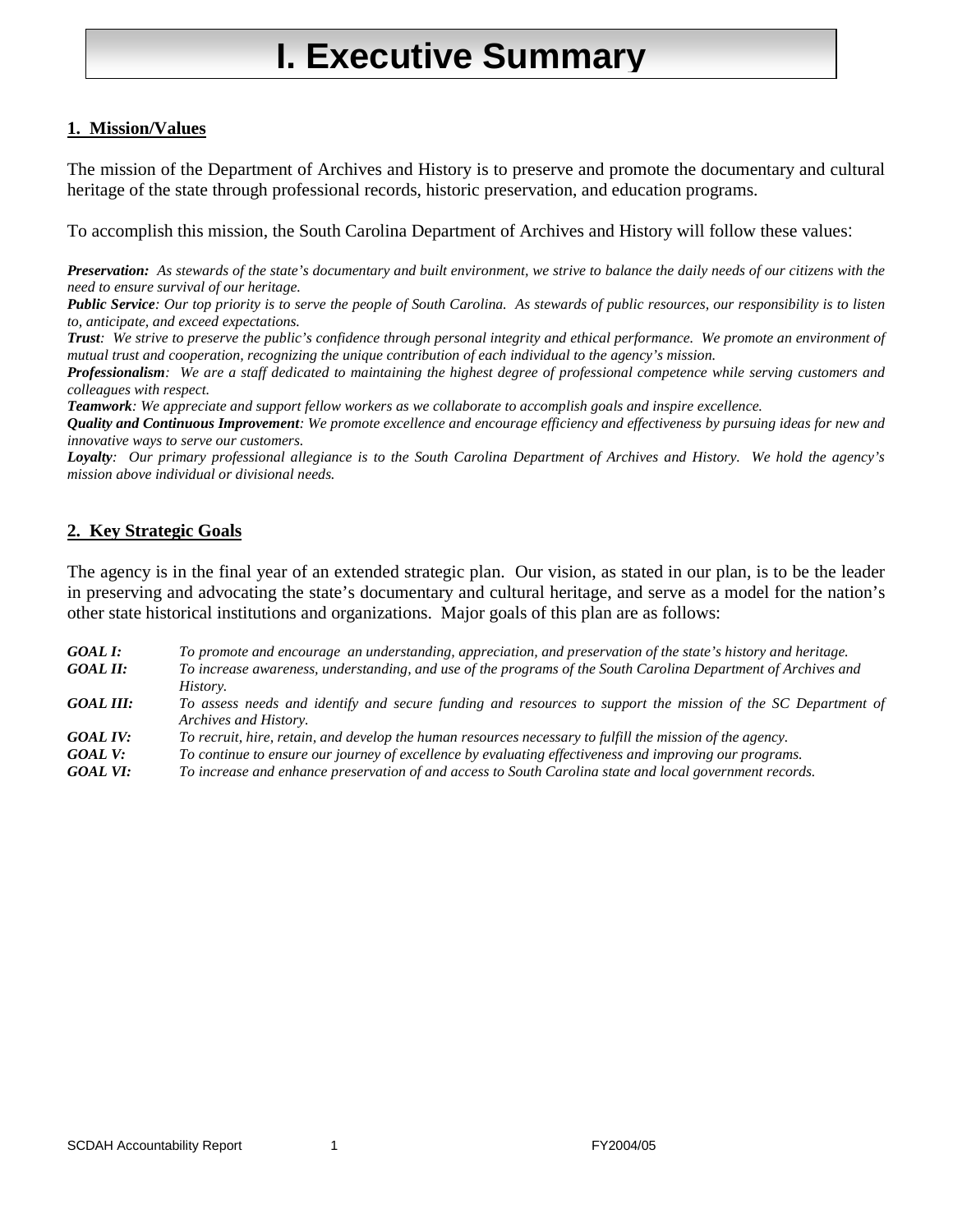### **3. Major Achievements in FY2004/2005**

## **Archives and Records Management**

Followed up on the strategic plan for the preservation of and access to the state's historical records, *Into the 21st Century: A Plan for South Carolina's Historical Records, 2000-2005* published in FY 2001. (The plan was developed after extensive information gathering and citizen input by the SC State Historical Records Advisory Board, which is staffed by the Archives and Records Management Division.) FY2005 follow-up on the plan during the year included:

- $\triangleright$  Completed testing of a streamlined records retention scheduling process at the Department of Social Services; will implement at other agencies in FY2006.
- $\triangleright$  Completed first ever-comprehensive electronic records guidelines for state and local government [\(www.state.sc.us/scdah/erg/erg.htm\)](http://www.state.sc.us/scdah/erg/erg.htm).
- Held a first-ever records management conference on Archives' policies and practices. The day-long conference attracted over 160 from state and local government.
- $\triangleright$  Held meetings of three advisory groups, State Historical Records Advisory Board, State Government Records Advisory Council and Local Government Records Advisory Council, to assist in addressing strategic plan objectives and secure input on the Division's records activities.
- Made 14 grant awards under a new federally-funded grant project for South Carolina's historical records repositories, FY2004-2006.
- $\triangleright$  Applied for and received a \$158,362 grant from the State Library to increase public access to the Archives' holdings in FY2006.
- Revised a three-year plan for Archives and Records Management.
- $\triangleright$  Applied to the National Archives for historical records planning and State Historic Records Advisory Board (SHRAB) operations, 2006-2007.
- Continued publication of an online newsletter for state and local government records management, *On the Record*, publishing three issues in FY2005.
- Through the SC SHRAB made awards to two individuals and an organization for their historical records accomplishments.
- $\triangleright$  Conducted digital imaging training sessions for local governments at Councils of Government sites around the state.

The Archives and Records Management Division has lost 18 staff members since the end of FY 2001 due to budget cuts. The decline in staff has impacted many of the division's activities, notably the public Reference Room, which had already eliminated night and weekend hours in mid-April 2002. Activity and service statistics are now declining in several areas from previous years. For instance, our on-site Reference visits declined to 8,868 from FY2003's 12,205, when night and weekend hours were eliminated and state and local government records authorized for destruction declined from FY2001's 126 million pages to 92 million pages.

During FY 2005 the Archives and Records Management Division had 19,226 contacts with state and local government officials regarding records management and 17,367 with the general public regarding the Archives'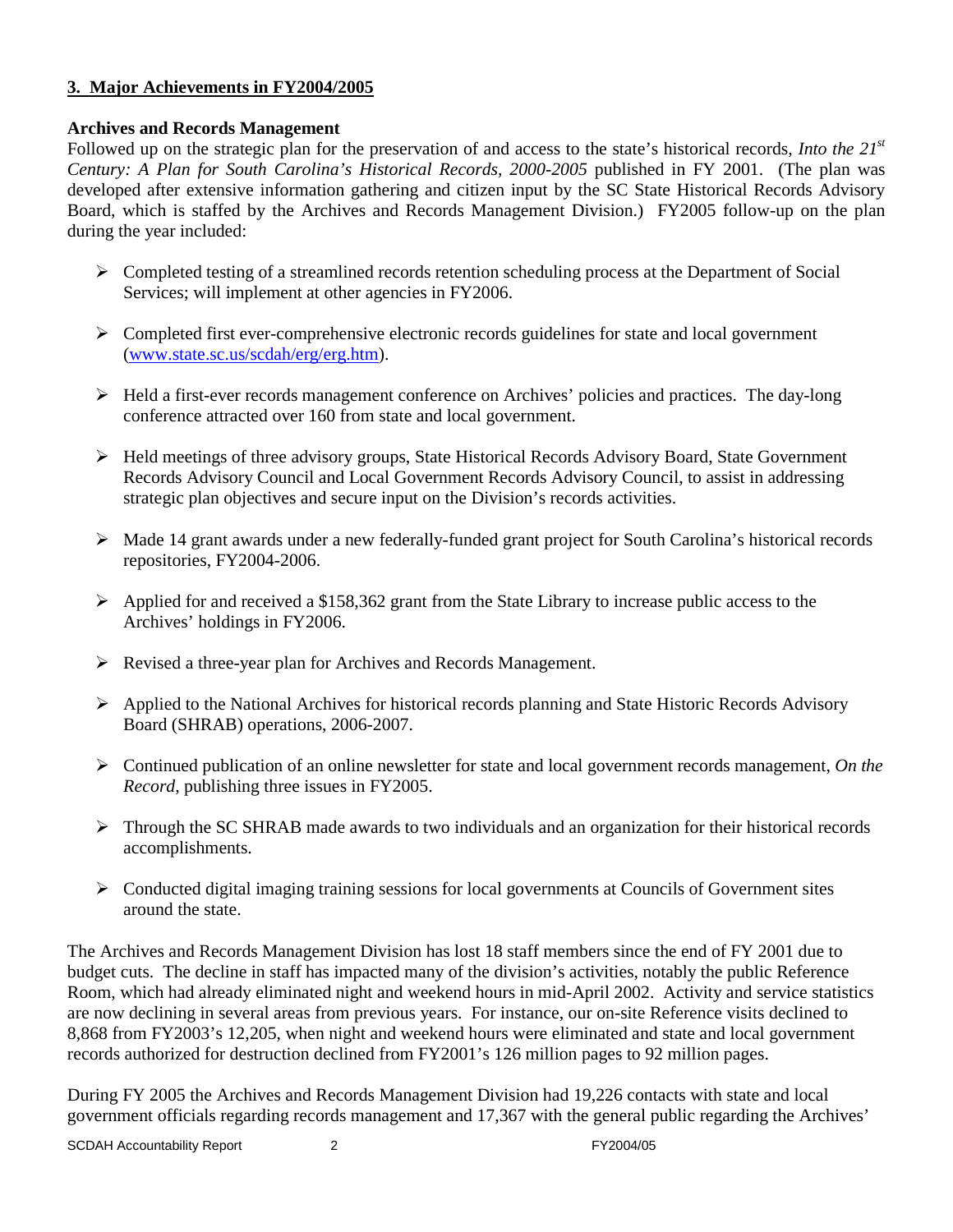holdings of historical records, over half of which were on-site visits to the SC Archives and History Center. The actual visits to the Archives Reference Room, however, were down considerably from previous years, at 8,868.

In all, nearly 17,000,000 pages of historically significant records were transferred to the Archives from state and local government offices for permanent retention, nearly 42,000,000 pages of state agency records were transferred to the State Records Center for limited term storage, over 616,000 pages were microfilmed for preservation, and more than 92,000,000 pages of state and local government records were authorized for destruction.

Working with state and local governments in setting retention limits for records and providing storage for inactive, limited term, records from state agencies in the State Records Center resulted in the cost avoidance to the State of more than \$778,000. The microfilming and records center storage services provided by the Archives and Records Management Division are about 69% lower than that in the private sector.

#### **Partnerships with Other State Agencies and the Private Sector**

- $\triangleright$  Worked with the State Library in securing federal funding to increase public access to the Archives' holdings by converting an outdated DOS catalog to Windows and make it Web-accessible.
- $\triangleright$  Through a cooperative arrangement with the Genealogical Society of Utah, historical county government records continue to be preserved through microfilming and made available for public use at the Archives, at no cost to the state or to county governments.
- The Archives in FY2003 became a "key partner" with the Partnership Among South Carolina Academic Libraries (PASCAL) in planning for a statewide virtual catalog and digital library of South Carolina history and culture, and continued its collaboration in FY2005.
- $\triangleright$  Partnered with the South Carolina regional Councils of Government in the provision of digital imaging training for local governments.
- $\triangleright$  Participated on the Enterprise Applications Domain Subcommittee of the state's Architecture Oversight Committee (AOC) in developing document management guidance. The AOC adopted newly developed Archives' guidelines on electronic document management and digital imaging as state standards (www.cio.sc.gov/SCEA/E-Document-Management-Systems.pdf).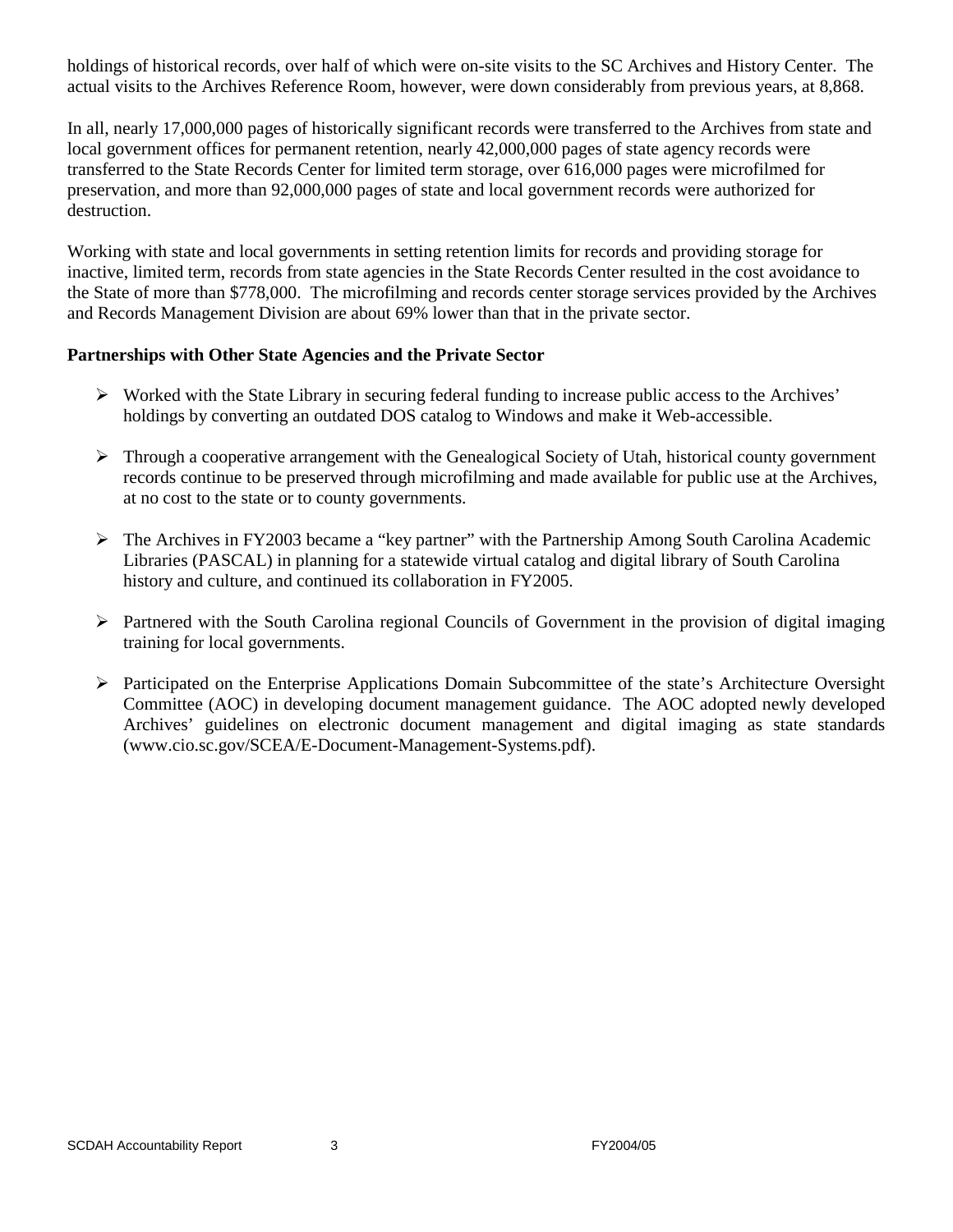#### **Historic Preservation**

Cuts to our federal and state funds have significantly limited our ability to address the recommendations of the Governor's Task Force on Historic Preservation and Heritage Tourism. However, during the fiscal year, we made progress on the three broad categories of actions that the Task Force recommended in November 2000:

- **Supporting Private Stewardship**: We continued to promote the South Carolina Rehabilitation Incentives Act, which went into effect in January 2003. We sponsored four interactive workshops to help homeowners complete the application forms. In order for homeowners to be eligible for the tax credit, we must review and approve plans before they begin work. During the fiscal year, we reviewed plans for work on 29 buildings in 13 communities across the state. As another way to support private stewardship of historic properties, we developed a program of donated professional assistance to non-profit organizations that own historic properties. We asked historic preservation consulting firms to donate 1-2 days of professional assistance. Then, we solicited applications and matched the donated services with worthy projects most in need of technical advice or assistance. Through this program we were able to award professional assistance to eight projects.
- **Educating South Carolinians about Our Heritage and Its Value**: Because of reductions in our staff, we have had to limit our workshops and seminars for the public. Instead, we have begun to rely more on the internet to inform and educate our customers. During the fiscal year, we significantly enhanced the information available on our website, and visits to the historic preservation pages of our website increased. For example, during June 2005 there were 1,320 visits compared to 910 visits in June 2004. We also continued to expand the mailing list for our e-mail newsletter and received positive comments about its value. Using feedback from attendees, we have improved our annual statewide historic preservation conference and attendance has steadily increased for the last four years. This year we had a record attendance of 250 and had to turn people away.

Through a cooperative project with the South Carolina Department of Education, we completed most of the background work to make the text of all South Carolina Historical Highway Markers available on the internet. We received a \$10,000 grant from the South Carolina Department of Transportation and the Federal Highway Administration which we used to contract with the National Park Service to scan the text from all South Carolina National Register nomination forms (over 1,300). We also continue to scan National register photographs and to prepare data entry sheets for nominations to enter in the Archives and History On-Line Records Index. When completed, the on-line National Register and Historical Marker information will be a wonderful resource for students, teachers, researchers, environmental consultants, historical and tourism organizations, local governments, and others.

 **Integrating Historic Preservation into Public Policy and Planning**: We assisted local planning efforts by providing federal grants to help the city of Rock Hill survey and create an inventory of its historic properties and the city of Georgetown to develop design guidelines for its historic district. We also entered into a partnership with the South Carolina Department of Transportation (SCDOT) and the Federal Highway Administration (FHWA) to accelerate the Statewide Survey of Historic Properties. This inventory of historic buildings, structures, and districts, maintained in geographic information systems (GIS) format helps state and federal agencies and local governments plan. (See section on partnerships for more information.)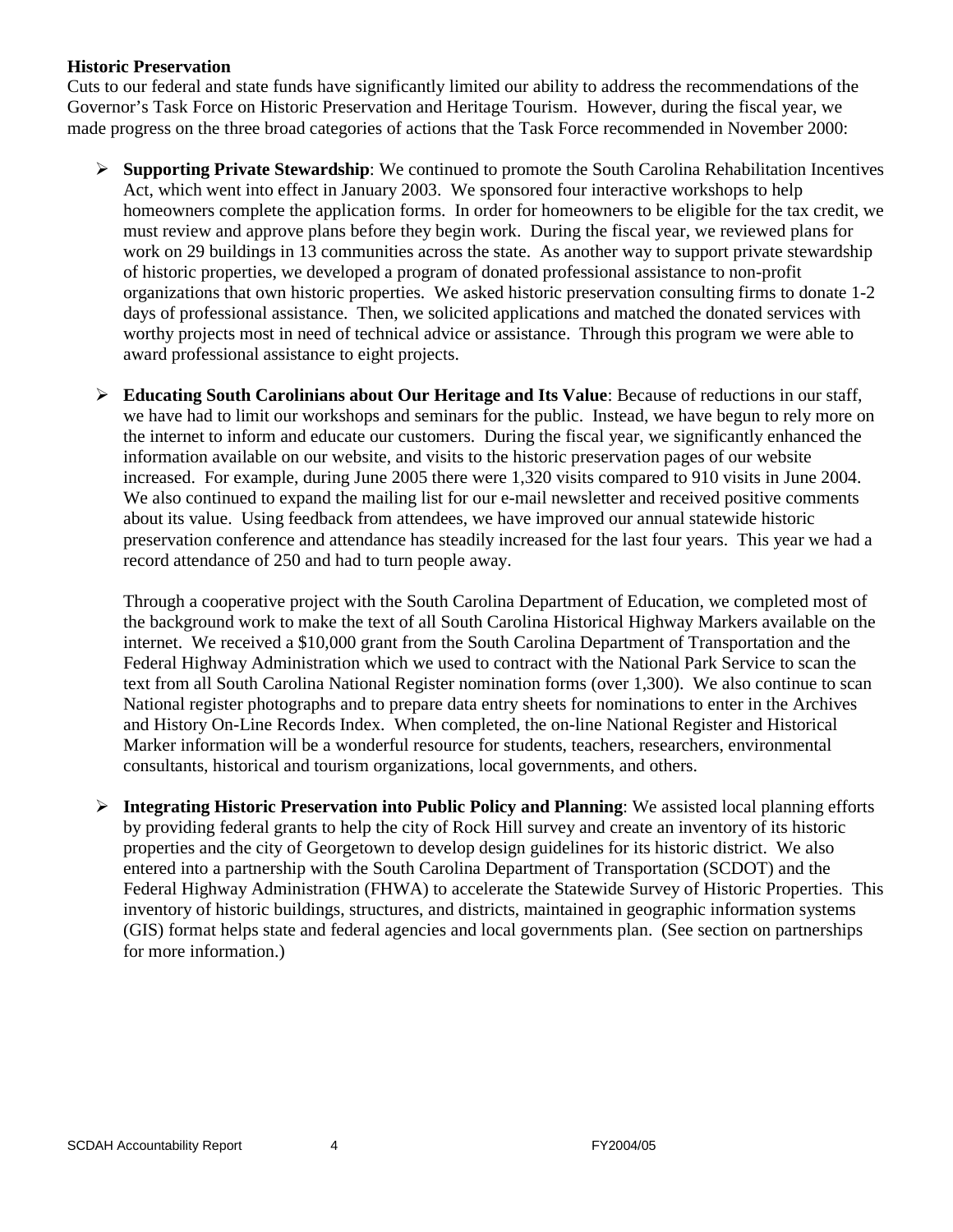We also continued to maintain high standards of performance in our mandated preservation programs. For example,

- 11 individual National Register of Historic Places nominations and one historic district (including 160 historic buildings, structures, and sites) were approved by the State Board of Review.
- 2,288 historic buildings and structures were added to the statewide inventory of historic places.
- Two new data layers, including over 1,300 historic properties, were added to our GIS. Five new GIS data-sharing agreements with local governments and state agencies were signed.
- 94% of 1,659 reviews of state and federal projects were completed within 30 days. Average review time was 15.57 days.
- 14 historic buildings, with a total private investment of \$20,131,699 were rehabilitated through the federal historic rehabilitation tax credit program.
- 2 historic buildings were stabilized and protected from the weather with matching state or federal historic preservation grants.
- 8 historic homes were rehabilitated through the state rehabilitation tax credit program.

In March 2005, our historic preservation program was one of only eight states that received a 2005 Award for Excellence in Historic Preservation from the National Conference of State Historic Preservation Officers. We were recognized for successfully encouraging the development of a variety of educational programs and projects through our review and compliance program. These included exhibits, historic sites, curriculum materials, contexts, and public programs.

## **Partnerships with State and Federal Agencies and the Private Sector**

- $\triangleright$  To assist planning for I-73, SCDOT and FHWA have agreed to partner with us and county governments to fund historical/architectural surveys of Marlboro, Marion, Dillon, and Horry counties. The total cost will be approximately \$170,000. SCDOT will provide 80% of the costs; we will provide 10%; and the county governments will provide 10%. These surveys, which will identify historically important buildings, structures, sites, and landscapes, will assist planning for future highway projects as well as I-73 and will benefit local governments in planning for other development projects.
- $\triangleright$  We signed an agreement with the Department of Energy-Savannah River Site (DOE-SRS) concerning the management of historic properties and artifacts on the site that are associated with the Cold War. DOE-SRS will preserve one nuclear reactor and its supporting structures. DOE-SRS has also agreed to document the story of the site through oral histories and photographs, to conserve significant artifacts, and to work with a local organization to develop an interpretive center. As part of this partnership, DOE-SRS funds a position on our staff to serve as a liaison with DOE-SRS in carrying out the terms of the agreement.

#### **Educational Outreach**

Approximately 8,500 middle and high school students from public, independent and home schools participated in National History Day in South Carolina. This curriculum program provides students with a chance to develop research, interview, and presentation skills that are necessary for success in academics and in future professional careers. Students compete in four categories: historical papers, exhibits, performances, and documentaries. Two hundred and seventy five students qualified through six regional competitions to compete at the state contest at the Archives and History Center in April of 2005. The top two entries in each category qualified to participate in the national contest. The strength of our state's National History Day program was reflected in the fact that only 8 states had more national award recipients that did South Carolina. Two of our students were the national champions (first place) in Junior Group Exhibit while another student was third in the nation in Senior Individual Exhibit. We are also beginning the second year in the administration of our new Teaching American History grant totaling \$999,558 over a three-year period (July 2004- June 2007). For details see comments under *Opportunities* on page 8.

SCDAH Accountability Report 5 5 FY2004/05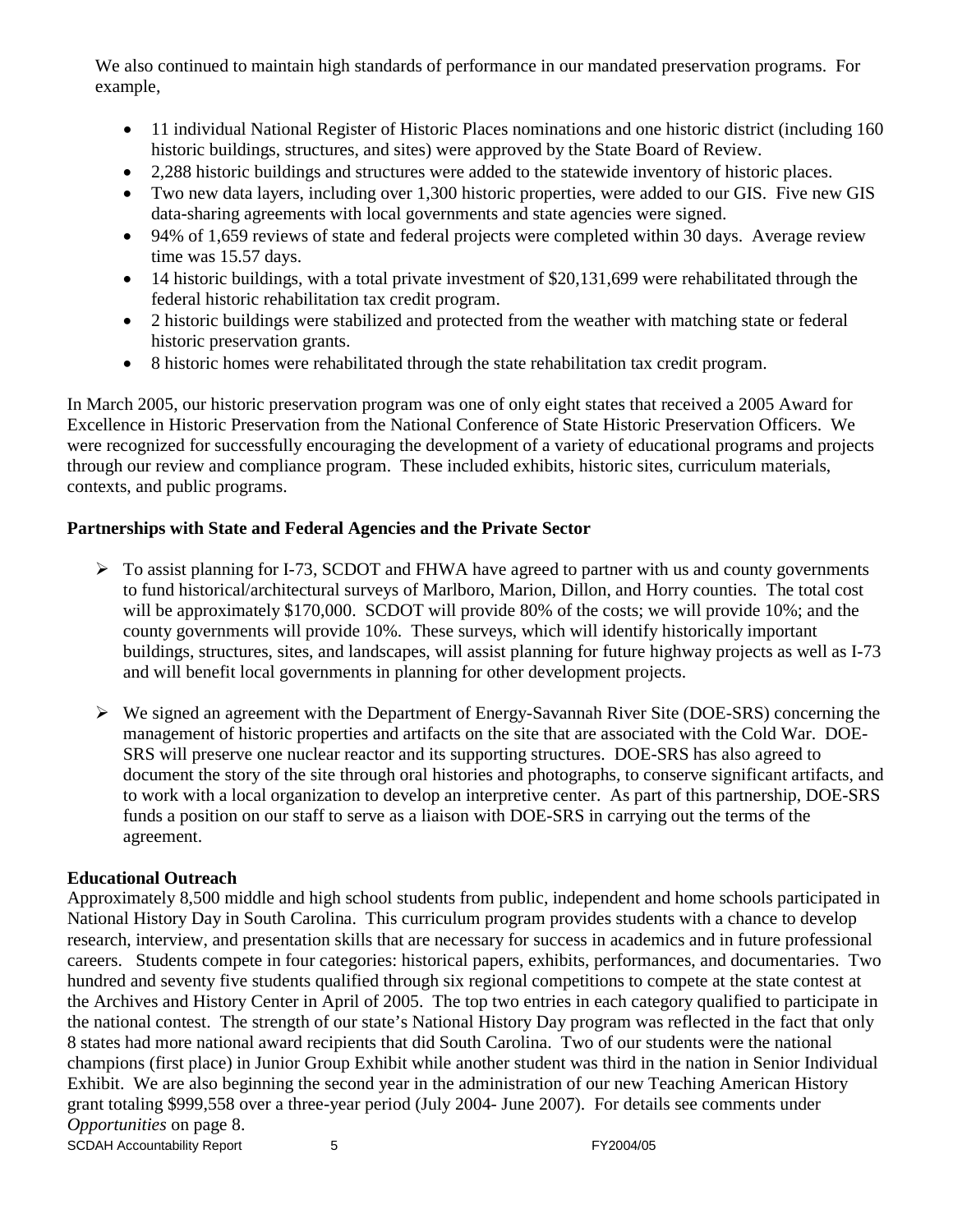#### **4. Barriers/Opportunities** *Barriers*

As we develop a new strategic plan during the fall of this year, we are facing several major barriers:

- $\triangleright$  Lack of funds to fulfill the core mission of the agency because of recent budget cuts. For example, we have not published any new titles in our public record series in over five years. In fact, we do not have the funds to reprint out-of-print titles.
- $\triangleright$  Insufficient awareness by those in state leadership roles of our agency's role as a vital component of the preservation of the state's history and heritage. In the state's organizational structure, Archives and History is grouped with the cultural agencies that are viewed as nice to have but not essential, when, in fact, the agency runs three core state functions--the State Archives, the State Records Center, and the State Historic Preservation Office. Maintaining the state's records is not an option, but an absolutely essential function.
- $\triangleright$  Because Archives and History is the only agency in our building our rent remains constant despite the fact our staff is 31% smaller than it was three years ago. As a result our rent is now 1/3 of our budget whereas it was 1/5 of our budget. During our first budget reduction presentation we indicated that any cuts would be in staff and services, and this continues to be the case.
- $\triangleright$  Inadequate salaries to retain qualified employees. In connection with this is the fact that no longer is state employment seen as a secure job free from possible layoffs. Since 1990 this agency has undergone seven forced downsizing episodes resulting in loss of job security. The sense of job security used to make up for the lack of remuneration, but no longer.
- $\triangleright$  Rapid increase in the use of technology is creating expectations of the agency that we will not be able to meet. This is both a funding issue as well as a perception issue. With adequate funds we could certainly do more technologically, but would probably not be able to meet the "instant gratification" that some patrons may expect.
- $\triangleright$  Major challenges in dealing with state and local government electronic record keeping. Challenges range from lack of staff expertise to not having funds to deal with the costs of preserving and providing access to historically significant electronic records.

As a result of the budget cuts our staff is 31% smaller than it was in March 2001. Hardest hit has been Archives and Records Management, which lost 18 FTEs. This resulted in reductions in services, including:

- $\triangleright$  Our ability to assist state agencies and local governments with their public records problems has been reduced.
- $\triangleright$  Fewer individuals are able to visit the Reference Room due to ending of night and weekend hours.
- $\triangleright$  We are only able to provide very limited document and book conservation services to the general public since we lost our staff conservator.

We lost our full-time quality coordinator and will not be able to fill the position in the foreseeable future.

The cuts have also decreased the historic preservation staff by 28%, forcing us to focus on mandated programs by reducing our outreach activities.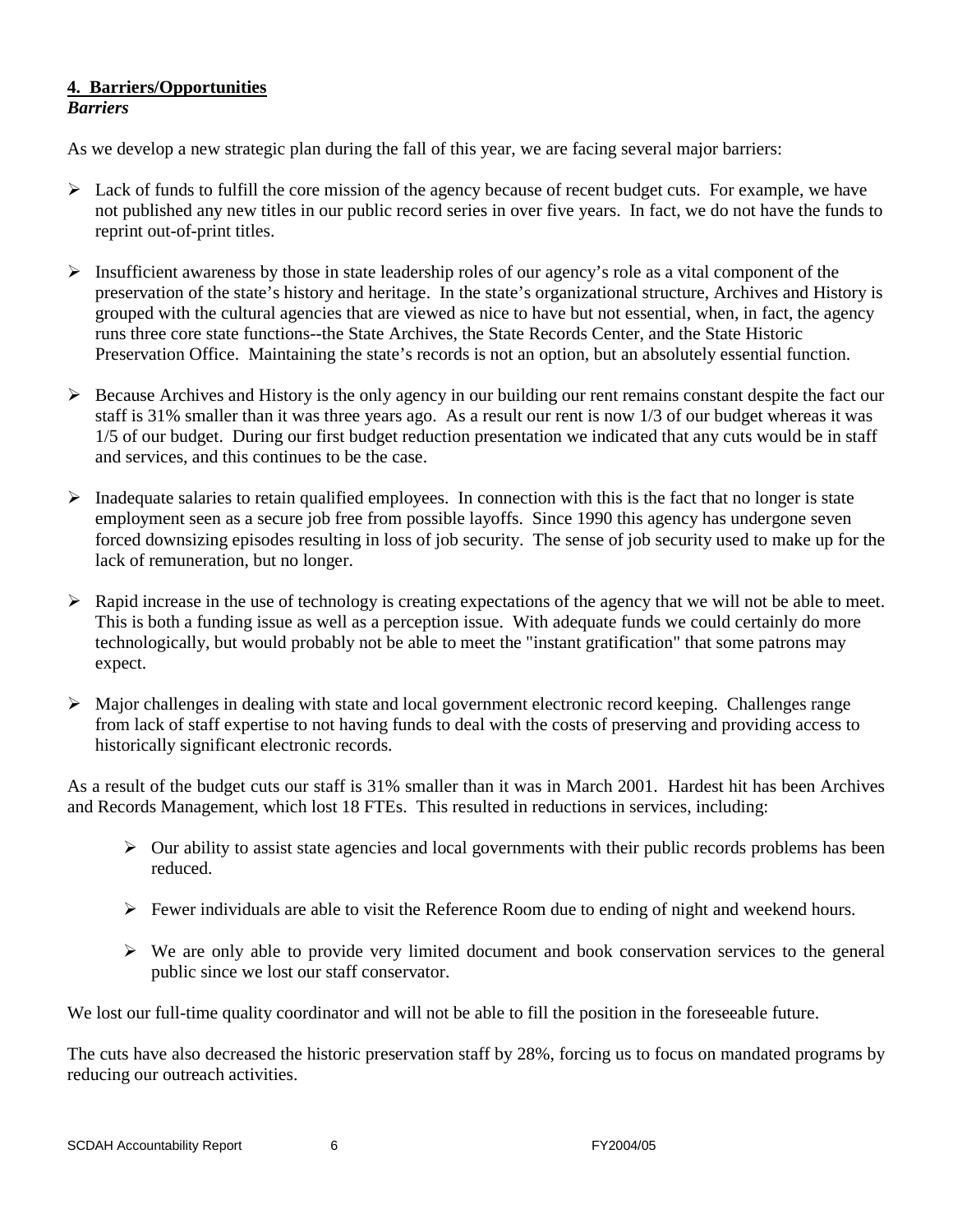The state and federal budget cuts of the last fiscal years have drastically decreased the amount of grant funds we have available as seed money for worthy historic preservation projects across the state. For example, in fiscal year 2000-2001, we awarded 19 federal grants totaling \$255,390 and 7 state grants totaling \$122,750. In contrast, in fiscal year 2004-2005, we were only able to award 5 federal grants totaling \$104,299 and no state grants. Unfortunately, these grants are one of the few sources of seed money for stabilizing endangered historic buildings.

The ongoing budget cuts have forced the department to rely even more heavily on revenue earned from microfilming for general agency expenses. As a result, the department will have to continue to reduce and/or eliminate its preservation microfilming of at-risk-records in order to seek paying jobs (which are not high priority historical materials) and directing earned revenues to supporting ongoing agency operating costs. This has forced us to sacrifice saving older records through microfilming in order to cover basic costs of computer-related support and archival supplies, which in the past have come from state general fund. This forced use of a resource to generate revenue and the loss of staff impedes our ability to preserve older at-risk historical records, one of our core-mandated functions.

# *Opportunities*

We will expand our outreach to African American individuals and groups by recruiting and hiring an African American Heritage Specialist. This position will assist local citizens with preparing National Register of Historic Places nominations and South Carolina Historical Highway Marker applications for African American historic places and provide technical assistance for historic preservation projects. He/she will also develop a network of contacts, develop programs and publications highlighting African American historic places, provide expertise on African American history to our historic preservation program, and serve as liaison to the South Carolina African American Heritage Commission.

During fiscal year 2005-2006, we will complete preparations for providing our Geographic Information System (GIS) data on the locations of historic properties to local governments, state and federal agencies, and consultants through the Internet. This will assist them in planning and help minimize last minute conflicts between development projects and historic properties. A grant we received this fiscal year from the South Carolina Department of Transportation and the Federal Highway Administration and a partnership with the University of South Carolina will allow us to provide this service.

During fiscal year 2005-2006, we will complete preparations for making the text and photographs from over 1,300 National Register nomination forms available online. Researchers will be able to search this collection by name of individual, location, or topic. We also plan to launch--in cooperation with the South Carolina Department of Education--a Website on South Carolina Historical Markers.

The Archives and History Foundation, our private membership and development organization, provides opportunities for citizens to learn more about the history of the state through lectures, heritage lecture travel, and second Saturday workshops. It encourages the exploration of family and county histories. It produces a newspaper to build awareness of the agency's work and to report on and promote history and genealogy events and activities statewide. The paper is available upon request to anyone requesting a copy and not already on the membership's mailing list. The Foundation is partnering with several agencies and school districts to develop and fund programs beneficial to the school children of the state. It cooperates with other organizations such as ETV to produce educational materials.

A three-year federal grant of \$162,315, begun in late FY2003, is providing the resources for the department to formulate practical policies and methodologies which SC state agencies can use in managing their electronic records and systems and to test approaches and methods for preserving and providing long-term access to state government's archival electronic records. The project is designed to raise the visibility and effectiveness of the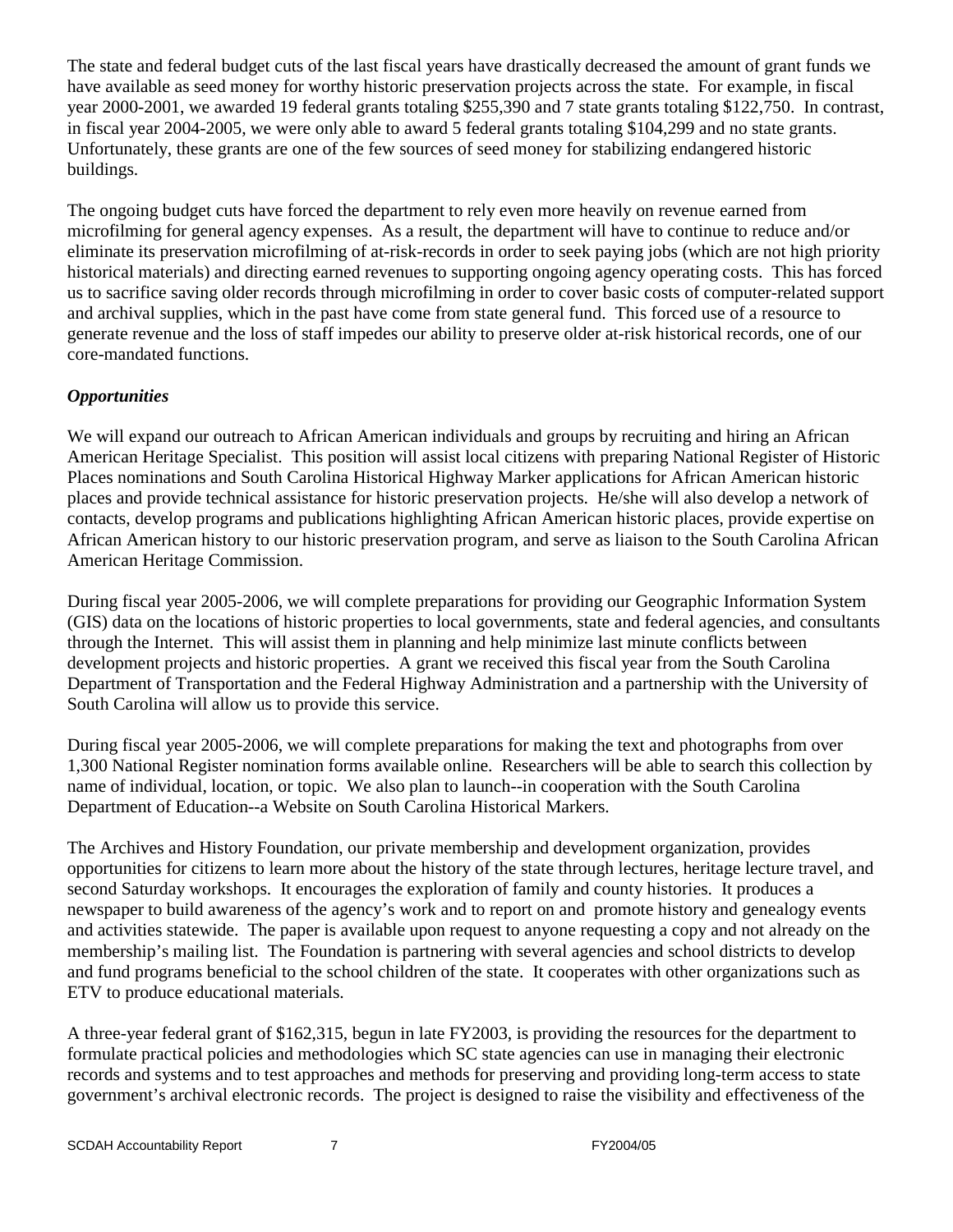Archives in state government electronic records maters and position the Archives for a role in SC's expanding egovernment.

The Archives and Records Management Division, to compensate for its loss of staff and consequent inability to make frequent visits to government offices, held its first-ever records management conference at the Archives and History Center, attracting over 160 attendees.

The SC State Historical Records Advisory Board (SC SHRAB), appointed by the governor and administered by the SCDAH, received a \$100,000 grant from the National Archives to regrant to historical records repositories (historical societies, colleges and universities, museums, libraries) and local government for preservation, access, and training projects, 2004-2006.

Federal funding through the State Library has provided us with the resources to begin digitizing our holdings and a new grant of \$158,362 will provide funding to take our catalog of resources to the World Wide Web.

The South Carolina Department of Archives and History is administering the second year of a three-year federal grant project known as Teaching American History in South Carolina (TAHSC). Funded by the U.S. Department of Education, this project was awarded \$999,558 in 2004 and continues the work of the 2001 three-year grant award (\$953,000) of the same name. This project seeks to improve teacher knowledge, understanding, and appreciation of American history through a series of summer institutes and support meetings in the fall and winter. Funding is available to provide this professional development training to teachers through 2007. Dr. Marty Matthews, from North Carolina State University, led the 2005 Summer Institutes, which took place at local museums, historic sites, and repositories in the Lowcountry, Midlands, and Pee Dee regions of the state. 62 teachers participated in the 2005 Summer Institutes, which focused on U.S. History to 1865. Teachers worked with staff from a variety of cultural institutions such as the South Carolina Department of Archives and History, the State Museum, the South Carolina Historical Society, Avery Research Center, the South Carolina Cotton Museum, and the Darlington Historical Commission. Teachers are currently working on lesson assignments that utilize local primary sources. The course will culminate in February 2006 when teachers gather at a midyear retreat to share work and reflect on professional growth. Recruitment for the upcoming Summer Institutes is already underway. In 2006, institutes will be held in Columbia, Charleston, and Florence and the course will focus on U.S. History 1865 to the present. More information about this project can be found online at: [http://www.teachingUShistory.org.](http://www.teachingushistory.org/)

#### **5. Organizational Performance**

Initially, the process of compiling information for the accountability report forces the agency to review the last year and compare results to previous years. Much like a self-study for a peer professional critique, the preparation of the accountability report allows agency management to review the major accomplishments of the past year and determine if they align with the primary mission. A major challenge for our agency is deciding what to measure and whether or not that measurement is meaningful. For example, one of the things we measure is the number of historical markers we approve each year. Since we don't provide the funding for the markers and we don't suggest which markers should be erected, it might appear as a useless measurement. However, one of our agency goals is to increase public awareness and interest in the state's history. Historical markers are certainly a way to do this and tracking the number of approved markers helps us follow this program's impact. The accountability report also provides the agency with information that can be used as part of the strategic planning process and to develop annual work plans. Agency leadership can utilize the report to identify areas that need improvement.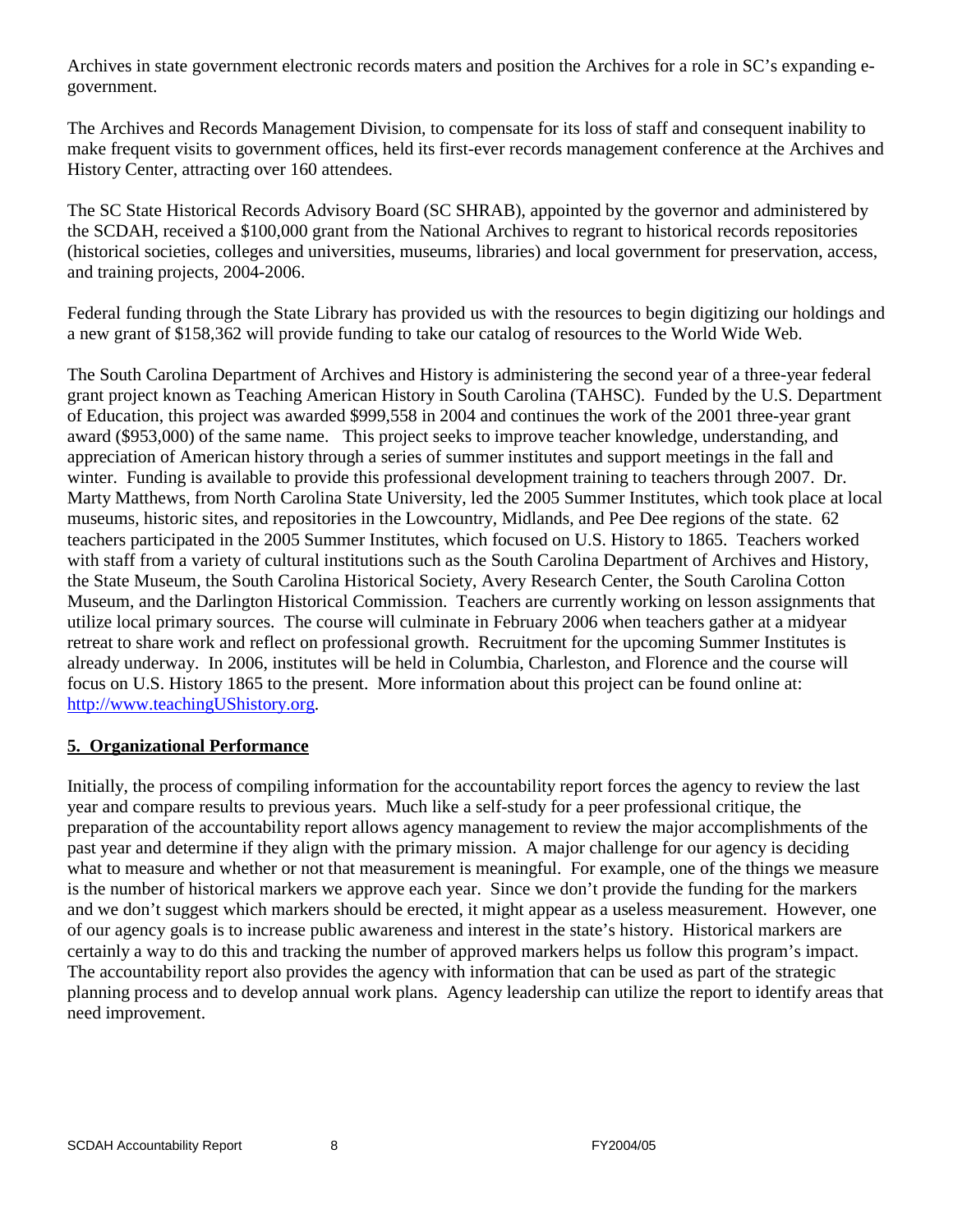# **II. Business Overview**

# **1. Workforce**

The Department of Archives and History has 65 state-funded positions and nine positions funded from other sources that are full-time and three part-time. All of the employees work at our Parklane location with the exception of three FTE's located at our Records Center on Laurel Street. The educational background required for employment varies from a high school diploma for support functions to Bachelor's Degree, however, due to the unique functions of many areas within the department, Master's Degrees may be a preferred qualification. Seventy-seven percent of our staff have a bachelor's degree and 35% have a Master's and/or Ph.D. An overview of staffing is charted below to show years where we had budget cuts and shifts in staff funding levels:

|               | Occupied | <b>State Funded FTE</b> | <b>Other Funded FTE</b> |
|---------------|----------|-------------------------|-------------------------|
| 7/1/86        | 119      | 118.5                   | 5.0                     |
| 7/1/92        | 110      | 116.5                   | 8.0                     |
| 7/1/96        | 95       | 91                      | 12.5                    |
| 7/1/01        | 89       | 86                      | 11.5                    |
| 7/1/02        | 67       | 75                      | 11.5                    |
| 7/1/03        | 63       | 76.25                   | 10.5                    |
| 7/1/04        | 62       | 76.25                   | 10.5                    |
| 7/1/05        | 62       | 65                      | 9.0                     |
| 1986 vs. 2005 | 48%      | $-45%$                  | $+80%$                  |

| <b>SCDAH Overview 1986-2004 Employees</b> |  |
|-------------------------------------------|--|
|-------------------------------------------|--|

# **2. Facilities**

The South Carolina Archives & History Center is a state of the art archival and research facility. It houses more than 300 years of the state's priceless historical documents and records. The building at **8301 Parklane Road** serves as the home for the South Carolina Department of Archives and History, the state agency responsible for the care and safekeeping of the state's historical documents and is an unmatched resource for visitors seeking information on South Carolina history, genealogy, and historic preservation and document conservation. In addition, our **State Records Center** is located at **1942-A Laurel Street** and houses nearly 90,000 cubic feet of records from state agencies. This location provides low cost storage of inactive state agency records, reference service as requested by agencies, and arranges for the disposal of records deemed no longer needed as per approved records schedules.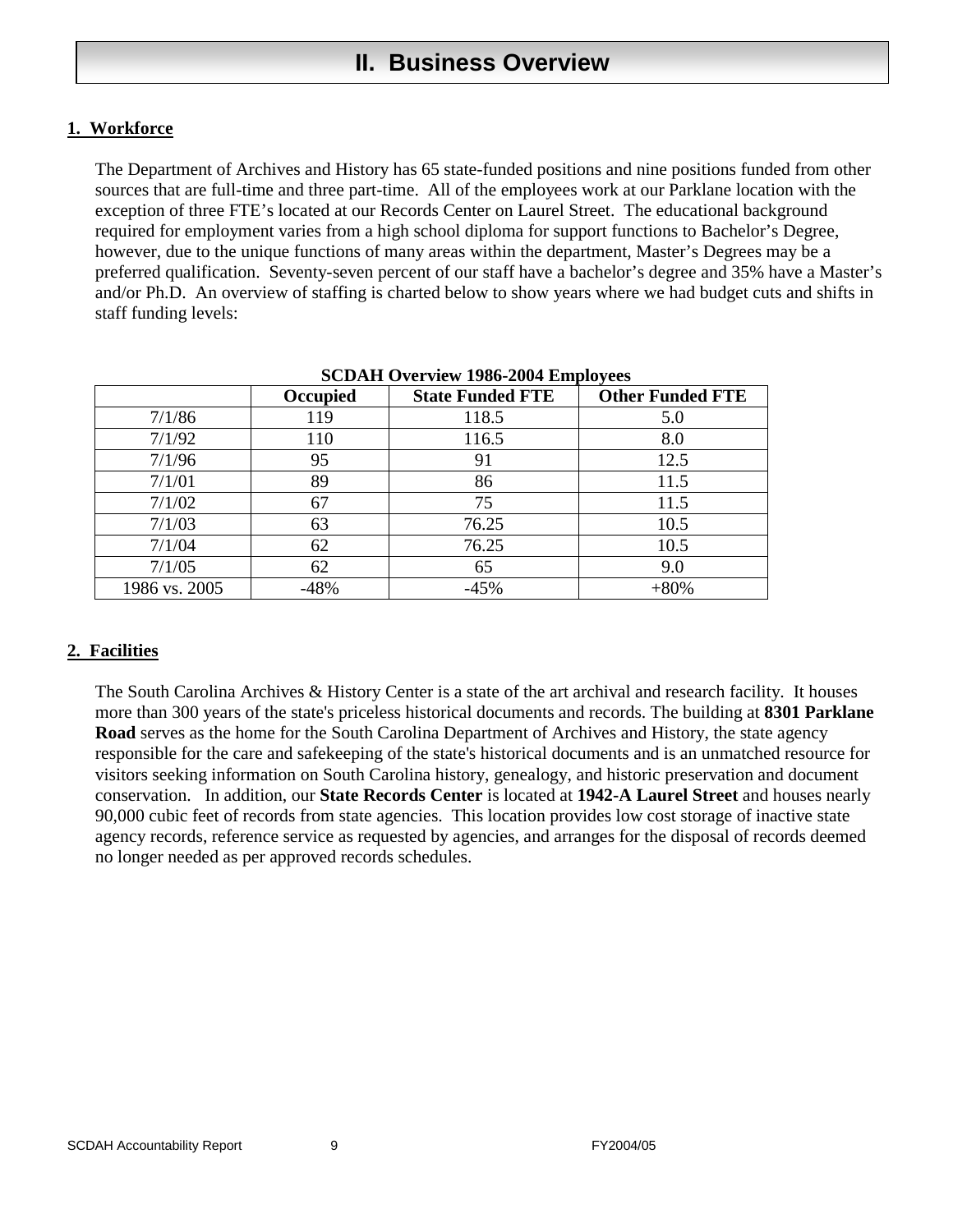# **3. Appropriations/Expenditures Chart**

|                                                    | 03-04 Actual Expenditures |                                | 04-05 Actual Expenditures |                                | 05-06 Appropriations Act |                                |
|----------------------------------------------------|---------------------------|--------------------------------|---------------------------|--------------------------------|--------------------------|--------------------------------|
| <b>Major</b><br><b>Budget</b><br><b>Categories</b> | <b>Total Funds</b>        | <b>General</b><br><b>Funds</b> | <b>Total Funds</b>        | <b>General</b><br><b>Funds</b> | <b>Total Funds</b>       | <b>General</b><br><b>Funds</b> |
| Personal Service                                   | \$2,910,019               | \$1,921.382                    | \$2,816,414               | \$1,908,702                    | \$2,876,564              | \$1,910,483                    |
| <b>Other Operating</b>                             | \$1,622,503               | \$1,072,412                    | \$1,447,294               | \$813,273                      | \$1,896,443              | \$927,519                      |
| Special Items                                      | \$0                       | \$0                            | \$250,534                 | \$0                            | \$175,000                | \$175,000                      |
| Permanent<br>Improvements                          | \$0                       | \$0                            | \$0                       | \$0                            | \$                       | \$0                            |
| Case Services                                      | \$0                       | \$0                            | \$0                       | \$0                            | \$                       | \$0                            |
| Distributions<br>to Subdivisions                   | \$101,561                 | \$0                            | \$119,499                 | \$                             | \$353,000                | \$0                            |
| <b>Fringe Benefits</b>                             | \$801,410                 | \$545,457                      | \$772,900                 | \$535,761                      | \$818,548                | \$559,208                      |
| Non-recurring                                      | \$0                       | \$0                            | \$0                       | \$0                            | \$                       | \$                             |
| <b>Total</b>                                       | \$5,435,493               | \$3,539,251                    | \$5,406,641               | \$3,257,736                    | \$6,119,555              | \$3,572,210                    |

# **Base Budget Expenditures and Appropriations**

# **Other Expenditures**

| <b>Sources of Funds</b>      | 03-04 Actual Expenditures | 04-05 Actual Expenditures |
|------------------------------|---------------------------|---------------------------|
|                              |                           |                           |
| Supplemental Bills           | \$0                       | SC                        |
|                              |                           |                           |
| <b>Capital Reserve Funds</b> | \$0                       | \$0                       |
|                              |                           |                           |
| <b>Bonds</b>                 | \$0                       | \$0                       |

#### SCDAH Accountability Report 10 10 and 10 FY2004/05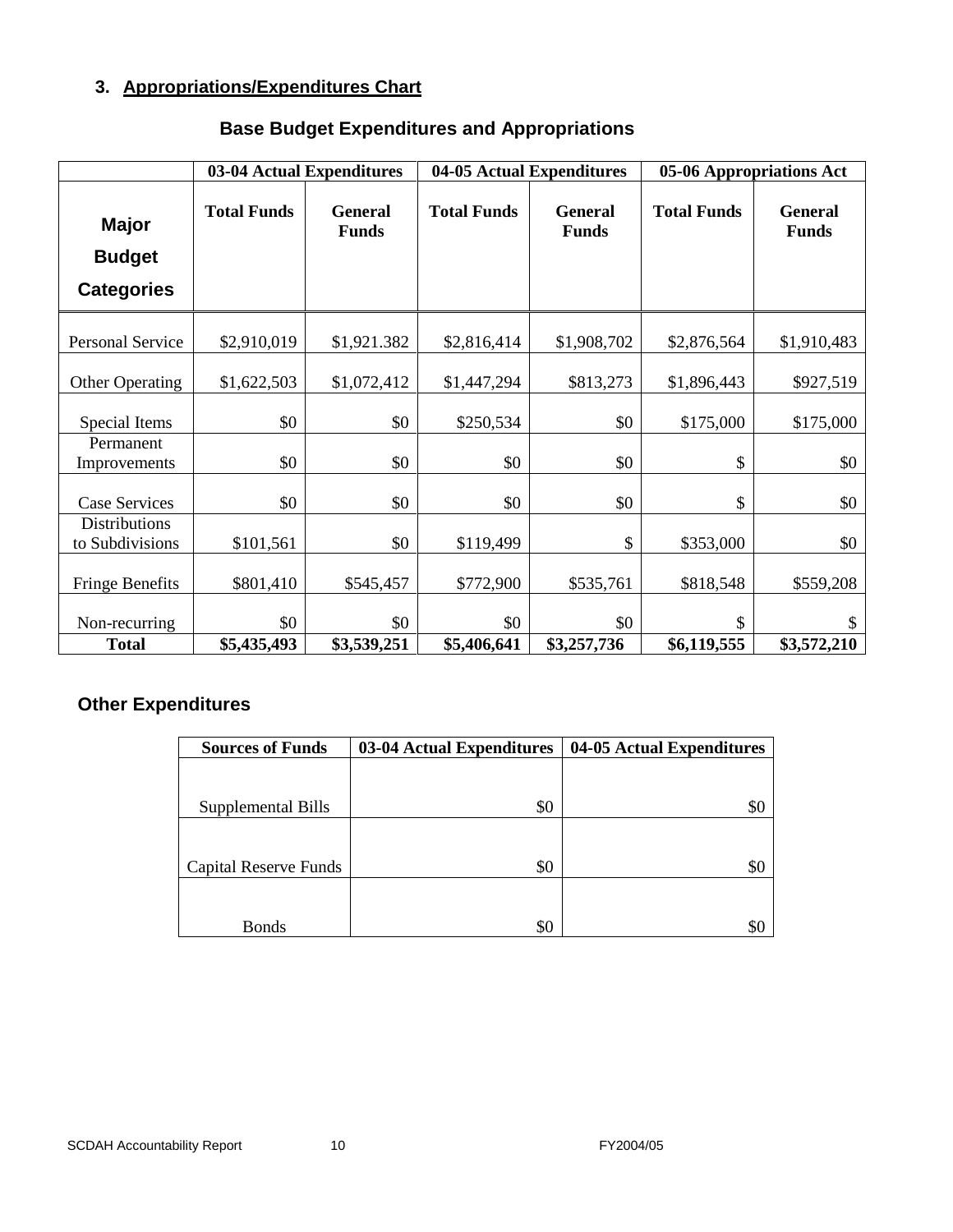# **5. Key Customer Segments Linked to Key Products/Services**

| <b>Key Customer Segments</b>                | <b>Key Products/Services</b>                       |
|---------------------------------------------|----------------------------------------------------|
| owners of historic buildings                | promotion and administration of federal and state  |
| developers                                  | tax incentive programs for the rehabilitation of   |
| architects                                  | historic buildings                                 |
| contractors                                 |                                                    |
| local governments                           | review of federal and state funded or permitted    |
| state agencies                              | projects                                           |
| federal agencies                            |                                                    |
| developers                                  |                                                    |
| environmental consultants                   |                                                    |
| local governments                           | Administering the statewide survey and             |
| state agencies                              | providing access to information about the          |
| federal agencies                            | location of historic properties through GIS layers |
| developers                                  |                                                    |
| environmental consultants                   |                                                    |
| preservation professionals and advocates of | providing information about range of               |
| historic preservation                       | preservation topics through e-mail newsletter,     |
|                                             | preservation conference, workshops, and site       |
|                                             | visits                                             |
| owners of historic properties               | coordination of the National Register of Historic  |
|                                             | Places program in South Carolina                   |
|                                             |                                                    |
| local governments                           | providing advice, training, and federal grants to  |
|                                             | local governments that qualify for the federal     |
|                                             | Certified Local Government program                 |
| state governments                           | approval to destroy obsolete records, storage and  |
| local governments                           | microfilming of eligible records, and              |
|                                             | recordkeeping guidance and training                |
| citizens                                    | preservation of and long-term access to essential  |
| professional researchers                    | state and local government records                 |
| state governments                           |                                                    |
| local governments                           |                                                    |
|                                             |                                                    |
| private records repositories                | technical guidance, assistance, grants, and        |
| professional groups                         | leadership in archives and records management      |
|                                             | matters                                            |
| <b>National Archives</b>                    | Statewide planning and priorities for federal      |
|                                             | funding/grants to South Carolina                   |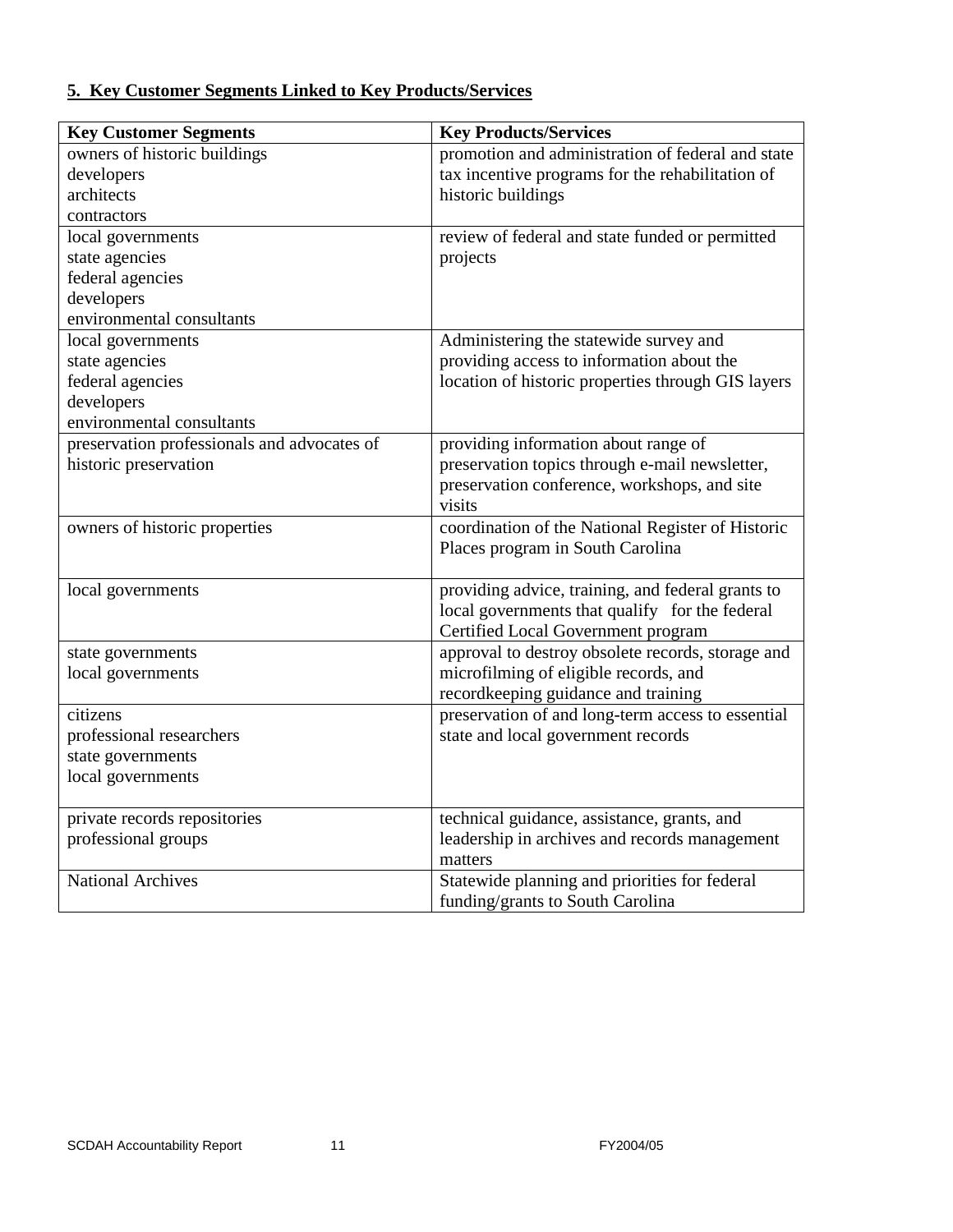#### **6. Stakeholders Not Listed Above**

future generations of South Carolinians (posterity)

downtown revitalization organizations

neighborhood organizations

land-use planners

## **7. Suppliers**

- $\triangleright$  State and local government officials
- $\triangleright$  Archivists and records managers
- $\triangleright$  Expert consultants
- $\triangleright$  Film, paper and PC vendors

# **8. Organization Structure**

See next page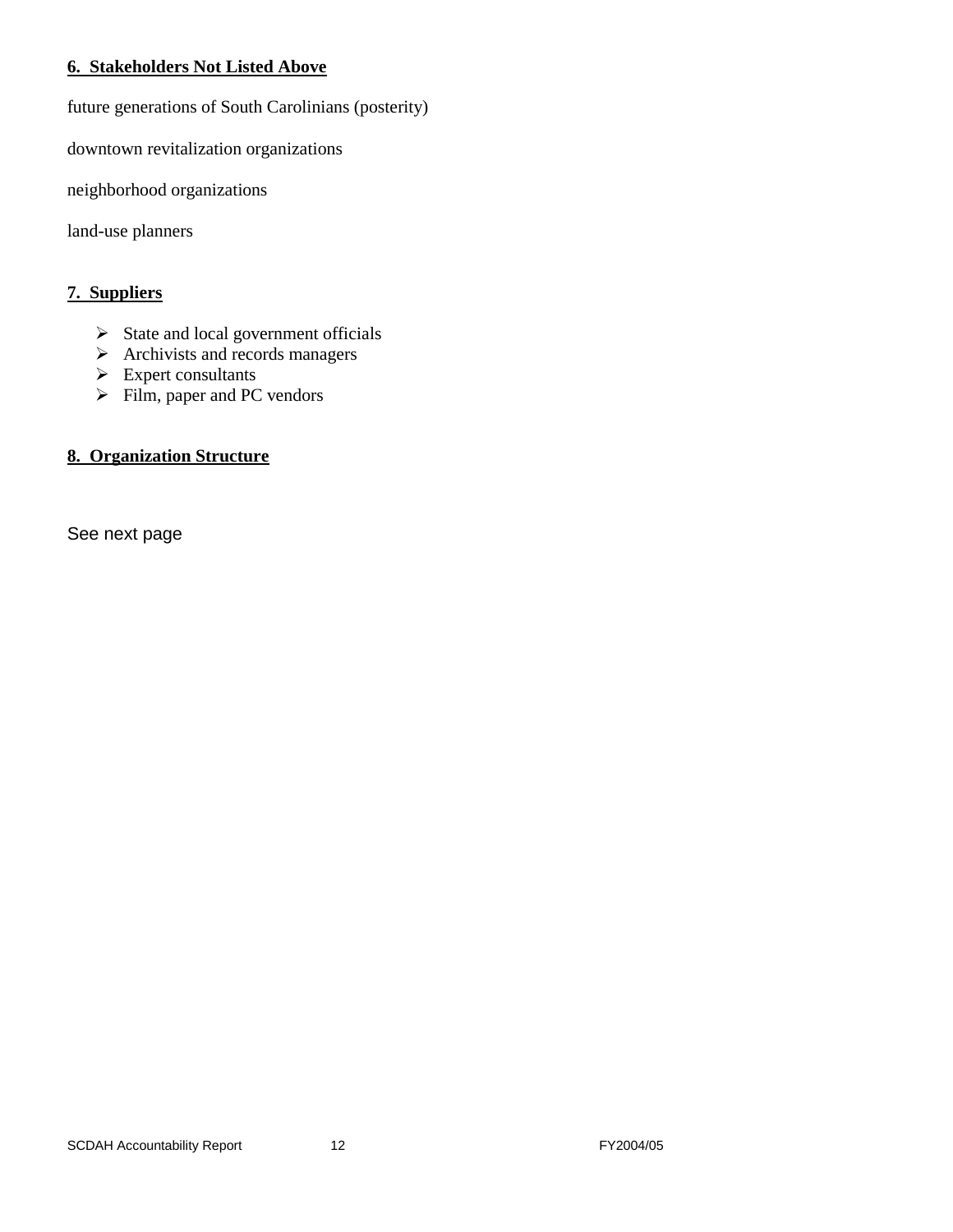

SCDAH Accountability Report 13 FY2004/05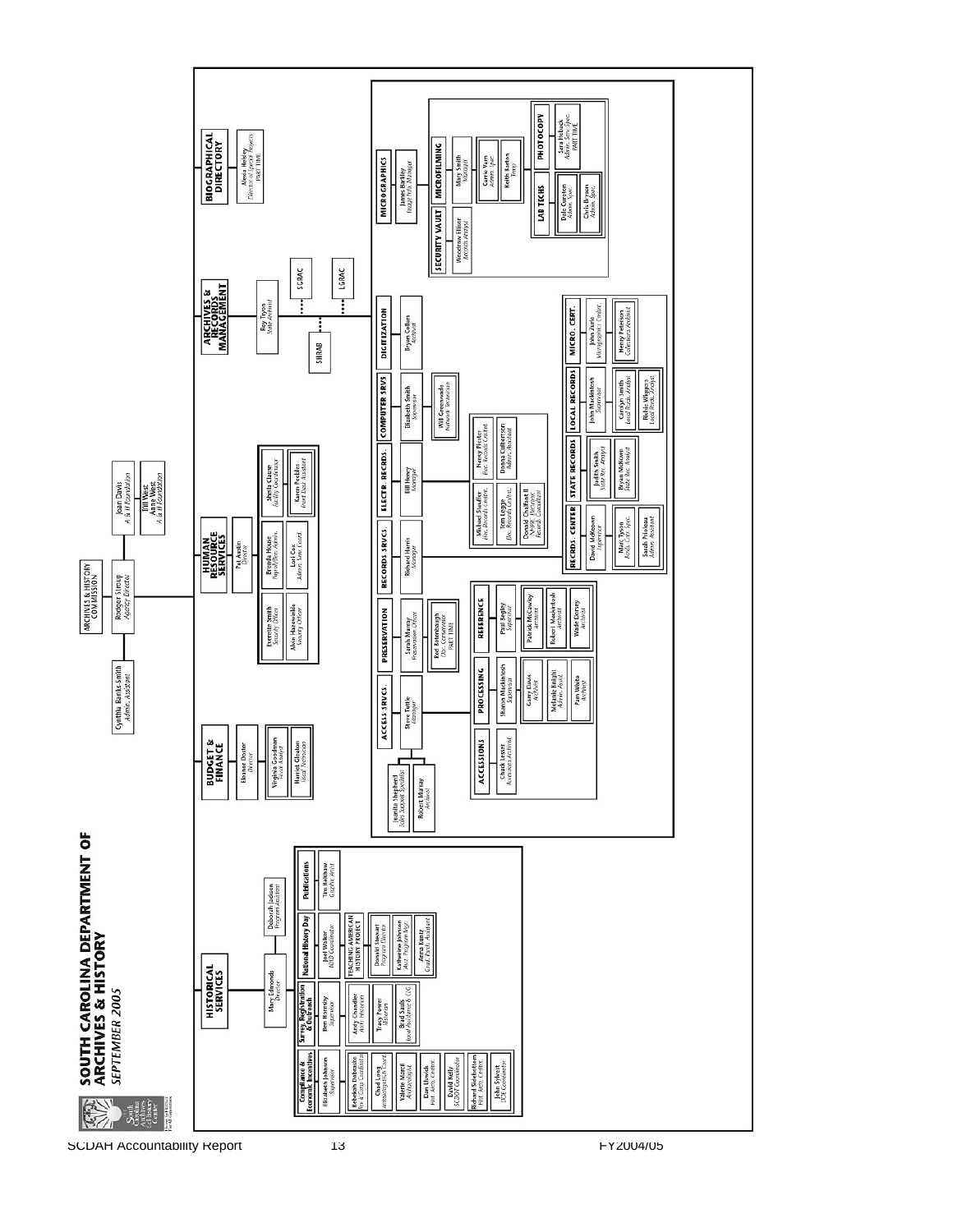#### 1.1

(a) Each employee's EPMS outlines expectations for the review period. During the planning state interview the employee and supervisor discuss goals and objectives and arrive at a final document. Most employees are expected to monitor their achievements themselves, consulting with their supervisor quarterly or semi-annually. (b) Performance expectations are clearly outlined in the employee's EPMS. If changes in job duties or expectations are required the supervisor and employee meet and make the necessary changes. In addition, each division has a yearly work plan that is reviewed at monthly division staff meeting to insure projects are on schedule. (c) Monthly staff meetings bring all of the agencies employees together for updates on ongoing projects, outside speakers are invited to speak on topics of relevance to employees, the director reports on issues of agency-wide interest and, if there is no outside speaker, a staff members describes their responsibilities for the benefit of their fellow employees. (d) The agency's employee recognition program recognizes employees for a variety of activities that benefit the agency and our customers. (see 5.1) (e) Senior staff members are active in leadership positions in our national professional organizations. Staff members are encouraged to attend (as far as budget limitations permit) professional meetings and take advantage of specialized training opportunities. The agency's human resources officer tracks employee training to insure that staff members are not asked to undertake duties for which they have not been trained. (f) Staff members are cognitive of nationally accepted ethics standards required of all employees. The requirements of state ethics regulations are provided and addressed at staff meetings.

#### 1.2

The agency is especially proud of its reputation for excellent customer service. The senior leadership not only encourages staff to take the extra steps necessary to assist our customers, but they practice what they preach. Because Dr. Stroup frequently participates in artifact identification programs across the state, citizens frequently walk-in and ask to have him identify objects. If Dr. Stroup is in the building he insists on being called so he can try to assist the patron. Senior leadership also insists that staff members do whatever they can to help visitors and callers receive the help or information they are seeking. Shortly after moving into the Archives and History Center, all staff members whose jobs require frequent contact with the public, were required to attend a workshop that focused on not only meeting the customer's needs, but also going beyond that. During employee recruitment and then during orientation the agency's leaders convey our focus on customer satisfaction to employees. Our semiannual staff awards program recognizes staff members for outstanding customer service.

#### 1.3

The senior leadership reviews the agency's budget reports monthly insuring that both income and expenses are on schedule. Agency department heads that are responsible for monitoring budgets within their areas must approve expenditures. The agency director reviews all budget reports monthly and works closely with the director of our budget and finance division to oversee all financial matters.

Any questions regarding potential legal issues are referred to the director who determines if an opinion is required from the attorney general's office. The agency director must initiate any request for legal advice.

Both the South Carolina Public Records Act and the National Historic Preservation Act require the agency to enforce applicable state and national regulations. Both deputy directors have broad discretionary authority to oversee their areas of responsibility. However, when unusual or potentially controversial issues are involved, the agency director is kept informed of the situation and becomes involved when necessary.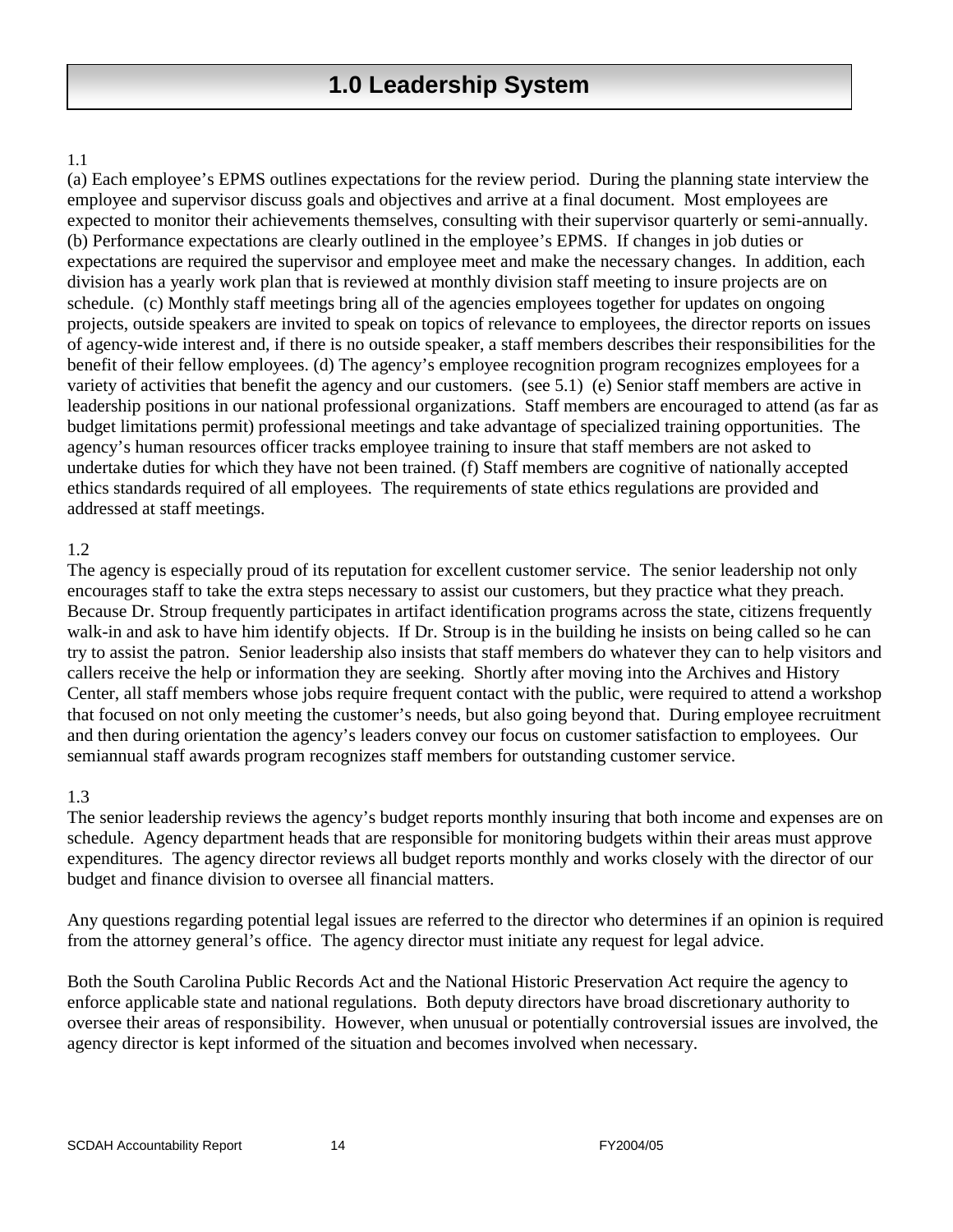#### 1.4

The agency's senior leadership reviews all of the measures reported in section 7. However, we are most concerned with those that we can impact. For example, while we would like to have more researchers every year we are not able to control that. But we are able to impact response time to research queries or the time it takes us to process federal section 106 reviews. While we are able to report quantitative measures using charts and graphs we also monitor informal customer comments that occur outside of formal evaluation processes. The agency's senior staff frequently interact with many of our customers in meetings and programs across the state where a member of the public will comment on how helpful a particular staff member was during their recent visit to the Archives & History Center. The vast majority of these comments are complimentary with only an occasional negative comments, usually based on the fact that we did not have the document or information they needed, not on the quality of the staff's effort.

#### 1.5

From FY96-97 through FY00/01 all supervisors were evaluated biannually by their staff members in an anonymous assessment program (Staff Assessment of Management Survey or SAMS). This review covered five key areas: leadership, communication/flexibility, innovation/planning, problem solving/decision-making, and organization/time management. Supervisors integrated the information from the SAMS survey into employee EPMS planning stages, often providing the employee with a training opportunity to address weak areas. Unfortunately, the staff member who implemented the program, our quality coordinator, was lost due to budget cuts, and the agency was unable to complete the SAMS review scheduled in May 2005. It is highly unlikely because of budget cuts that the agency will be able to reestablish the SAMS program in the near future. We plan to address this area in the strategic plan we are currently developing.

#### 1.6

We use a variety of techniques to evaluate our impact on the public. As mentioned in 1.4 above we use formal tracking of many processes. Informal feedback is also an important aspect of determining the effectiveness of our offerings. As we initiate a new strategic planning process this fall we will incorporate formal survey instruments in some instances and will employ a number of focus groups to evaluate current programs and brainstorm possible future programs and services.

#### 1.7

The agency's senior leadership works through the Quality Improvement Steering Committee to identify and implement improvements. Suggestions for making improvements can originate with any member of the staff and are directed to the QI Steering Committee for action. The Steering Committee develops a plan, perhaps by chartering a team, or by undertaking the evaluation process on its own. For example, the Steering Committee determined that the agency employee recognition program was getting stale. They decided to ask OHR to come in and evaluate our program, brainstorm with the Steering Committee and make suggestions for improvement. As a result, the employee recognition program has been tweaked to include several new components.

#### 1.8

The agency's senior leadership is actively involved in both our national professional organizations and local organizations. We encourage all staff members to engage in projects and organizations that improve our communities. The type and level of involvement depends on the staff members talents and interests. Agency Director, Rodger Stroup, actively participates in professional and community organizations. Some of the organizations where he is active as a leader include the American Association for State and Local History (he was elected to the governing board in 2003), SC Heritage Trust Advisory Board, South Carolina Hall of Fame, National History Day, SC Executive Institute Alumni Board, and Rotary Club of Columbia. Dr. Stroup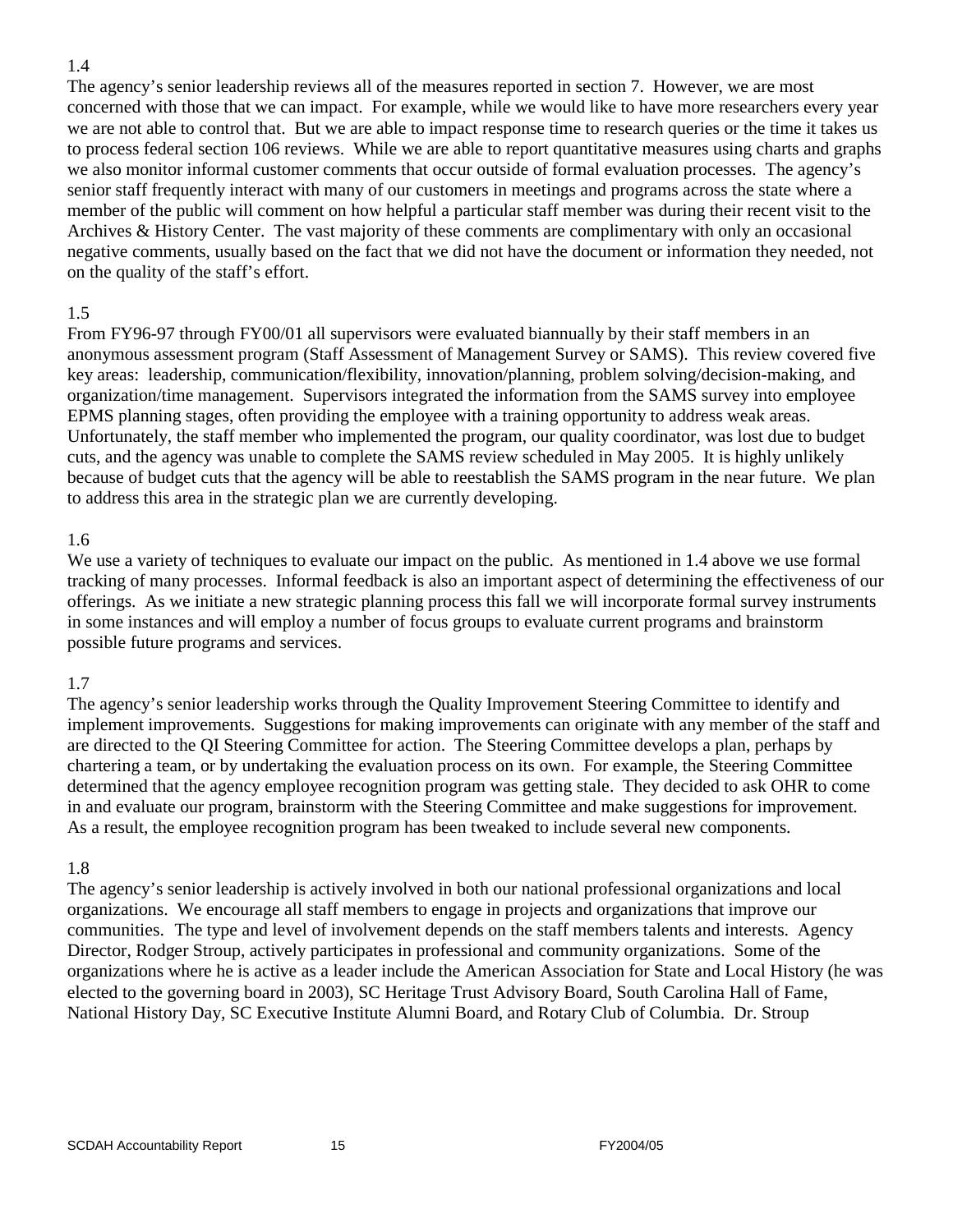frequently visits our public reference room to talk with researchers, and often constituents stop by and ask directly for his help with historical documents and artifacts. Our State Archivist, Roy Tryon, is active in several historical organizations: the National Association of Government Archives and Records Administrators (NAGARA) as annual meeting program chairman; the Council of State Historical Records Coordinators (COSHRC) as a board member; and the Society of American Archivists serving on an advisory committee conducting a census of archives professionals. He serves as chairman of the SC State Historical Records Advisory Board and is an adjunct instructor in information and records management at the University of South Carolina. During FY2005 he also served on a Library of Congress advisory committee to develop a national digital infrastructure, served as a regrader of case study exams for the Institute of Certified Records Managers, and made presentations before several professional groups on records matters. Our department's Deputy State Historic Preservation Officer, Mary Edmonds, is involved in the Heritage Corridor Grants Advisory Committee for SC Parks, Recreation and Tourism; the SC Hall of Fame; and the Revolving Fund Committee for the Palmetto Trust.

The Archives staff also shows leadership within our key communities to include organizations such as The United Way, Red Cross, Good Health Appeal, Harvest Hope Food Bank, and Literacy. Each year we have seen a voluntary increase in our contributions to these organizations. We are now holding semi-annual blood drives at our agency because we are no longer in the downtown area in the proximity of the Red Cross. Our leadership team encourages our employees to continue donating blood, knowing it provides an important resource to our community and minimal disruption to daily activities. In addition to these other efforts within the agency, we also recycle paper products in an effort to decrease the amount of waste that goes into our community.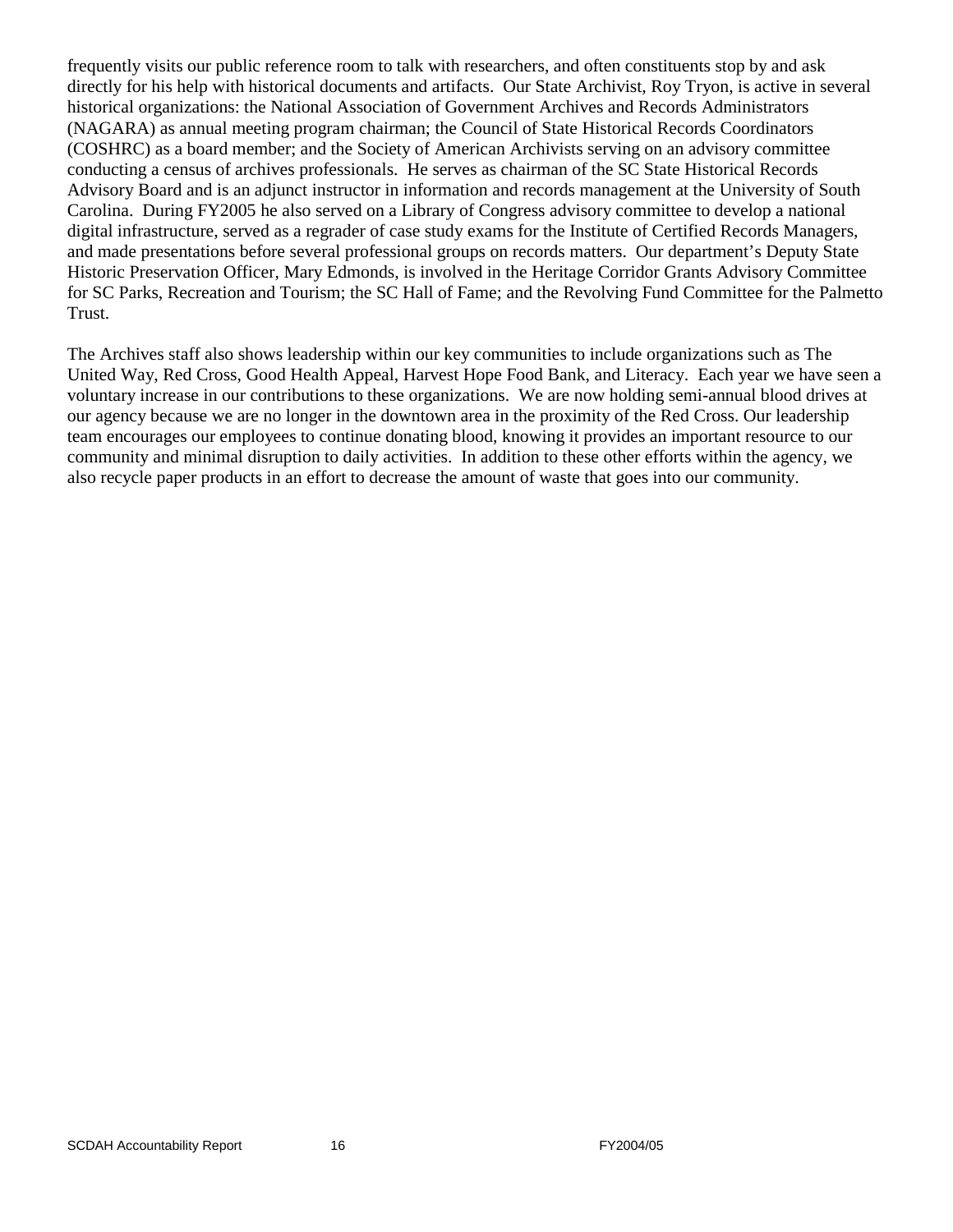# 2.1

The agency has followed a strategic plan that was initially developed in 2000 and originally intended to end in 2004. However, due to budget cuts and the loss of 32% of the agencies staff that began in 2001 the agency is continuing to work from that plan, focusing on the major goals that still needed to be completed. The Archives and Records Management program is currently working on a strategic plan for the National Historic Records and Publications Commission that will guide the work of the State Historical Records Advisory Board for the next several years. At the same time the State Historic Preservation Office is developing the state historic preservation plan for the National Park Service. Both of these plans are due in Washington during the summer of 2006. Since these two plans are major components of the agency's mission we will develop our next strategic plan around these two plans. Our current schedule is to present a draft strategic plan to the Archives and History Commission at their September 2006 meeting.

## 2.1a

The Department of Archives and History has a consistent approach to gaining feedback using multiple approaches, and a wide variety of internal and external customers. Groups involved in giving us direct feedback through focus groups and surveys include all staff members, and external groups such as educators, retailers, commissioners, historic preservation organization leaders, government partners, donors, and researchers. The outcomes of stakeholder analysis allows the strategic planning team to gain an accurate depiction of areas in critical need of development that impact our mission, therefore leading to our current goals and strategies. Examination of internal feedback depicts for our entire management/supervisory team where our focus is on cultural issues, human resource systems, and opportunities for improvement of systems and processes that affect service and product delivery to include cost of service delivery.

# 2.1b

As the planning team examines all the data gained in the planning process, it pulls information that will impact our agency financially and presents challenges and risks our agency will face. Looking forward and facing what has now become our current budget environment, the planning team considered how we could continue to plan for maintaining current levels of service, look for opportunities to increase revenue, develop new programs, stay on target with technology initiatives, while losing state appropriations. Looking for opportunities for internal and external partnering to maximize our ability to meet customer needs is one approach to development of our current strategies. For example, the extensive catalog to our archival collection is currently in a MS-DOS program developed in the late1980's, is no longer supported**,** and cannot be made accessible on the Internet. Each of the past several years we have unsuccessfully requested the funds to convert the database to a Windows based program. In the spring of 2005 we worked with the State Library to receive a federal grant of \$158,362 that will allow us to convert the database and make the collections catalog accessible on the Internet. As a side benefit, the purchase of equipment with these and other federal funds has made it financially feasible to convert our computer network from NT to XP, an important step since NT is no longer supported by Microsoft. All of this work should be completed by the end of FY2006**.**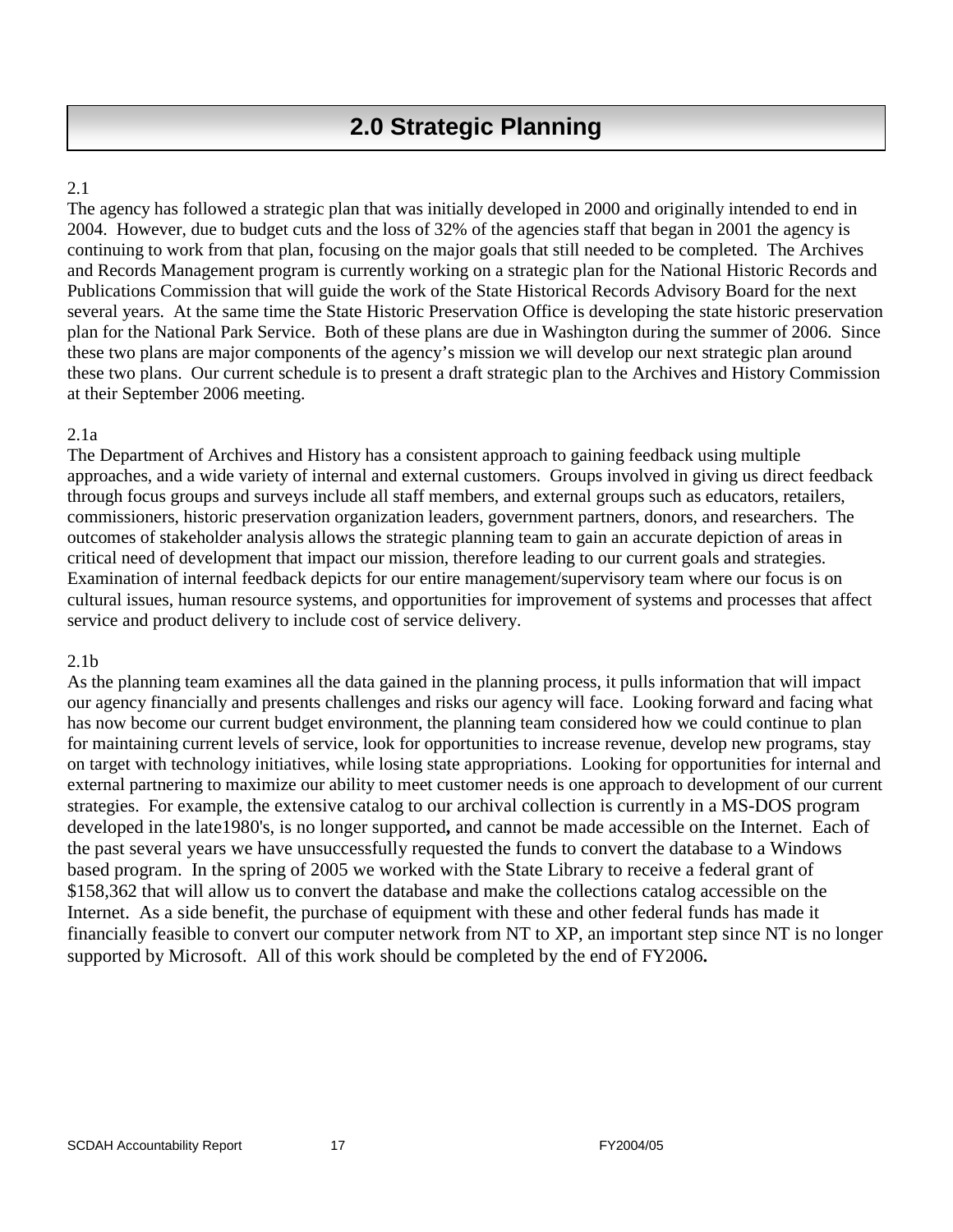#### 2.1c

To meet the future service demands for our agency, the planning team utilized information from consultant's reports, the Governor's Task Force on Historic Preservation town meetings, customer comment cards, conference focus groups, and the staff SWOT analysis to develop human resource strategies. The Executive Management Team, Human Resource Manager, and affected agency managers/supervisors look at current service levels and the staffing levels needed to maintain service delivery and then develop strategies to address these needs. Our Human Resources are what links us to the accomplishment of our mission, and therefore, we consistently develop a Human Resource goal in our Strategic Plan. Because of our veteran workforce we know our future holds challenges with the possibility of losing great corporate knowledge and skills. During the current budget situations the agency has lost 31% of our staff. In addition, over the next five years 33% of the staff, including all of our executive management team and most of our senior managers, will be eligible to retire. With this challenge in mind, the agency is participating in the Office of Human Resources workforce-planning program. Our goal is to ensure we can retain or recruit senior management and technical expertise while maintaining or improving the agency's diversity.

#### 2.1d

Once again, the Archives uses multiple sources of data to look at current operational capabilities through tracking and trending how we meet our mission and its mandated and ancillary functions, and combines this with customer data to develop strategies in our plan. As part of daily operations data is tracked and monitored to see how the agency is maintaining service levels. Managers meet with staff to discuss how customer needs are being met, any challenges staff and customers are facing, and then strategize how to handle opportunities that exist. With these multi-levels/multi-sources of feedback we can ensure that our agency's focus aligns with the goals and strategies of our Strategic direction as well as annual operational plans for each division.

#### 2.1e

During the preliminary stages of planning for our strategic plans, the executive leadership team along with key staff members, identify groups of constituents to involve in a formal SWOT analysis. This is a primary method for obtaining feedback from suppliers and partners. In addition other formal and informal information is gained through methods such as focus groups, scheduled town meetings, workshop/conference evaluations, surveys, consultant's reports and e-mails to staff. From these sources the planning team analyzes and prioritizes the data so we can make decisions on what information will assist us in developing strategies for mandated functions and our ancillary services.

#### 2.2 - 2.3

Strategic Planning (chart attached)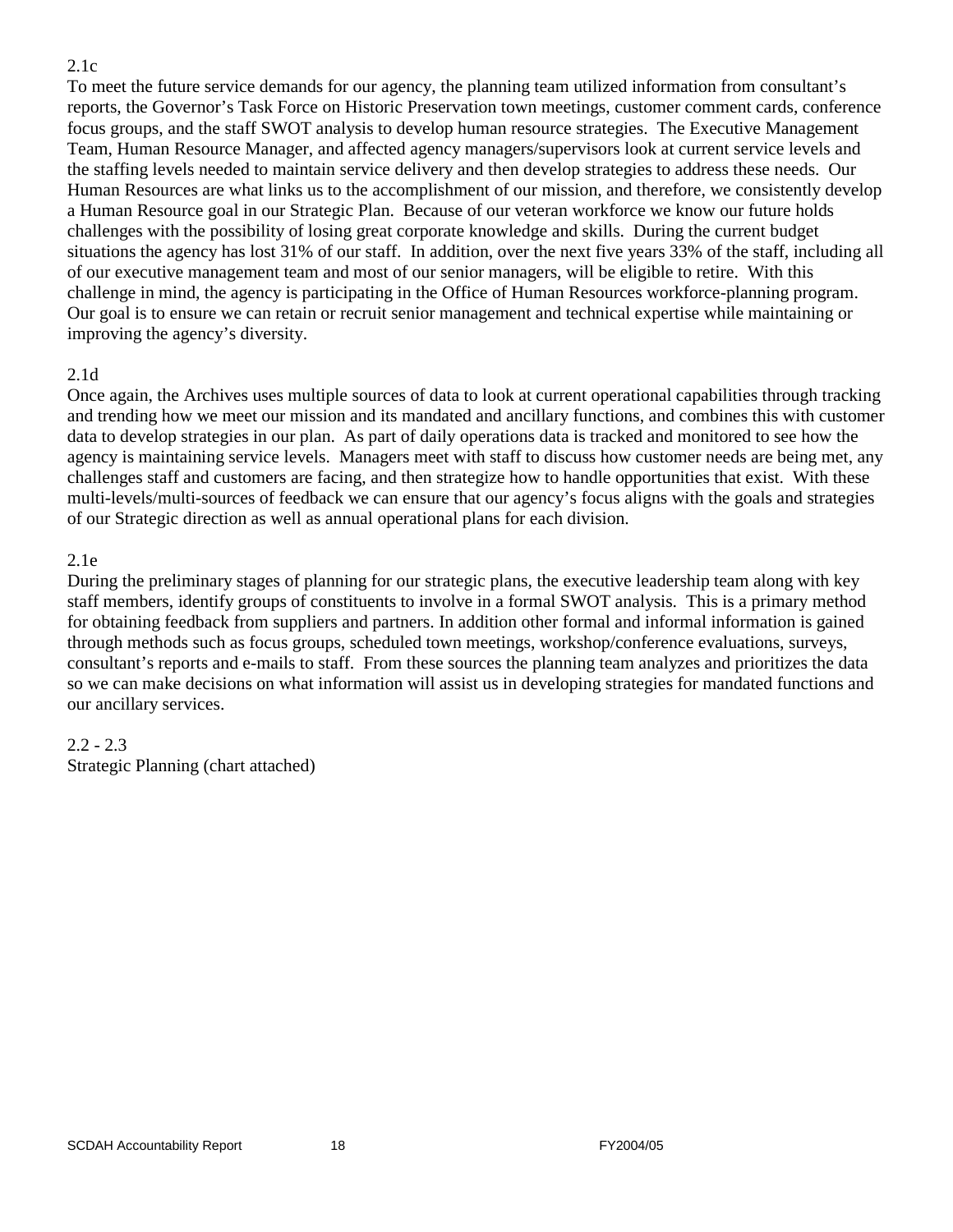#### 2.4

Each year annual plans are derived from the strategies in the strategic plan. Natural work teams, cross-functional work teams, and division operating units conduct annual planning to ensure that activities are in alignment with our strategic direction. Progress is currently monitored at the division operating level through management team meetings, and staff level planning meetings. The Executive Management Team reviews annual work plans to ensure that they focus on key strategies. Our plan to develop a balanced scorecard mentioned in previous reports has been delayed. As mentioned in the Executive Summary, we lost and will not be able to replace our Quality Coordinator.

### 2.5

The Archives deploys the strategic plan to all agency employees, as well as patrons of our products and services, and our government partners. Directors of each of our two divisions deploy annual operational plans at their division level meetings. Utilizing an approach that shows what the current fiscal year will bring in the way of work demands, the directors also explain how these plans align with our current strategic direction. Currently, we are tracking the progress of these plans, and providing updates through advisory groups: Local Government Records Advisory Council and State Government Records Advisory Council. Our state historic preservation plan is posted on our website.

## 2.6

Almost all the members of the staff are involved in creating all our plans and are familiar with the various goals and objectives. The strategic plan, work plan and performance measures are developed and monitored by the two major program areas deputy directors. Regularly scheduled staff meetings are used to develop and track progress in each area, with the senior management team reviewing progress on a regular basis. The strategic plan is available on the agency website for review by the general public.

2.7

The agency's strategic plan is located at: [http://www.state.sc.us/scdah/stratplan200104.htm.](http://www.state.sc.us/scdah/stratplan200104.htm)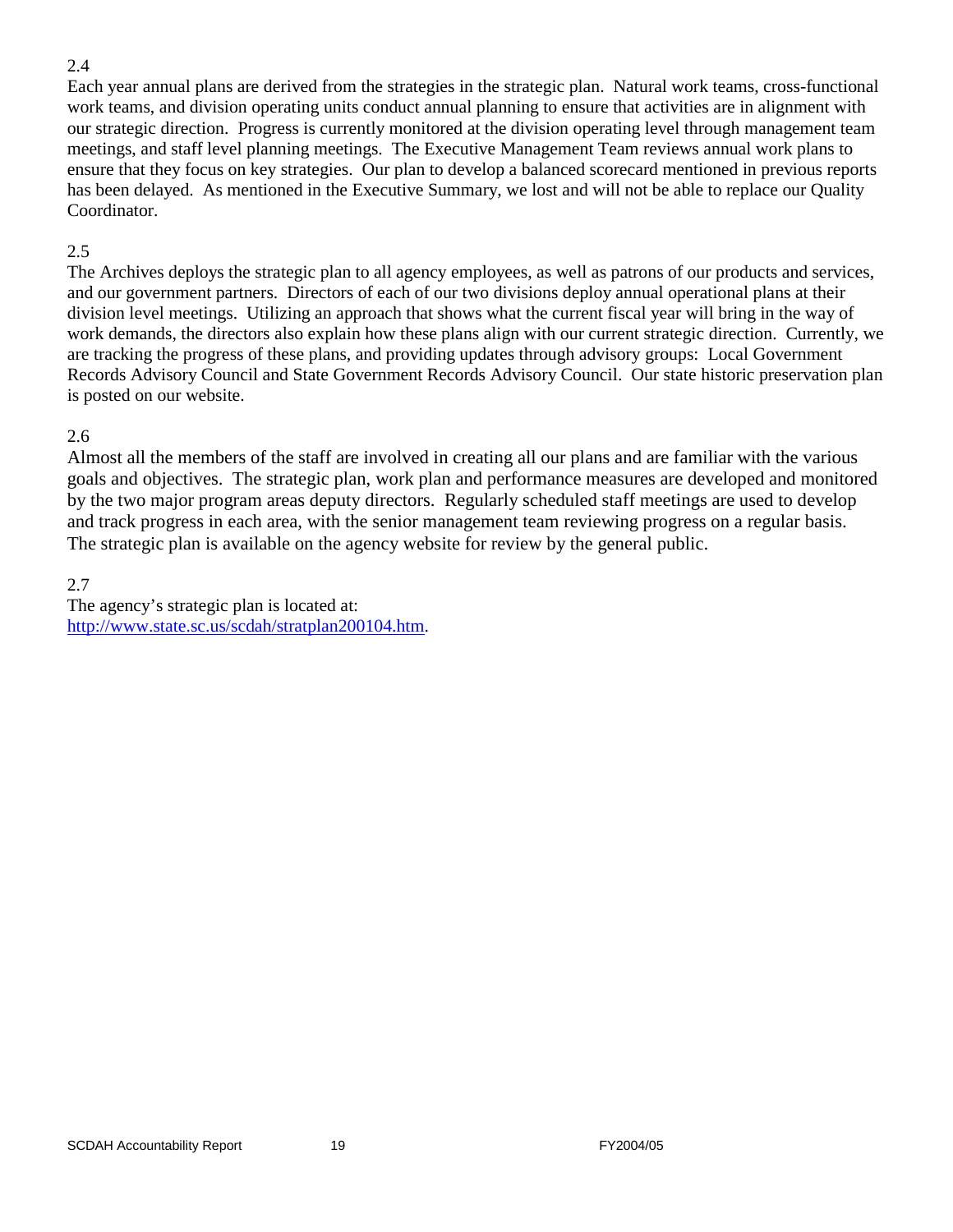# **3.0 Customer and Market Focus**

## 3.1

As part of each strategic planning process our agency identifies key customers and stakeholders. Utilizing a cross section of staff we identify all customers, and proceed to connect them into larger groups by their natural relationships to each other. We then cluster smaller individual constituents into a broader category. For example we may have several state and federal agencies listed, but create a larger segment by simply stating, "State/Federal agencies." By having not only the individual listings of our constituents but broader categories as well, we can align needs of customers with strategies in our plan to ensure we meet the challenges for service delivery.

In our Archives and Records Management (ARM) division, we reviewed and revised a three-year plan. The plan is based on customer input and correlates to the development of the division's annual operational plan.

The Historic Preservation division identifies stakeholders and then rates customers on their need for and use of our services, their ability to advance goal attainment, and their ability to block goal attainment. As a result, a list of stakeholders is developed and as the division creates their annual plans they not only know who the stakeholders are, but how they will need to work with each group so the goals of the division and agency are met. When new programs are implemented, such as the new state tax incentive, we provide workshops across the state to disseminate the information. We also use our website to announce new programs and provide individual staff members' phone numbers and e-mail addresses on our website.

Archives considers determining customer requirements an ongoing process. One of the primary sources for determining our customer requirements is through the internal and external scans when developing our strategic plan. As stated in the strategic planning section we have involved all staff members, educators, retailers, commissioners, historic preservation organization leaders, government partners, donors, researchers, and 421 citizens representing 42 counties of the state. This along with data from customer surveys, interviews, educational seminars, participation in national and local organizations, publications, memberships and website are all mechanisms for determining the expectations and longer term needs of not only current, but former and potential customers as well. Our ARM division held focus groups with state and local officials, conducted a major survey of local officials and employed consultants to evaluate our programs.

# 3.2

Staff members have daily contact with our key customers. Comments and suggestions by customers are forwarded to the appropriate management staff for consideration. Small changes that assist customers can be made at anytime if approved by the area supervisor. The QI Steering Committee and/or the senior management review major changes that impact more than one area of the agency. If either group feels the need for a detailed study, a quality team is chartered to study the issue and make recommendations.

Many of our customers are genealogists from across the country, so we depend heavily on our website to provide undated information. There are numerous hot links on the website for customers seeking specific information or assistance. In addition, each staff member's e-mail and direct phone line are listed on the website. Not only does this help customers contact staff members directly, it eliminates the necessity of a staff position dedicated to answering and forwarding phone calls.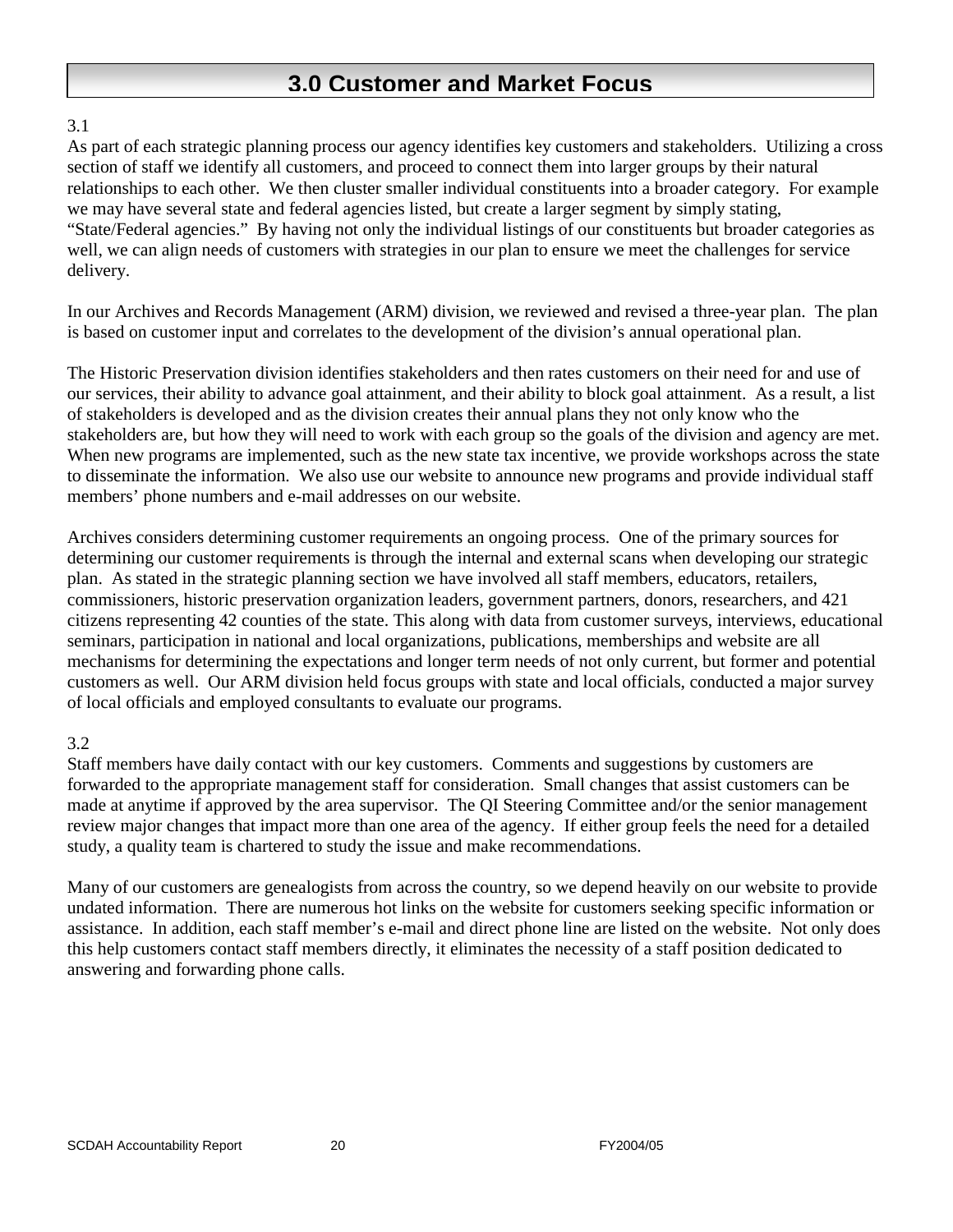#### 3.3

A major component of each strategic plan is input from customers/stakeholder during focus group sessions. In addition, formal surveys are also used for special issues that we are seeking to address. Finally, we solicit comments and suggestions both from onsite visitors as well as through our website. Once the information is compiled and analyzed staff members determine if and how to incorporate the information into our operations. For example, the current grant from the State Library to make our extensive collections catalog available to the public via the Internet has been a long-standing request from our primary customer base. The lack of resources in our state budget prohibited us from accomplishing this over the last four years. However, our need was widely known and the State Library approached us with information about the possibility of finding federal grant funds for the conversion. We subsequently received a \$158,362 grant through the State Library that will enable us to provide online access to our catalog and, with a minimum of additional agency funds, upgrade our computer network from Windows NT to Windows XP.

## 3.4

Utilizing formal and informal data collection methods, we measure customer satisfaction with our products and services and improve our processes based on feedback. We used customer survey cards in our reference, conservation, and facility rental program for several years, but discontinued due to budget cuts. Information from those surveys showed a high level of satisfaction with our services. The agency frequently receives correspondence complimenting staff members on their excellent customer service and very rarely receives letters complaining of poor service.

At all conferences, workshops, and outreach activities we conduct formal written evaluations. Suggestions and comments are viewed by staff and incorporated into the planning process for subsequent programs.

#### 3.5

Customer contact and advocacy of our services to the public is key to the way we operate at the Archives. We have a large volume of public contact through our Reference Room, events held in our meeting spaces, conferences, and workshops. Although customer satisfaction with our products and services are consistently at or above the "good or excellent" rating in all areas of the agency, we continually develop staff skills in the area of customer contact. Staff development has taken place on skills critical to handling customer contacts appropriately. Leadership continually reinforces high expectations for all customer contacts, and includes the concept of customer through our values and strategies in our strategic plan as well as discussions at our staff meetings, in our employee recognition criteria, and orientation.

Archives and Records Management bases planning and service decisions from the results of surveys from state and local government agencies, statewide private repositories, reference room patrons, consultant evaluations and focus groups. The results have provided the direction for ARM long-range plans, SC Public Records Association activities, and the State Historical Record Advisory Board (SHRAB) and helps build stronger relationships among these stakeholder groups by working in collaboration. In addition, advisory groups provide ongoing program input: the Local Government Records Advisory Council and the State Government Records Advisory Council. The comments and dialog with these important customer groups provides staff with information that guides our planning processes.

The department recognizes its customers in the excellent work they do to advocate the preservation and conservation of our documentary and cultural heritage through a customer awards process. Our Historic Preservation Office in collaboration with SCPRT, the Palmetto Trust for Historic Preservation and the Governors Office gives annual preservation awards recognizing individuals, businesses, and architects for projects that have used outstanding preservation techniques. This office also works with the SC Confederation of Historical Societies to recognize individuals and organizations for outstanding programs and projects relating to the states history and heritage. The department has found that recognizing our partners and communities for their excellent contributions strengthens our relationships and enables us to better perform our mission.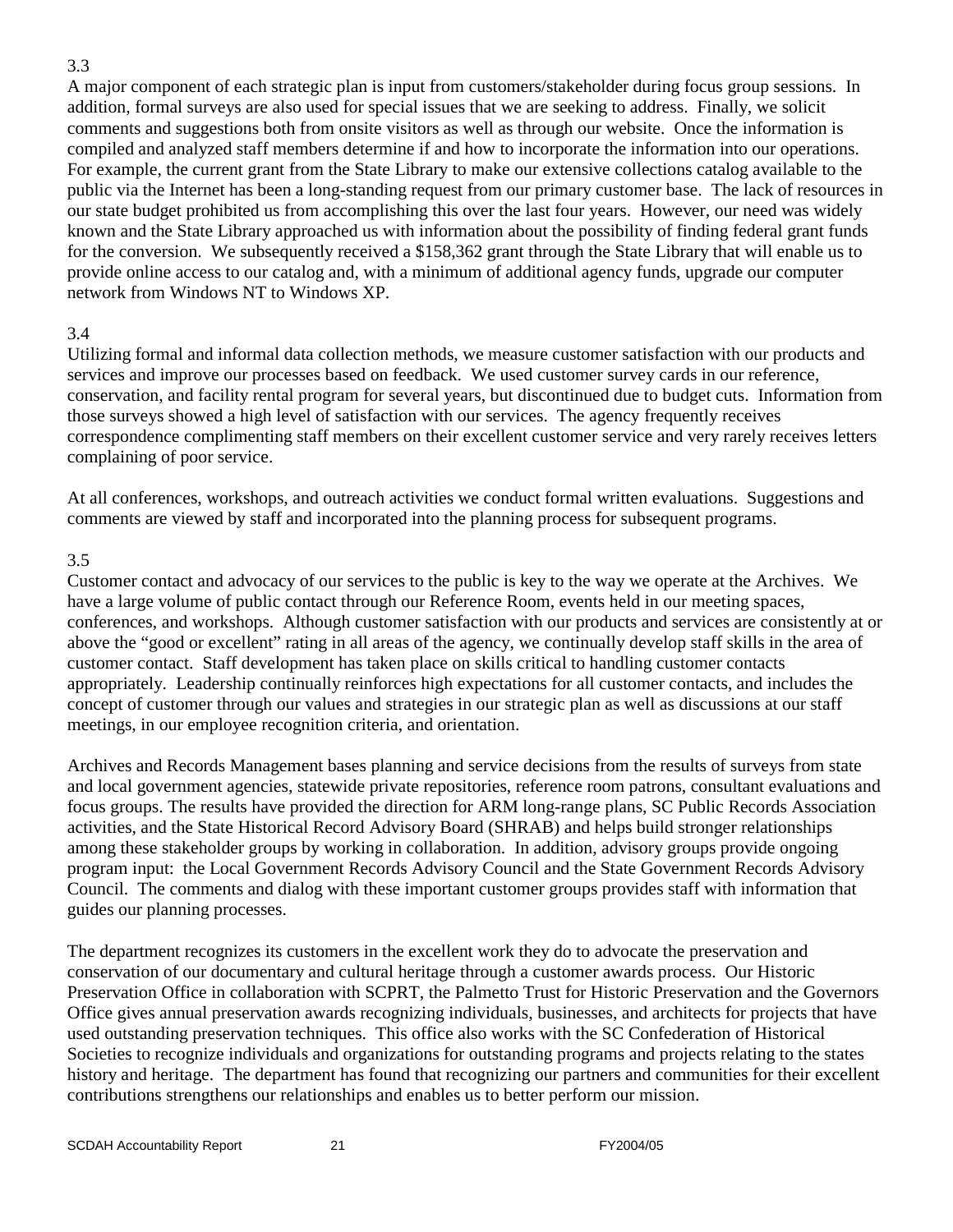Being a highly utilized public institution that provides mandated and non-mandated services for citizens within and outside the borders of this state, it is imperative that we build loyalty and a positive relationship with all patrons of our services by providing an inviting environment with responsive service and information accessibility. We monitor areas that are mandated such as the States Public Records Act but look to build relationships that will increase voluntary compliance to our records management services. We are a model state Archives to many of our nation's comparable state archival institutions, and have built this reputation through a loyal following and positive referral.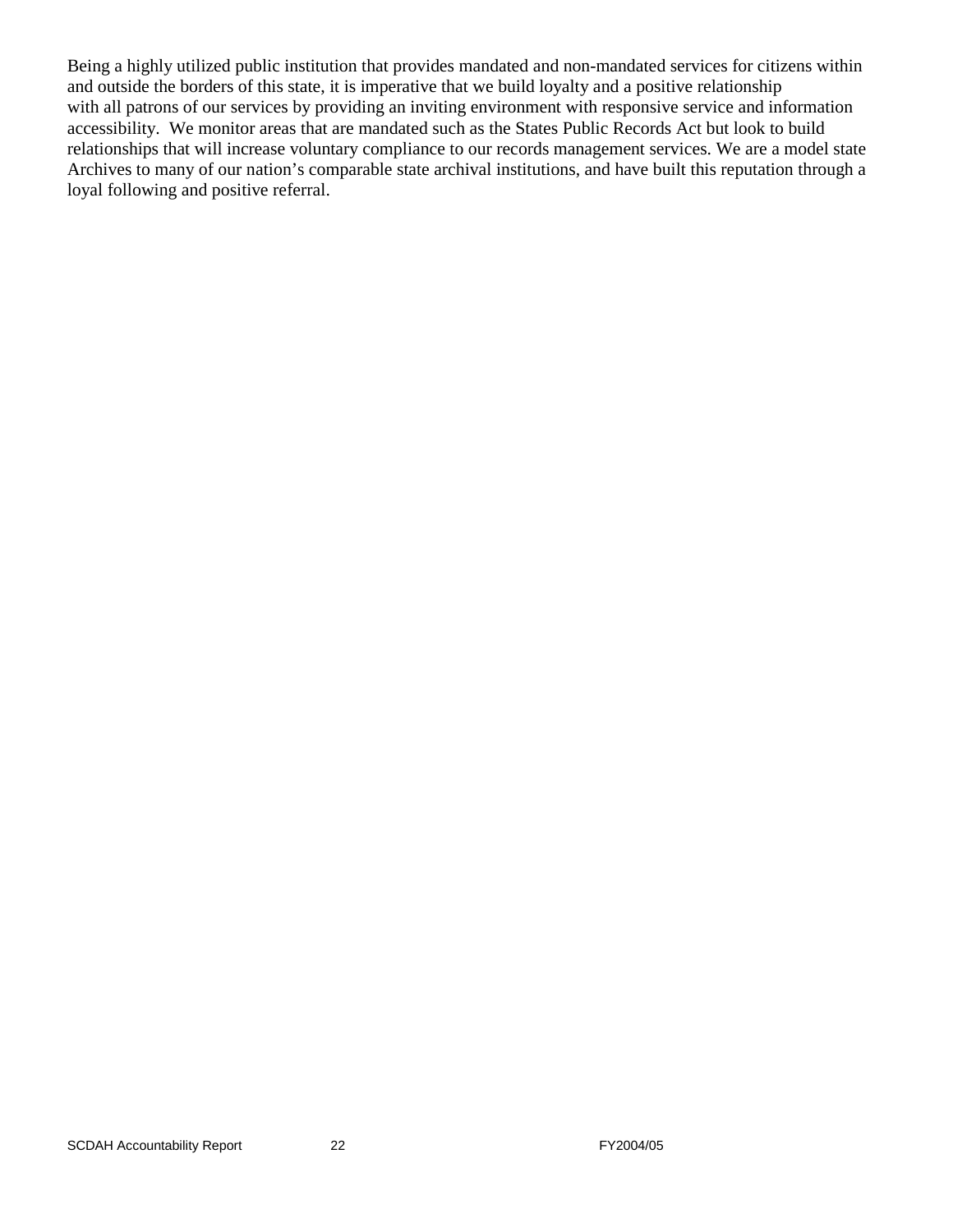# **4.0 Information and Analysis**

## 4.1

The South Carolina Department of Archives and History has identified key performance measures that are tracked and reported at the division and agency level. In addition to agency use, the divisions are required to develop strategic plans for the federal government and must remain accountable to our federal partners by reporting performance measures.

The leadership team guides what and how we measure, and balances measures with regard to customer requirements and federal and state mandates. Processes that directly affect customers are a priority for our measurement system. Cycle time measures assist in improving efficiency and delivery of service to customers; therefore, we have a number of cycle time measures. Some of these measures are used internally and others for multiple external reports. Measures such as cycle time for reference requests, development of record retention schedules, and requests from the State Records Center are some examples. Cost avoidance to state agencies for records storage and number of children reached and instructed on primary document research are examples of measures important to us internally but also are required to be reported externally. Other measures depict internal performance for the management of the agency and its programs, such as cost avoidance for in-house publishing, and number of customers served through workshops, seminars, and conferences. All measures whether they are used internally or externally, relate to key services and program mandates presented in our business overview.

Administratively, we measure performance of those areas key to our human resource goals and strategies. Some measures include tracking recruiting and hiring and turnover data so management can monitor and address retention issues. Employee development is monitored to ensure that we are ahead of the curve with regard to professional skill and management development. Since access to information is key to our stakeholders, we track and measure the use of technology by our customers. One key element of note is that over the last 10 years our FTE's have declined 40% while our work volume has increased steadily. However, we have managed to maintain our commitment to customer service by employing new processes. For example, in FY99-00 we answered research queries in 9.1 days after we used our quality team to identify a more efficient process. With the budget cuts that began in FY00-01 that time increased to 14.1 days in FY02-03. In FY04-05 we reduced that time to 10.6 days by again reviewing the process and because more of our information is online so researchers can access the information without having staff assistance.

We have made efforts over the past few years to streamline our work processes to compensate for this reduction in staff. But only so much can be accomplished by such streamlining, and our records management measurements provide a good example of the consequent declines in accomplishments. In 1999 our staff performed surveys of state and local government offices to determine records eligible for destruction, inactive storage, and transfer for permanent storage of historical records at the Archives. We found that state agencies had on hand a total of 557,580 cubic feet (or 1.4 billion pages) of records, of which 12,000 cubic feet of records could be transfer to the Archives for permanent retention as historical records over the next few years. We engaged in a close working relationship with personnel in state agencies to begin the transfer of those eligible records. Unfortunately, however, as records staff in state agencies have been eliminated and our state records analysts have been reduced from six to two individuals, the rate of transfer from state agencies has declined rather than increasing to meet the identified need. Staff reductions have also resulted in a correspondingly reduced number of records retention schedules produced and records covered for state agencies and local governments (7.2e), the number of pages of state and local government records authorized for disposal (7.2g), and the cost avoidance made possible through the records management program (7.3d). The impact of staff reductions is also apparent in our Reference Room measurements following on the elimination of public night and weekend hours in April 2002. Since then, visits have declined from 12,205 to 8,868 (7.2a).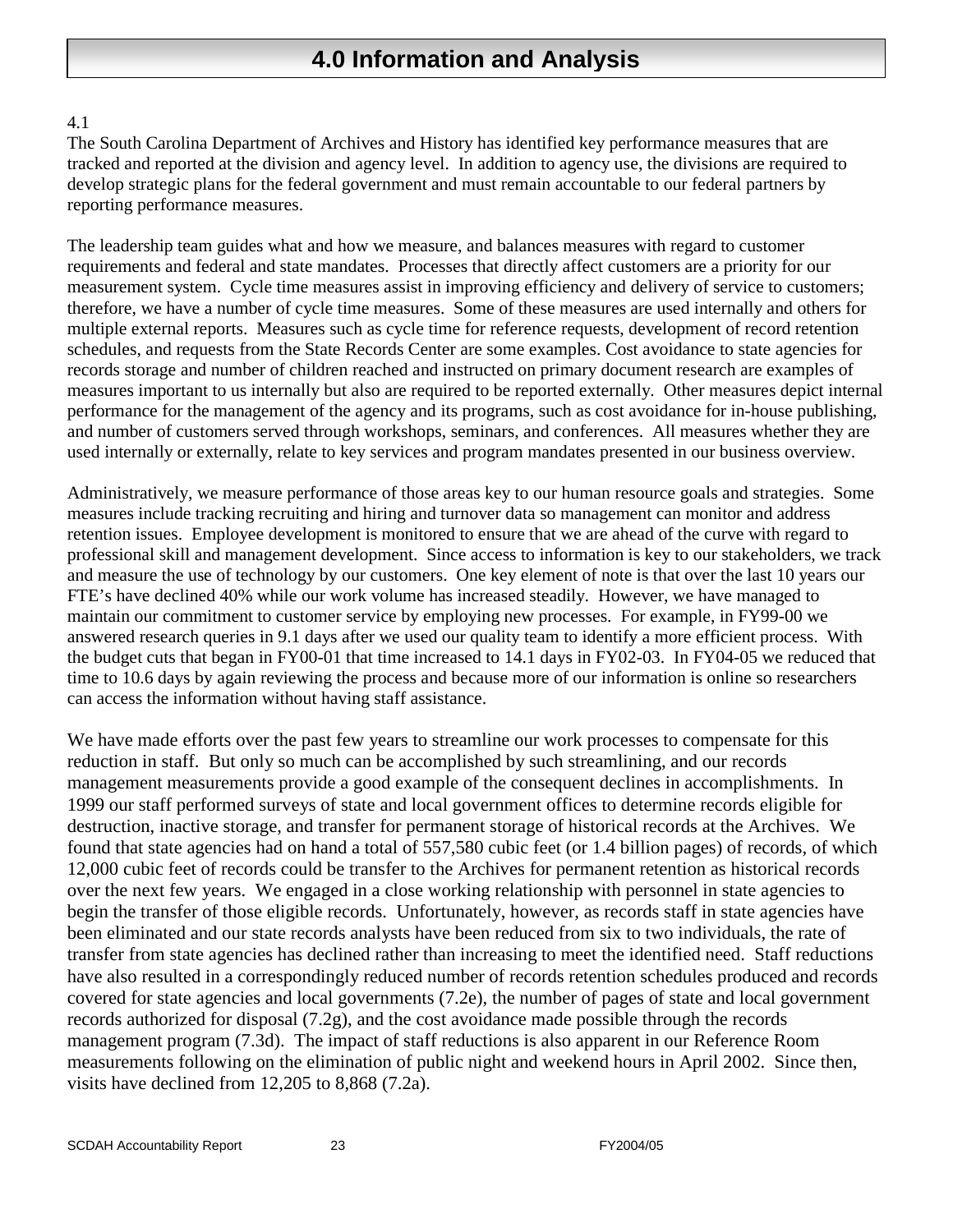### 4.2

While we track the number of visitors to the Reference Room and the number of reference requests received, these are not our most important measures because in part they are beyond our control. For example, now that the federal census and other genealogical records are available on the Internet (at a cost) we have seen the number of reference queries decline during the past few years. A researcher in South Carolina no longer needs to visit the Archives and History Center to access these records, but can now do that from their home computer. As we are able to digitize records and make them available on the Internet we anticipate a decline in patrons in the Reference Room. We do not view this decline in researches in the Reference Room as entirely negative because our long-range goal is to make state records available to more individuals and access over the Internet is the most efficient method to do that. It is, however, evident from our statistics and the comments we receive that the reduction of Reference Room hours has made access to our holdings more difficult and some times impossible for many citizens.

We believe that our most important measures are those that reflect process time and customer satisfaction; variables that are within our control. Again, by providing faster access to researchers and efficient service we are fulfilling our goal of access to the public records.

#### 4.3

The Department of Archives and History has a mature data collection process at the operational level. Our employees are each considered managers of a process they are directly linked with, and therefore are required to collect and report data on a consistent basis. Use of our computer network allows data to be filed, logged and accessible to the staff members who are linked to particular services and products within the department. In addition, direct contact with our customers gives us qualitative feedback, which we use in conjunction with our statistical data to make more accurate and timely decisions.

## 4.4

Our performance measures link to our agency strategic plan 2001-2005, as well as department operational plans and reports for federally assisted programs. We are addressing our opportunities for monitoring our performance more accurately and consistently at the strategic level. Operational plans are monitored closely at the division level and data is used to project performance, as well as monitor effectiveness of the processes. We are slowly but systematically evaluating the effectiveness of the data by looking at how we can measure the outcomes of our processes. Decisions to change or augment processes within the agency are driven by data collection and customer feedback.

Archives also has an outstanding model Intranet. This resources allows our staff to communicate requests for internal services, state and agency policies, track all meeting minutes over the years, view presentations and newsletters, look at our calendar, access agency databases, and even look at a photo directory of staff members. It is an invaluable tool to archive the collective history of our agency, and provides continual access to information that is important for our daily operations.

# 4.5

At this point our agency uses comparative data to make decisions on services in our Conservation and Microfilm Labs, Reference Room, Records Center, and Facility Rental programs as it relates to costs of services. We compare the cost of these areas to the private sector and other public institutions to remain cost effective to our constituents and ourselves.

The Department of Archives and History continues to look at what is important to our stakeholders both internally and externally. We develop and implement plans to steer our course and use and evaluate data to inform us how we are performing. We know we have opportunities to increase our effectiveness, and we continually improve on an annual basis by looking at what our data tells us, and if this data supports our environment, our customers, and our priorities for measuring our services.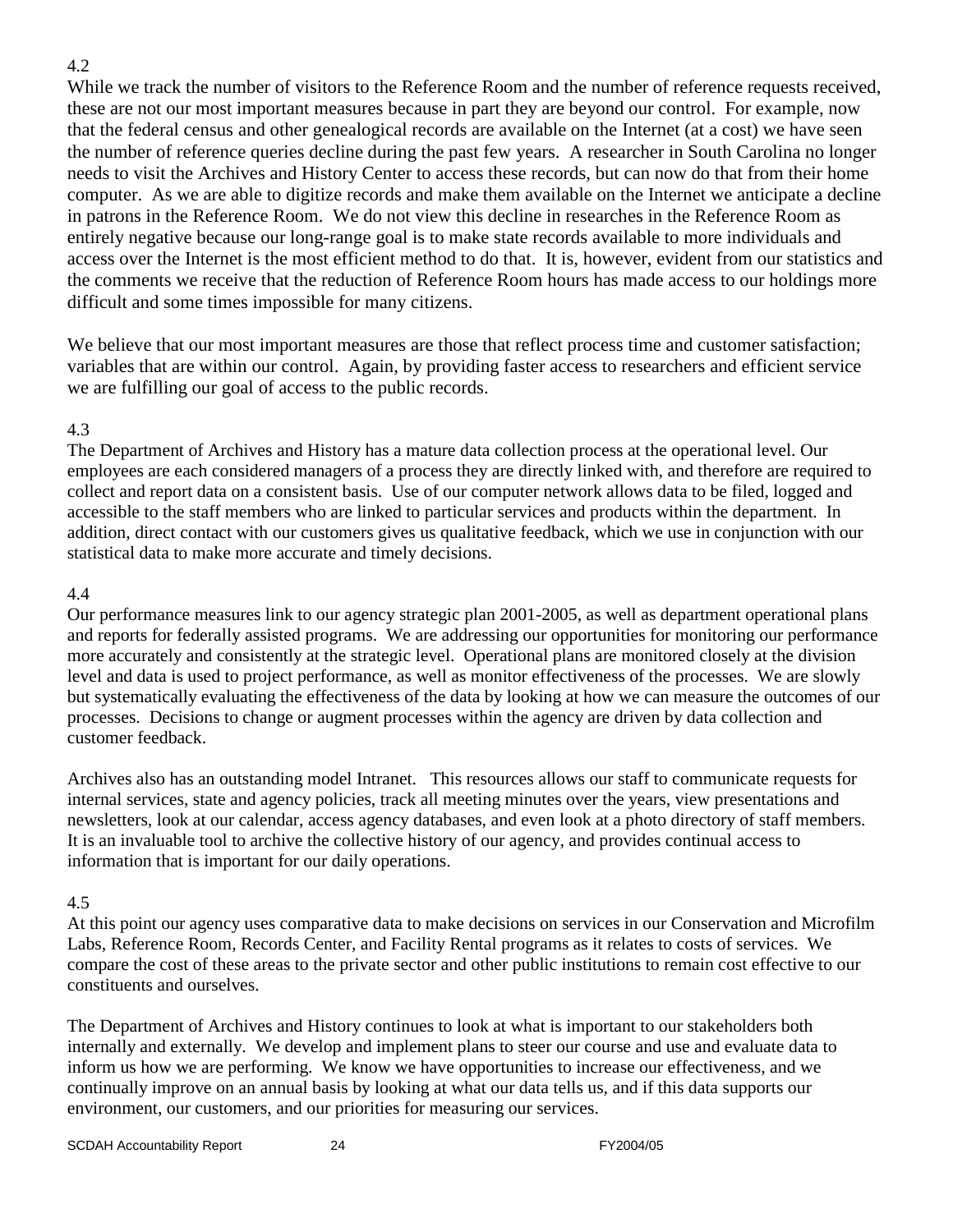#### 4.6

The transfer of organizational knowledge regarding policies, procedures, etc. is accomplished with an excellent orientation program and the posting of all pertinent material on the agency Intranet, our in-house homepage. Likewise job duties are clearly outlined in an employee's EPMS. More problematic is the unique knowledge required of staff members who work with the collections in the archives. Understanding the history of the various record groups, the kind of information they contain and how to access that information is difficult to put in writing, but rather requires working with the records on a daily basis over many years. Most archivist specialize in one area, for example, court records. The interaction between staff members as they go about their duties provides an opportunity for staff to expand their knowledge of other areas in the collection. We also have two inhouse electronic newsletters edited by our deputy directors that not only provide information about agency issues, but also highlight news from national and regional professional organizations as well as new developments in the profession. Additionally, we frequently have staff members present pertinent information to their colleagues after returning from a conference or professional training opportunity since our current budget limits the number of staff members we are able to send.

The identification of best practices is recognized in our employee recognition program when staff members nominate their colleagues for specific projects or practices. In addition, our membership in national professional groups keeps us abreast of new developments in the profession.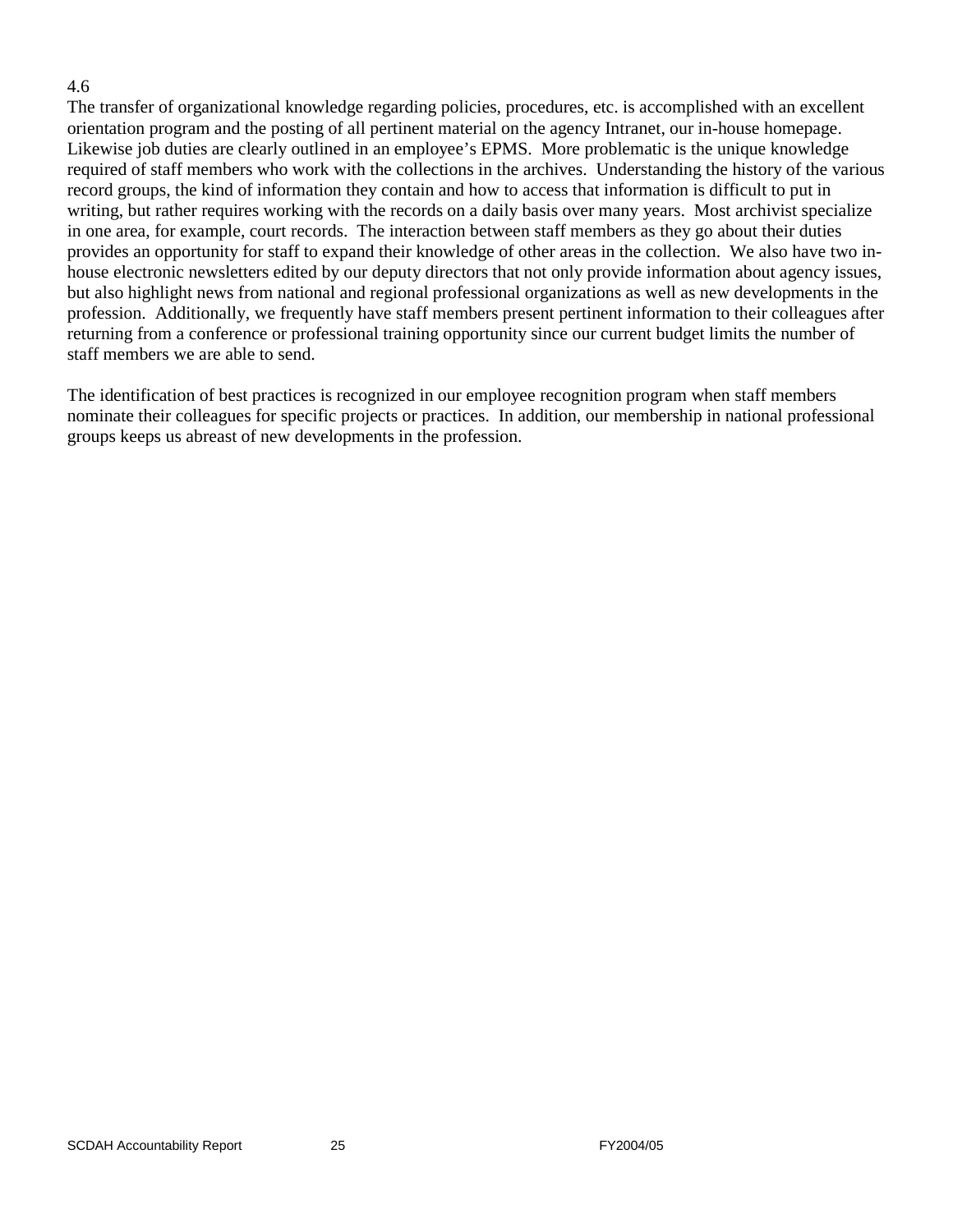# **5.0 Human Resource Focus**

#### 5.1

The management team at Archives utilizes formal and informal methods to motivate employees to their full potential. One underlying element that is critical to our employees is that they have the resources to perform in their functions. Through employee feedback the agency has found that without available resources, employees would not be able to reach their full potential to perform and deliver our services and products in the most cost-effective and efficient methods. Another important function of our entire management team is to communicate effectively to employees. Each work unit holds meetings to monitor work processes, customer feedback and cross-functional teamwork within the agency so we can address issues as expeditiously as possible.

Another method for motivating employees to reach their full potential, is through our employee recognition process. Recognition takes place informally and formally at the agency. Our Recognizing Employees Achievements through Peers (REAP) recognition program, recognizes teams and individual employees. Developed in 1997, the REAP program has been evaluated to ensure that it is accessible and understandable to all staff, specific and timely and based on criteria that reinforces principles that further our improvement efforts. As part of the program we built-in a peer to peer process that exemplifies the simple task of saying thank-you. It encourages relationship building between staff members, and the criteria are not limited in any way. The methodology used is in the form of a check in which staff members complete the items i.e., date, pay to the order of "said employee", for, and then sign in the from as their endorsement. This process has been very successful. This year after reviewing our recognition program we added a coupon incentive for any staff member receiving five REAP checks. As reinforcement for all the good work happening within the agency, our Foundation sponsors the "Golden Grit" breakfast in the spring and fall. Not only do we recognize those who received these checks for their good work, but also those who took time to say thank you and sent the recognition.

Archives works continually to provide an environment that is conducive to collaboration, and information sharing, and where innovation and initiative are well employed. Although we have a formal suggestion process that is tracked and monitored by our seven-member Quality Steering Committee, and through which teams are chartered, much teamwork takes place at the division work unit level as well.

#### 5.2

Training plans for staff members are discussed each year in the employees planning stage meeting with their supervisor. Plans include professional skill development that aligns with the employee's function, as well as quality skill development in the areas of customer service, process improvement, facilitation skills, and leadership. Required elements of training exist in an Agency Training Plan and are modified on an as needed basis when assessments show new skills are needed. As part of those plans Drivers Training through General Services, and Hazardous Communications (OSHA) through LLR are provided to all employees on a regular cycle. In addition through our Quality Steering Committee, Manager's Forum quarterly meeting, and employee staff meetings, we evaluate training needs based on our current service delivery challenges and work environment.

When hiring into supervisory or managerial positions, we have been able to show career progression with our existing staff members. Tuition reimbursement is offered to all full time employees who have passed their probation period. We provide schedule flexibility that will assist our employees with their attendance at college courses. We feel that the investment in employee development not only builds skills but loyalty to our agency.

Employee orientation is an important  $1<sup>st</sup>$  step toward making new employees feel like part of the team. Having perspective employees ready to come to work with the information necessary to feel comfortable in their new work environment helps decrease the learning curve once they come to our agency. Once an employee has accepted a position, their new supervisor sends them a packet of pre-reading information about our agency's services, benefits,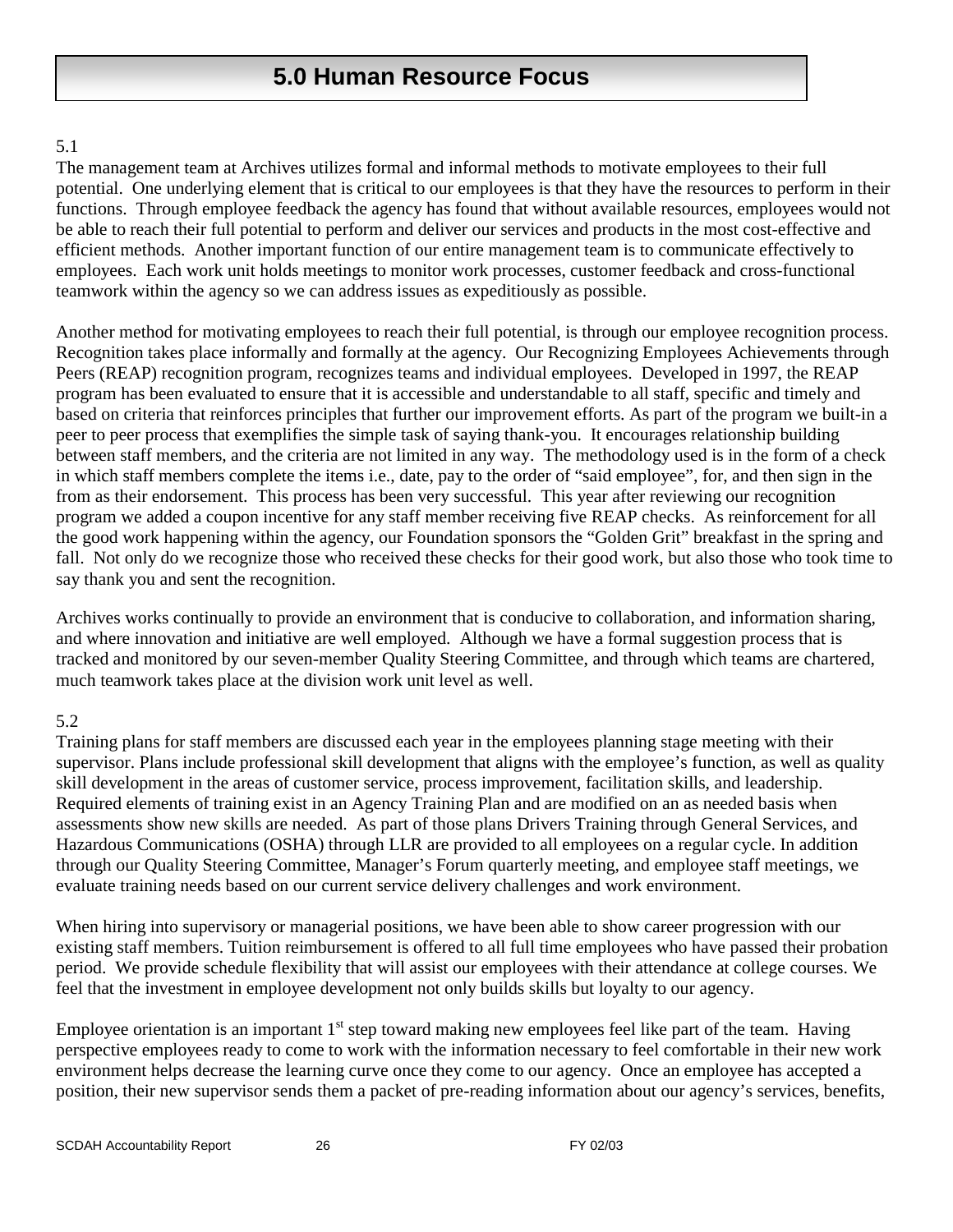employee programs and involvement, and a schematic of our office structure. At the same time we assign the new employee an agency sponsor who works outside the new employees work group to introduce the employee to our building, our existing employees, answer questions, and familiarize them to general work processes on a checklist. A letter is sent over e-mail to existing staff letting them know the name, start date, and brief background of the incoming employee. The Human Resource Office along with the new employee's supervisor ensures that the employee's workspace is ready with appropriate resources needed to be functional (computer log-on, staplers, tape, pens and pencils, paper clips). On a lighter note, we make a welcome sign, and the foundation provides a candy filled coffee cup. Although we are a smaller agency we know that new faces are difficult to learn, and therefore created a photo directory as a tool on our Intranet. New employees can browse to not only learn names and faces, but more importantly the individual job functions of those many faces. Attention to both the cultural and functional side of orientation has provided a smoother transition into our workplace.

#### 5.3

Our agency deploys our Employee Performance Management System using the Universal Review date of June 30 of the fiscal year. Each employee meets directly with their supervisor to receive feedback on their performance from the previous year. Our agency does provide mid-year feedback to employees to establish how they are meeting their performance requirements, barriers employees may be encountering in accomplishment of job duties, and plans for meeting end of year duties and objectives. If necessary changes to the job duties and objectives may be revised to meet agency needs.

#### 5.4

Our Staff Assessment of Management Survey (SAMS) is a process that has been in existence at Archives for ten years. Conducted bi-annually as a means to give all staff members a voice on how leadership is performing, and leadership the perceptions of their staff it was administered last in May of 2001. Results were reported using a method that lets management see comparable results on their performance over the last six years of their tenure. Measures of staff satisfaction with our leadership are tracked by enabling staff to assess identified leadership attributes for their supervisor as well as anyone in their direct line of supervision through the agency director. Feedback is separated into direct report and indirect report aggregate scores. Unfortunately the agency lost our quality coordinator in 2002 and since that time have not had the staff expertise or the funding to continue the SAMS process. Currently we depend on feedback during EPMS reviews and anecdotal information to gain a measure of staff satisfaction with supervisors and the senior leadership. We still have the material for the SAMS program, but lack the staff person capable of putting it back into place.

#### 5.5

Archives seeks to provide a safe, secure and healthy workplace for our employees, and our visitors. We have plans developed by chartered teams that insure agency security measures and disaster preparedness plans. This information is provided to all employees through mandatory training sessions. As mentioned in 5.2 we provide Hazardous Communications (OSHA) training to all staff members to ensure their awareness to and maintenance of a safe environment. We also have staff volunteers certified annually in CPR and First Aid to be prepared to assist with any emergencies. Another service we provide annually is the coordination of on-site flu vaccines. We try to promote a healthy environment as well as a service so staff members do not have to wait in the unhealthy environment of a doctor's office. In addition, we are a smoke-free workplace.

Because the agency is responsible for the permanent protection of the state's public records we maintain and regularly update a detailed disaster plan that address all possible contingencies. After insuring the safety of the staff and visitors to the Archives and History Center the disaster plan addresses the steps necessary to protect the collection from damage. If damage has already occurred the plan outlines the steps to minimize the damage and/or recover the information contained in damaged records. Member of the staff are assigned specific duties depending on the type of disaster.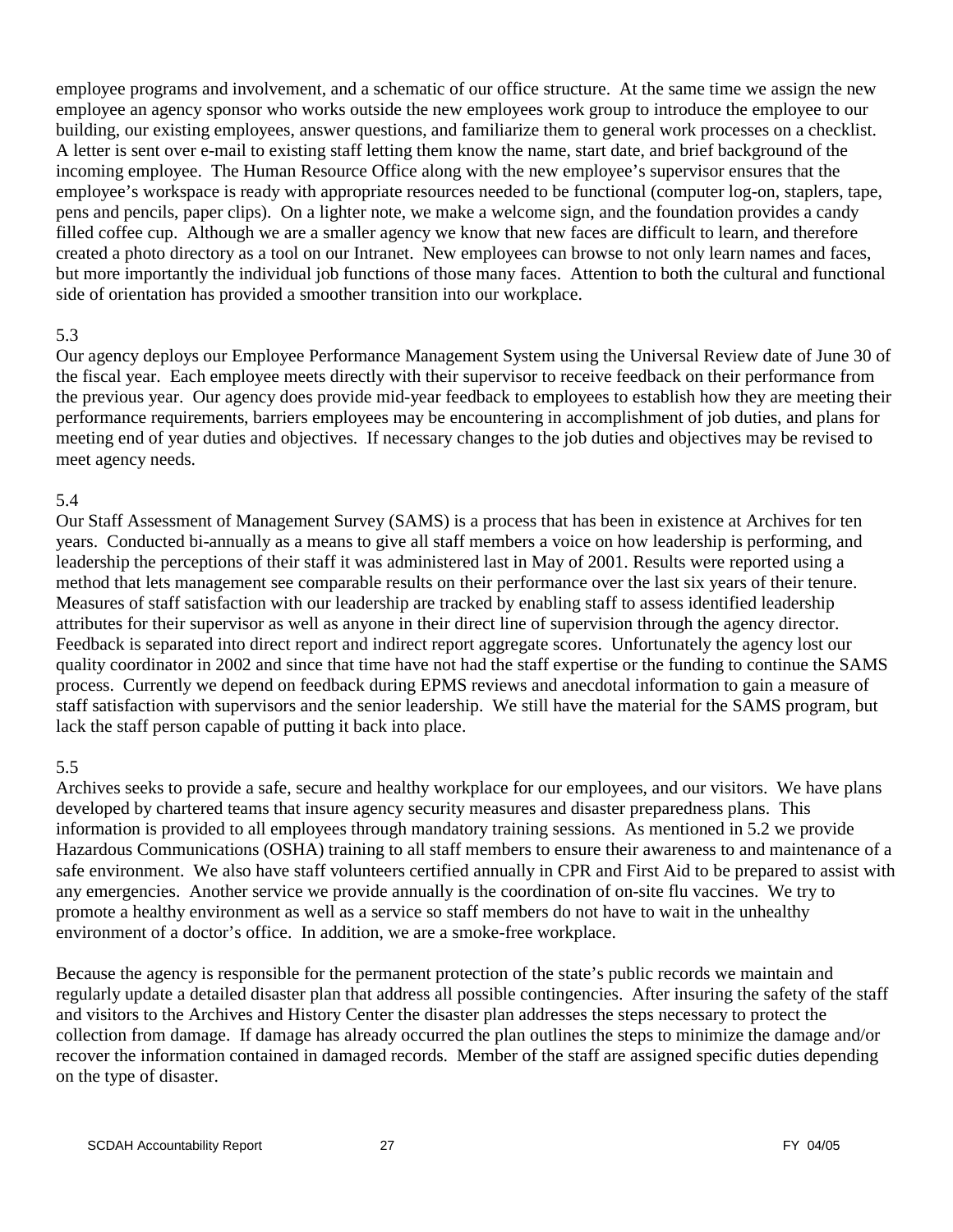#### 5.6

As mentioned in category 1.0, the Archives staff shows leadership within our key communities to include organizations such as: The United Way, Red Cross, Good Health Appeal, Harvest Hope Food Bank, and Literacy. Each year we have seen a voluntary increase in our contributions to these organizations. We are now holding semiannual blood drives at our agency because we are no longer in the downtown area near the Red Cross. Our leadership team encourages our employees to continue donating blood, knowing it provides an important resource to our community and minimal disruption to daily activities. Annual book drives help support literacy projects in South Carolina, which in-turn provides support to citizens in our state. In addition, each year members of our staff volunteer to be judges at the History Day competitions at the District and State levels. This is a project where employees can have a direct impact on one of our educational programs and have the combined knowledge and experience to be excellent leaders to our younger generation. Employees also take their personal time to be part of our speakers' bureau and travel the state to advocate history to civic/community organizations as well as lecturing at colleges and universities. Many members of our staff serve as board members and/or volunteers at community nonprofit organizations and are in leadership positions in their churches or synagogues.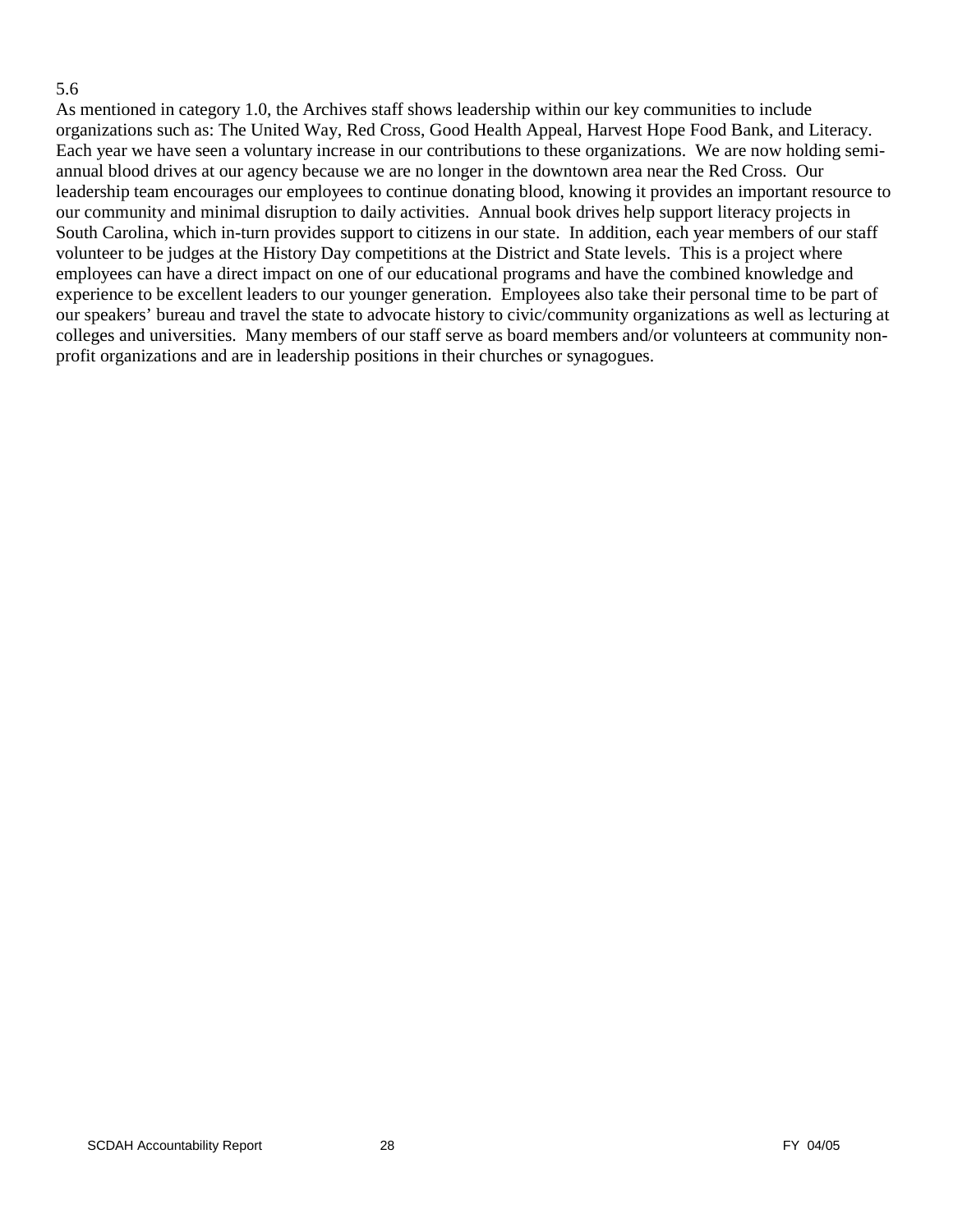# **6.0 Process Management**

## 6.1

Work and jobs are designed around support for the key services that help fulfill our agency's mission. Due to agency RIF's in FY01 and FY02 and voluntary separation offerings in FY02, FY03, and FY04, the leadership team examined how and where human resources are needed to continue to deliver our core services, to keep the current service requirements and resources needed by a particular unit in fulfilling a missing function. Our agency has positions of a specialized nature such as archivists, historians, conservators, and preservationists. Employees are either moved to another service area, or shared among service areas to fill gaps, and support our current service delivery structure. As explained in 5.0, there is a shared commitment between division directors and staff to ensure that individuals employed have the knowledge, skills, and abilities needed to meet the requirements of the position.

Effective use of technology has been a priority in our agency for the past several years in addressing key process design and delivery systems. Our customers continue to expect that we become more technologically adept by providing increased access to our services through our agency web site and providing access to descriptions of our collections. Because of the budget cuts, our collection is publicly accessible only 45 hours a week, down from 62.5 hours a week. Knowing how important access is to detailed collections information we worked through the State Library to obtain a federal grant that will enable us to put our collections index online within the next year. Researchers will be able to determine online if the archives contains records groups that might be useful in their research. The National Register of Historic Places contains over 1,200 individually listed South Carolina properties and for each listing we hold extensive research files and photographs. This wealth of information will soon be available online thanks to a grant from the South Carolina Department of Transportation and the Federal Highway Administration.

Our Historic Preservation division has analyzed the key services it delivers, and has organized work teams around these areas that cut across natural work teams, and involve those staff members that have an impact on service delivery and a stake in the outcomes. Teams include Review and Compliance, Grants, Regional Representatives, Tax Incentives, and Survey and Registration. The team leaders from each of these groups then meet to form a planning group for the ongoing monitoring and communication of performance, complaint management, and process review.

# 6.2

Archives has shown continual growth in the way processes are managed and improved since its implementation of continuous improvement. We have gone from an agency where formally chartered teams all came through the Quality Steering Committee, to now having natural work teams, cross-functional committees, and leadership drafting charters for improvement of processes within the agency. All of this is an outcome of our long-term effort to use the results from customer feedback and satisfaction, planning efforts, and performance management to increase the effectiveness of our systems.

Over the past few years the agency has made steady progress in determining our key measures. We have looked at feedback from customers from surveys, consultant reports, SWOT analyses, and focus groups to determine customer needs, and have a solid set of internal and external reporting measures to monitor how we are meeting these requirements. Our directors of Archives and Records Management and Historic Preservation have both examined the data they collect and have made efforts to finely tune how they collect data to better reflect outcomes, rather than outputs. As mentioned in 4.1, operational plans are monitored closely at the division and unit level and data is used to project performance, as well as monitor effectiveness of our processes.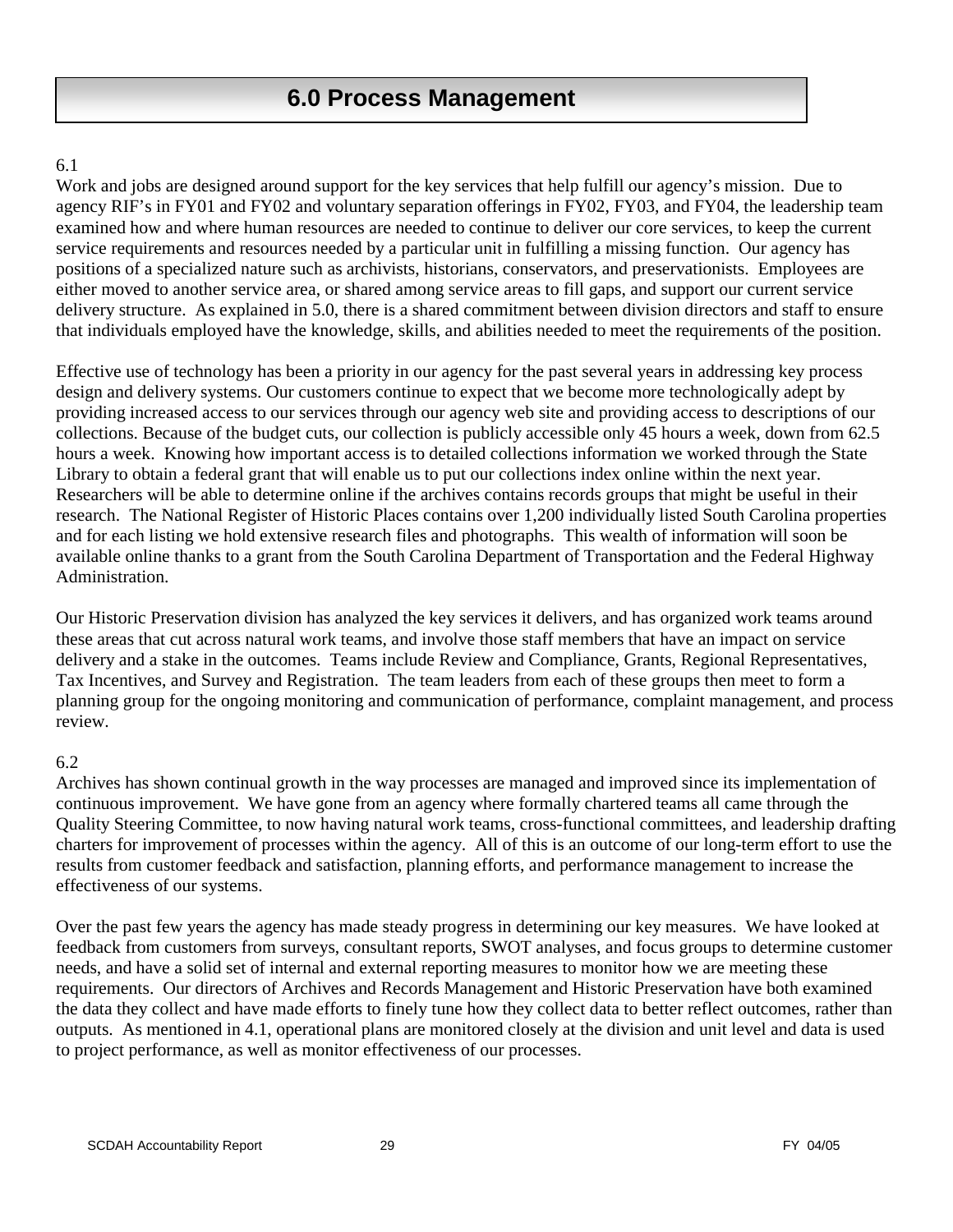We have on-going teams to address and monitor the day-to-day processes in our agency. From the entrance of patrons registering to do research in our Reference Room to the visitors to our gift shop, or facility renters, records management or historic preservation customers our agency has identified process requirements which are tracked by management and employees to ensure we meet the needs of both our customers and agency as well. Our Quality Steering Committee monitors employee's innovations through our employee suggestion process.

#### 6.3

Senior staff monitor key processes on a regular basis. Financial reports are provided to budget managers on a monthly basis and any discrepancies are identified and corrected immediately. Other monthly reports provide senior staff with information regarding regular workflow. For example, an accessions report is complete each month by the accessions archivist and posted on the agency in-house home page, insuring that all staff have an opportunity to review what records were received that they might need to utilize in their normal job duties.

#### 6.4

One key support process in our agency is the Budget & Finance unit of Administration. This group and effected work units worked together to improve the agency's internal methods for billing processes and was chartered to evaluate our billable services to increase consistency in the billing/invoicing of services. We have implemented improved databases to ensure consistency of information between these billable service areas and our budget and finance office. After charting all methods used by the work units to create internal work orders for budget and finance to invoice customers, there were too many methods being used. As part of this we have identified the elements necessary to meet state requirements, and customer needs for invoicing. Reporting procedures have been deployed between work units for this process, as well as internal policies for reporting, to ensure consistent flow of information. If we are able to find the funds we will be migrating to the new state accounting system.

Another key support process is the administration of our computer system and network. Because we rely heavily on our computer systems, without our two network administrators we would not be fully functional in our building. Each year, our Computer Services manager develops technology plans for needed system upgrades and, targets and prioritizes improvements in our system. The plans are based on feedback and priorities from our division level mangers and align with their operational plans for the coming year.

Our database and website administrators work to train staff on the most efficient use of shared folders and directories. Our web site administrator developed a training process for key support staff on use of HTML. Designated staff members are now able to directly submit web site ready text that can be put directly onto our site which in turn minimized the length of time it was taking to get new and updated information accessible to the public.

#### 6.5

We work closely with many local, state and federal agencies as well as numerous private sector organizations. The State Historic Preservation Office is mandated to review thousands of projects each year and each is depending on us to complete our work within a specified time. Recent budget cuts have forced us to be more creative in finding funding. During the past two years we have developed memorandums of agreement with the SC Department of Transportation and the US Department of Energy that provided funding enabling us to dedicate staff to reviewing their projects, ensuring that they would be completed on schedule.

We also worked closely with one of our private partners, the South Carolina Historical Society, to co-sponsor a symposium celebrating the  $150<sup>th</sup>$  anniversary of their society and the  $100<sup>th</sup>$  anniversary of the Department of Archives and History. Utilizing private funds (over \$20,000) the two organizations sponsored three days of lectures (two in Columbia and one in Charleston) featuring the leading South Carolina history scholars from across the country. The symposium was well received by the almost capacity audiences and we look forward to publishing the remarks of some of the lecturers.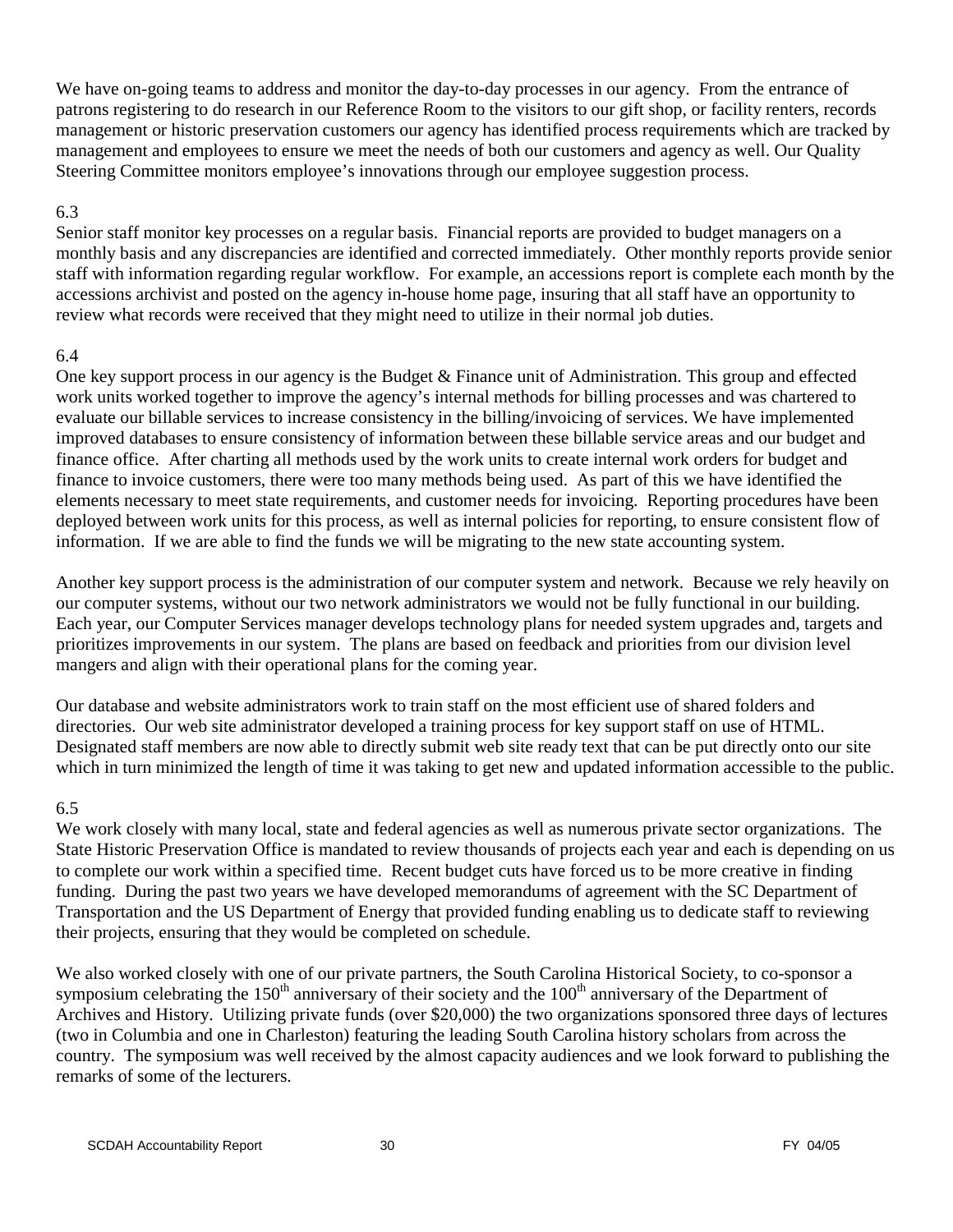# **7.0 Business Results**

#### **7.1 Customer Satisfaction Results**

Research Room Patron Survey, May 2004 70% of respondents rated service outstanding

On-Line Records Index, January – April 2004 Over 90% approval of the On-Line Index and desire that it be expanded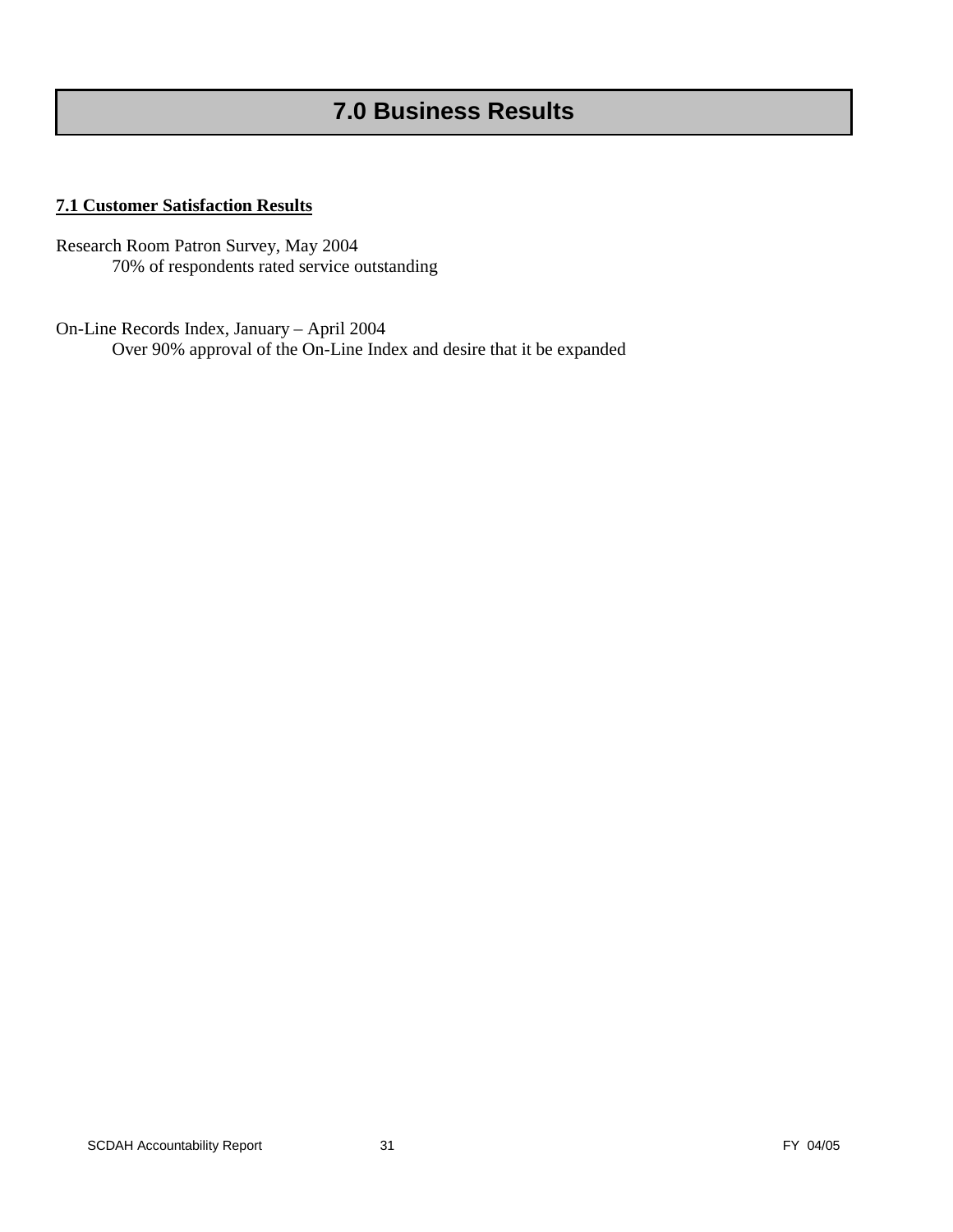#### **7.2 Mission Accomplishment**

**a. Measure Definition:** In April 2002, (fourth quarter FY2002) due to budget cuts that, cumulatively since late FY2001 exceeded 18%, the Archives was forced to reduce the hours the Reference room was open to the public thus eliminated evening and weekend hours. The accompanying chart graphically depicts the reduced number of visits through FY 2005.



**Reference Room Visits**

**b. Measure Definition:** This outreach measure illustrates a trend that we are likely to continue to see from our constituents. As the number of letters drop, the number of telephone calls and e-mail increase. These numbers are a direct measure of the use of technology by our constituents.



#### **Reference Room Contact Information**

SCDAH Accountability Report 32 **SCDAH Accountability Report** 32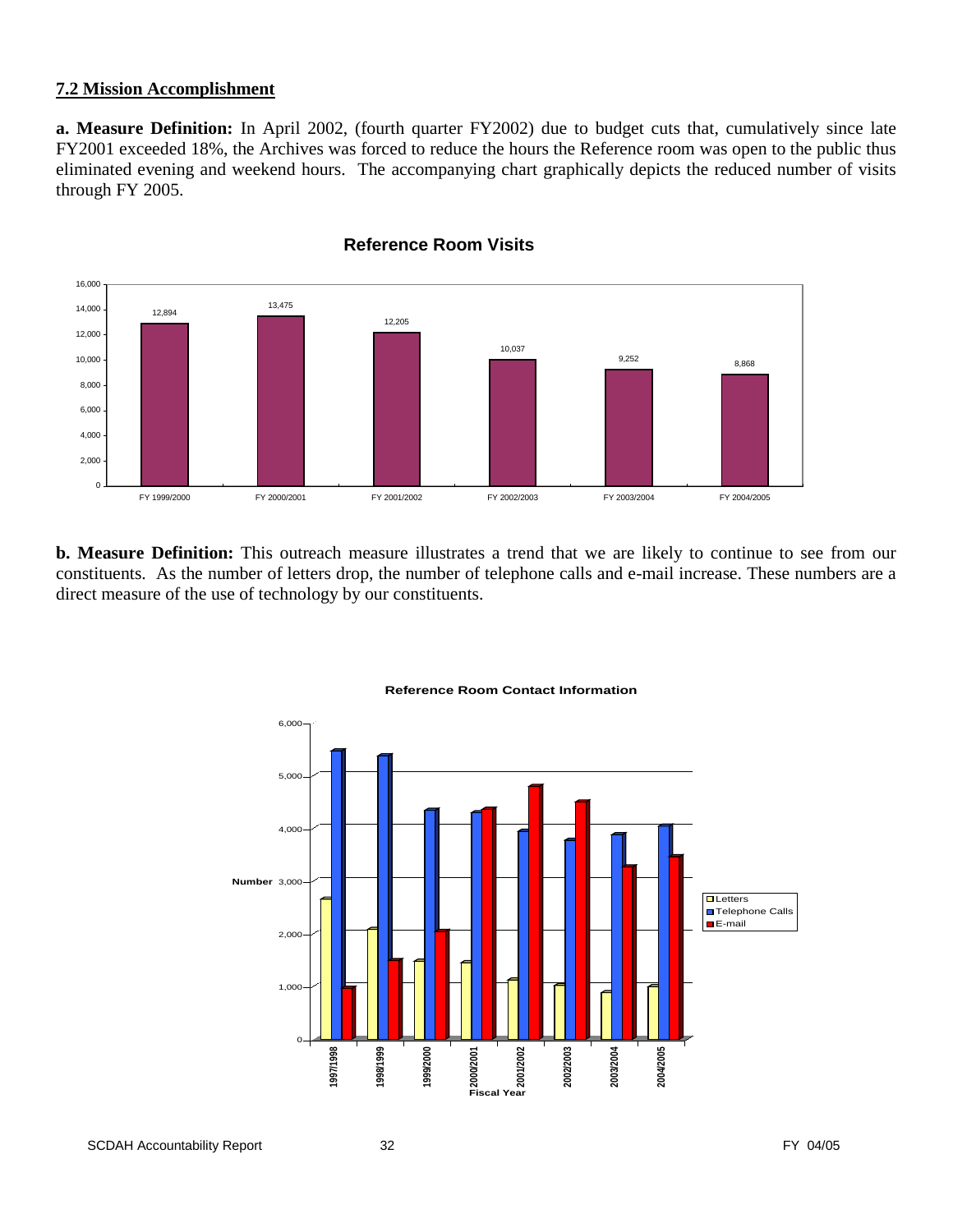**c. Measure Definition:** Average response time for Research Room Reference Queries, from the time the request is received to the time the information is sent back to the customer.



**Reference Services: Response Time for Reference Queries**

**d. Measure Definition:** The availability of information electronically has become essential for our customers within SC, and across the nation. We measure the number of total visits to our site as well as hits within our web pages to see if customers are utilizing this medium for accessing information.



SCDAH Accountability Report 33 **FY 04/05** SCDAH Accountability Report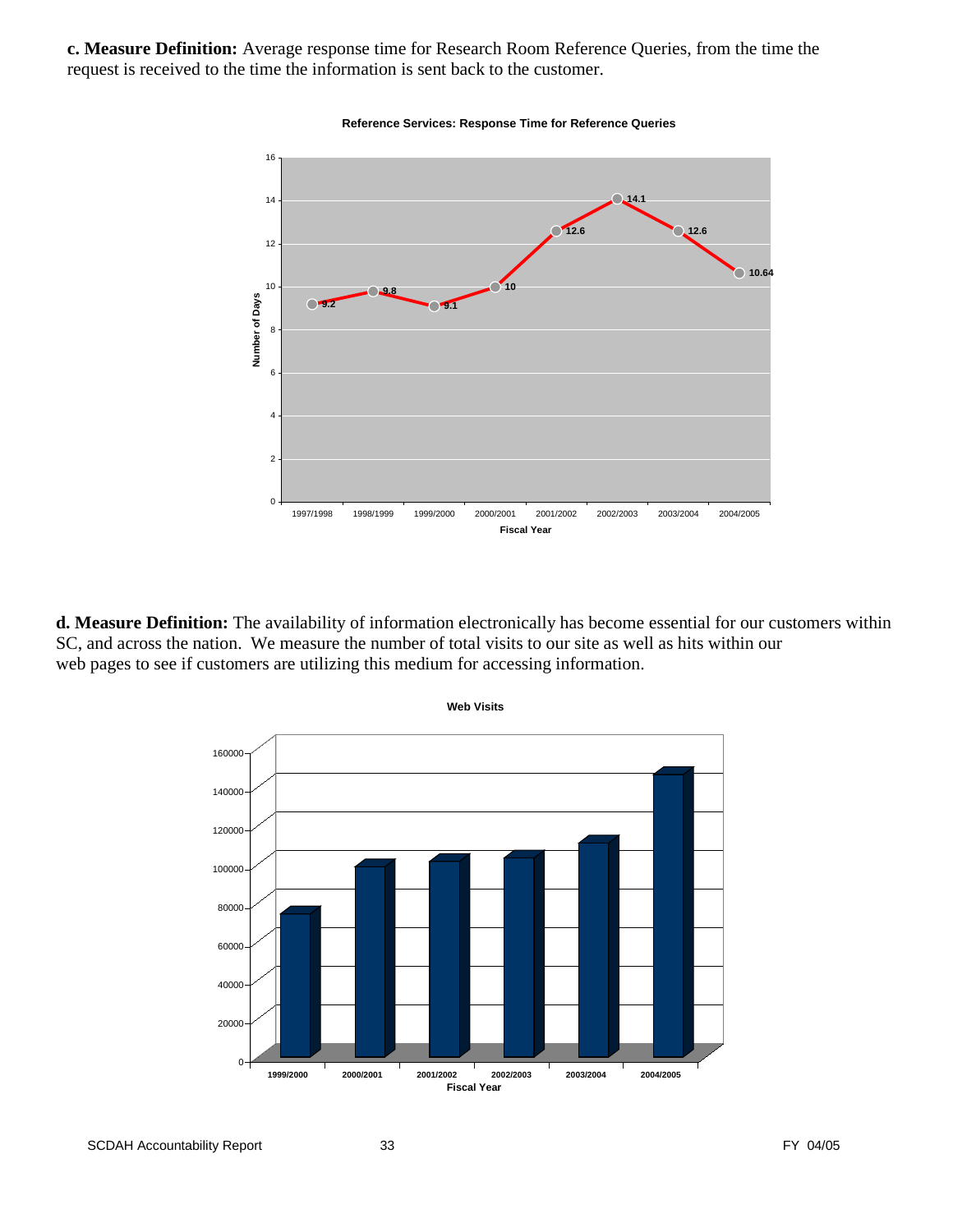**e. Measure Definition:** Approving the disposition of state and local government records through records retention scheduling programs is a mandated program of the SC Department of Archives and History. Over the past three years, the Archives' records analysis staff has been reduced by more than 50%, with a consequent decline in the number of records retention schedules developed and approved.



**f. Measure Definition:** The number of weeks it takes to approve a records retention schedule has remained constant since FY 95/96. Since 1996, we have tracked the percent completed within two weeks. The percentage of state agencies implementing records retention schedules remains over 70%.



**Percent of State Agencies Implementing Records Retention Schedules**

SCDAH Accountability Report 34 **SCDAH** Accountability Report 34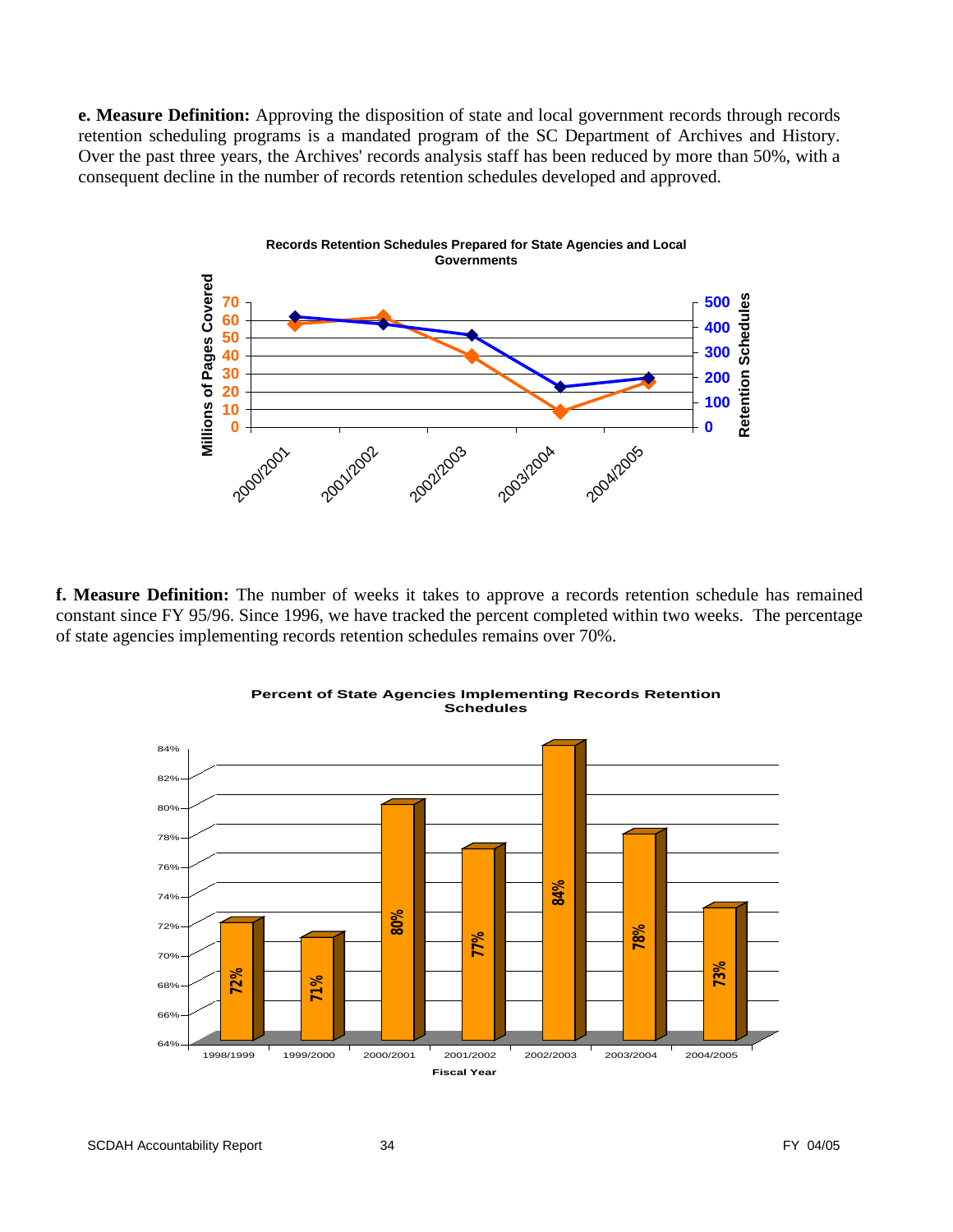**g. Measure Definition:** 73% of state agencies have destroyed records in compliance with the Public Records Act. 92 million pages of state and local government records of no further value destroyed in conformance with Archives' authorized records retention/disposition schedules, thereby freeing up government office and storage space.

**Pages of State and Local Government Records Authorized** 



**h. Measure Definition:** We are mandated to preserve the documentary heritage of our state through our archival programs. In FY05 we microfilmed and conserved **616,585** pages of historical documents.



# **Historical Documents Microfilmed and Conserved**

#### **Archives and Records Management Outreach in FY 04/05**

**19,226** state and local officials and the general public reached through technical assistance responses, conferences, workshops, tours, newsletters, and other publications.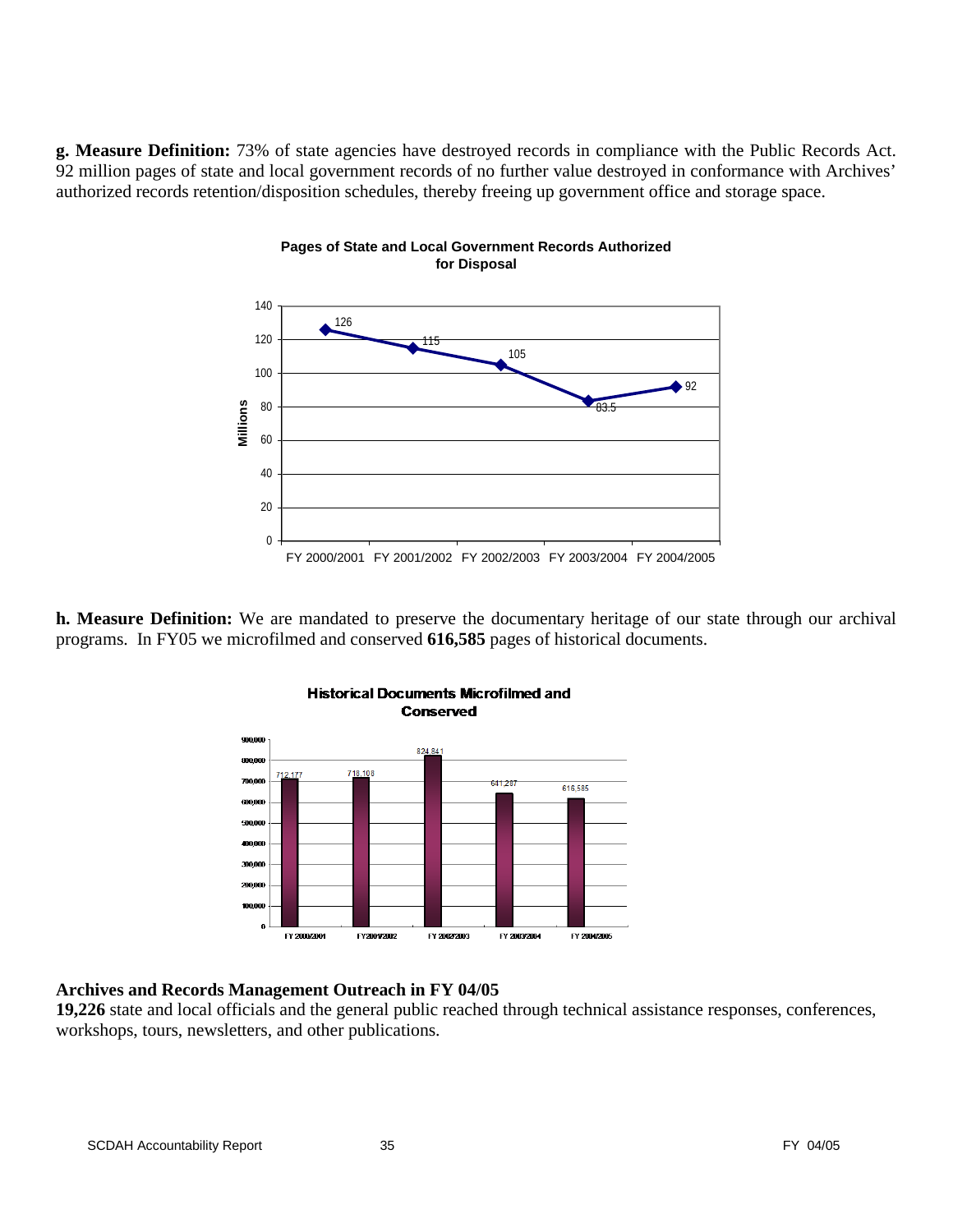**i. Measure Definition:** As part of our mission we must educate and provide technical training to communities statewide on historic preservation design review ordinances. Due to budget cuts in 2002-2003, we lost the position that coordinated local government training and our service declined. By reassigning duties among existing staff we have been able to increase training during the last two fiscal years.



#### # Communities Receiving Technical Training

**# of S.C. Communities**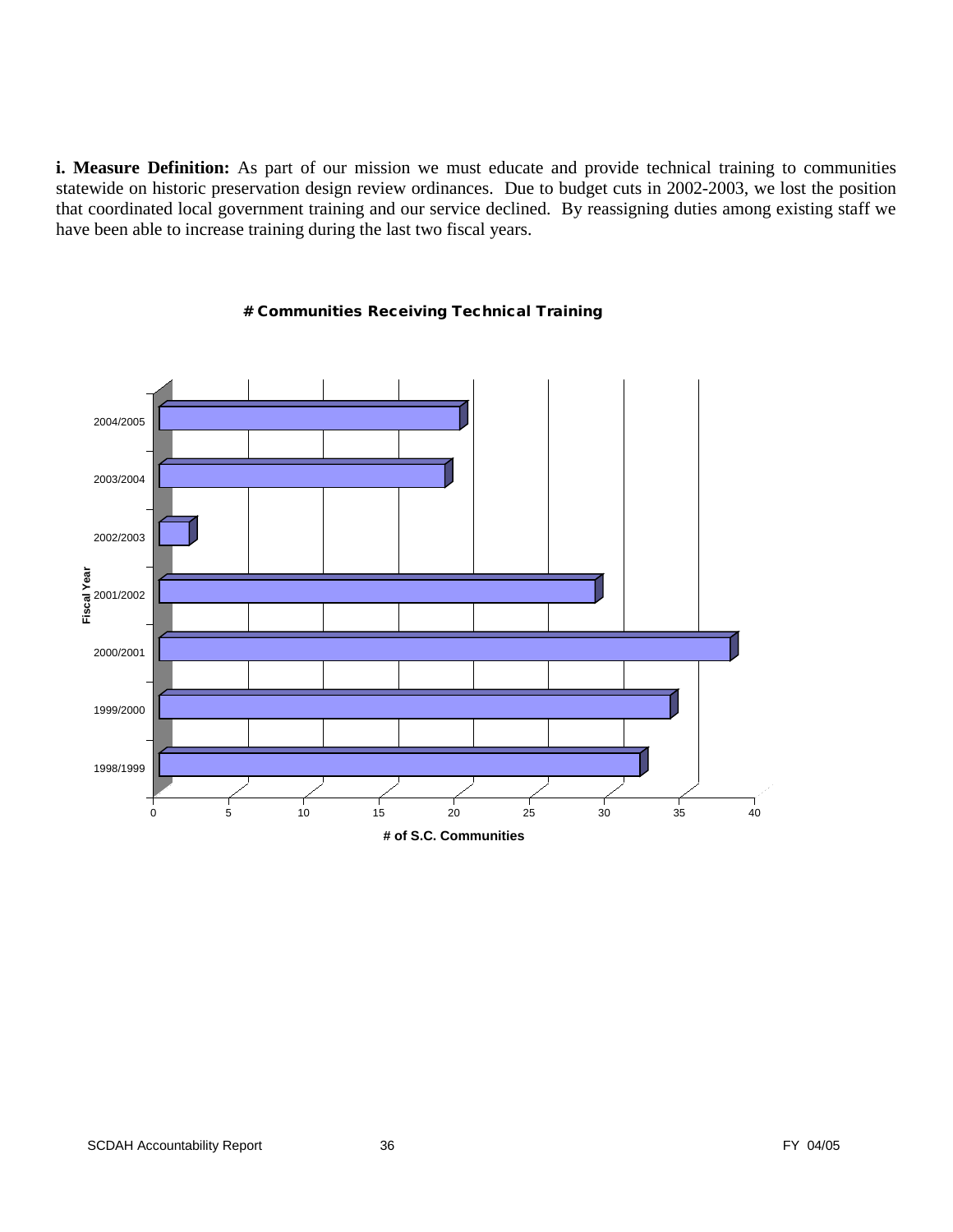

# **Outreach by Fiscal Year**

The charts (above and below) represent the number of presentations made and people reached through our Speaker's Bureau over the last seven fiscal years. Educational outreach is part of the Archives mission and by providing speakers to our constituents around the state we are able to create advocacy and awareness of cultural and documentary preservation and history.



#### **Speakers Bureau Outreach Presentations**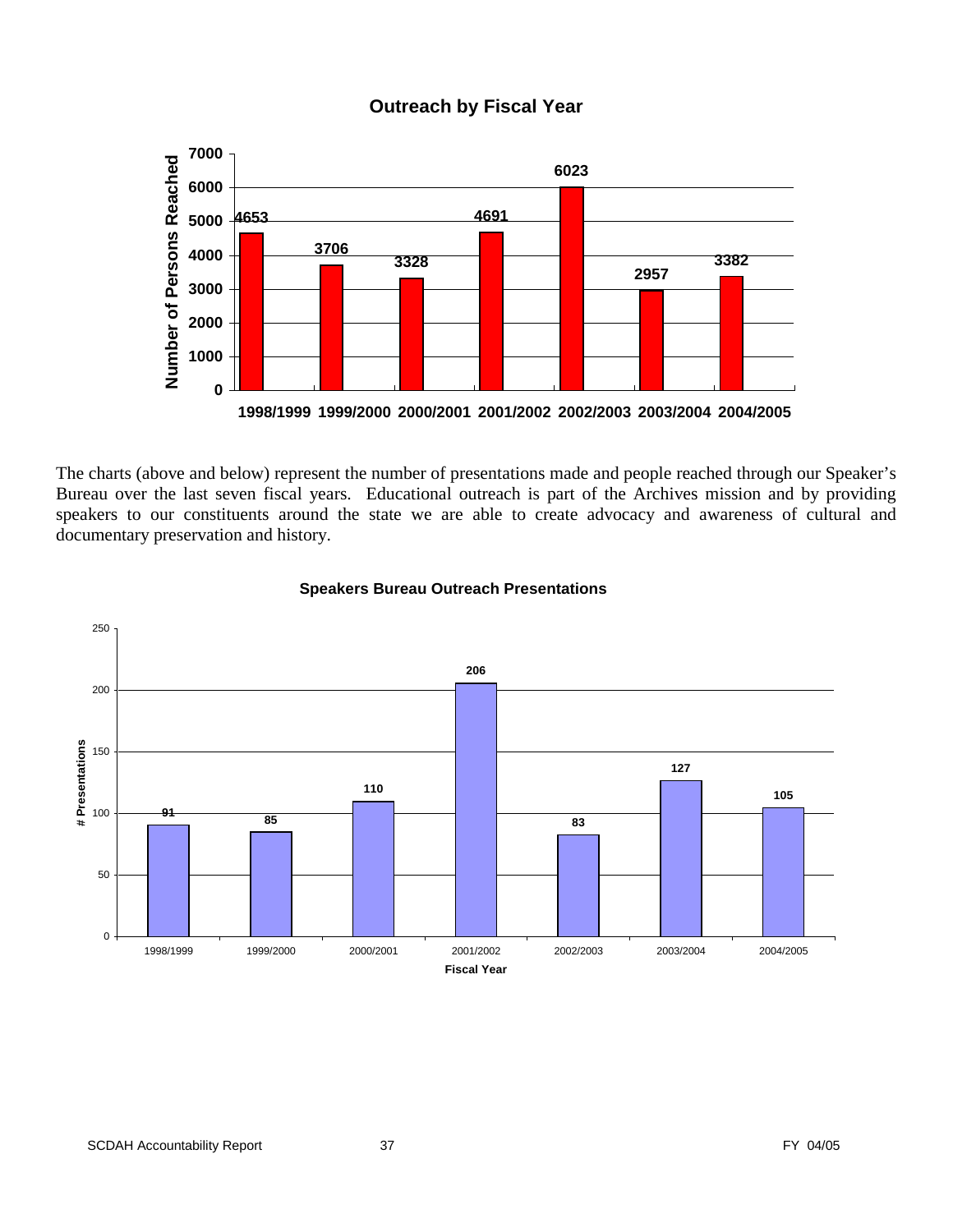#### **% of Plans Reviewed within 30 Days**



**j. Measure Definition:** We are responsible for reviewing and commenting on the impact of federally-assisted projects and SC DHEC-permitted projects on historic properties. Timely responses are critical to our customers.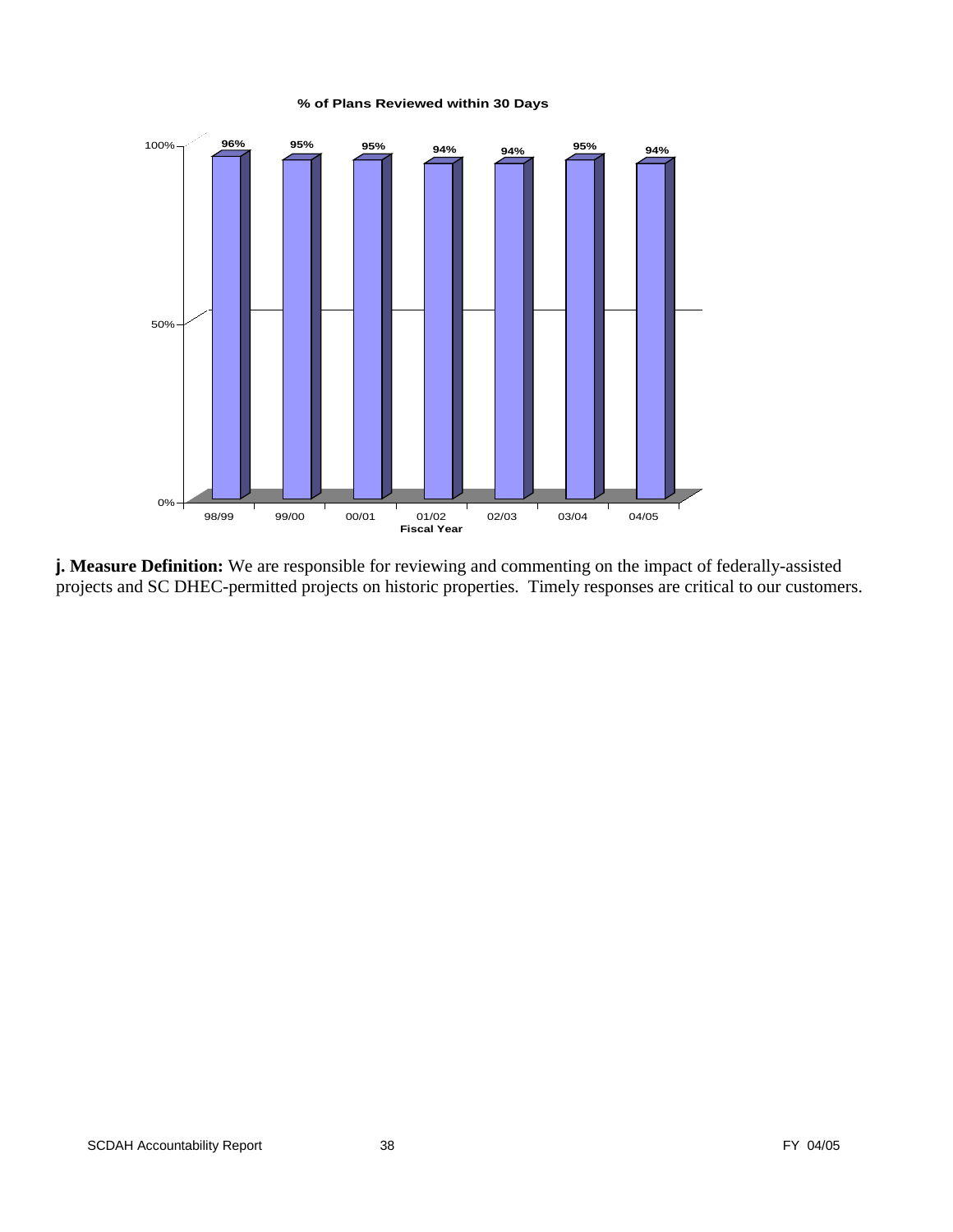# **7.3 Financial and Market Results**

**a. Measure Definition:** Our one-person publications staff produces publications on topics in South Carolina history for sale to the public and desk-top publishing support to all of the agency's programs.



#### **In-House Publications Cost-Savings**

We realize cost-savings from publishing and design work done in-house rather than outsourcing to private publications firms.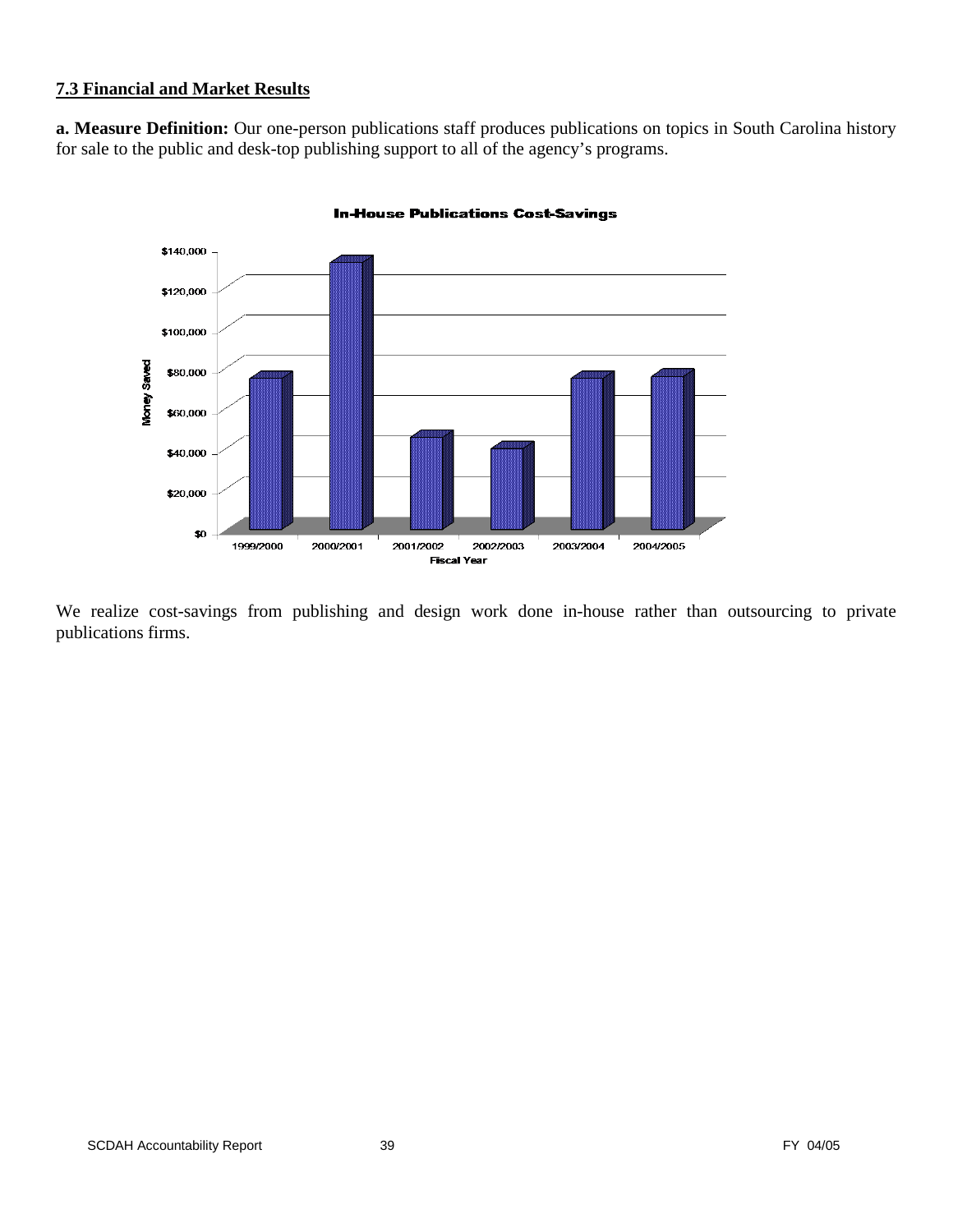#### **Facility Usage**

**b. Measure Definition:** This illustration tracks revenue from the Facility Rental.



**Facility Rental Revenue by Fiscal Year** 

**c. Measure Definition:** We view our Facility Rental program, as not only a source of income, but also as an opportunity to have people visit the Archives and History Center. While here, visitors have an opportunity to learn about our programs and visit the exhibitions in our gallery. In 2001/2002 the increase in external visitors while the number of groups declined reflects our strategy to attract larger groups. This means our facility rental coordinator has fewer contracts to complete while increasing both visitors and income.



# **External Visitors**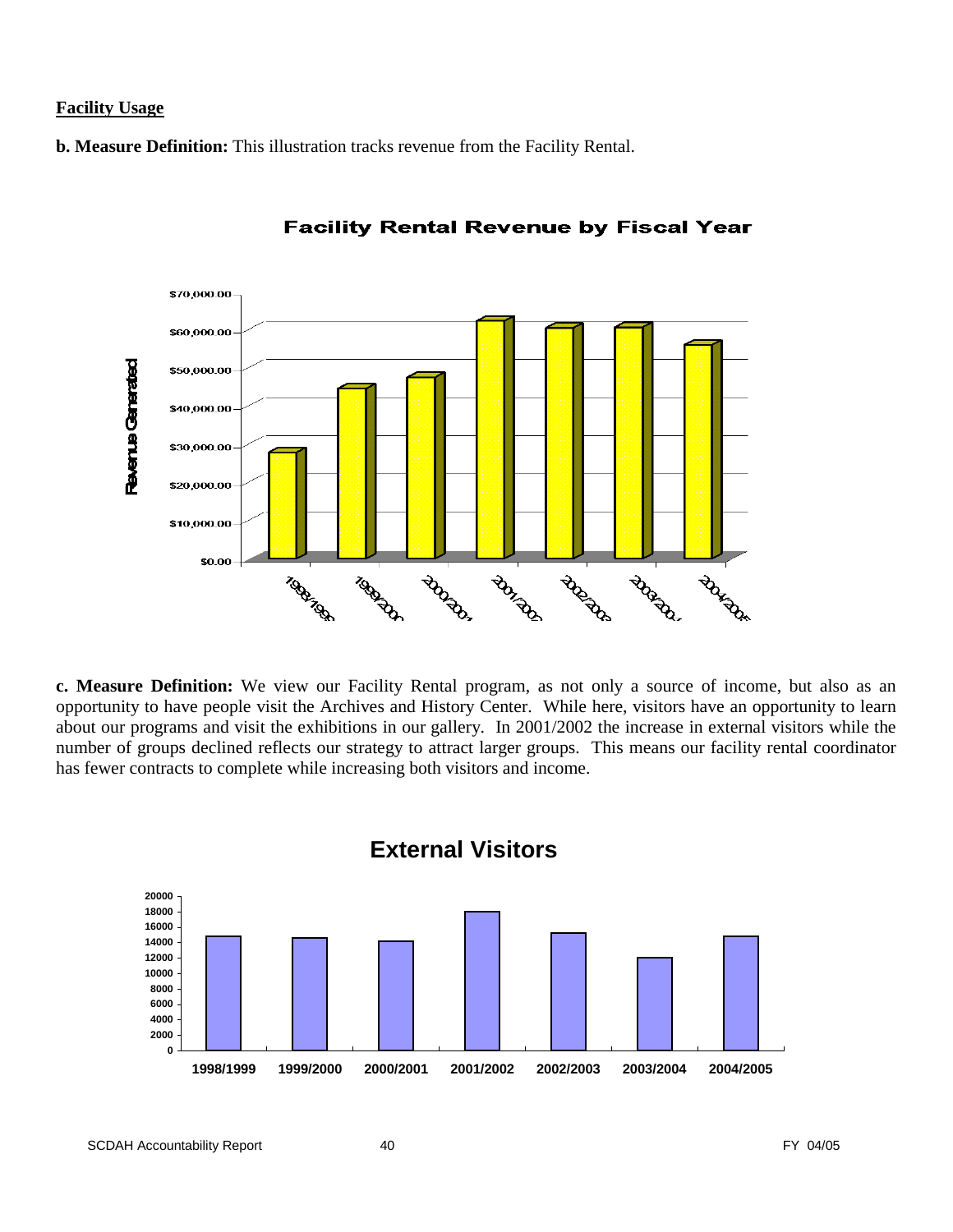

# **# of Groups Using Facility**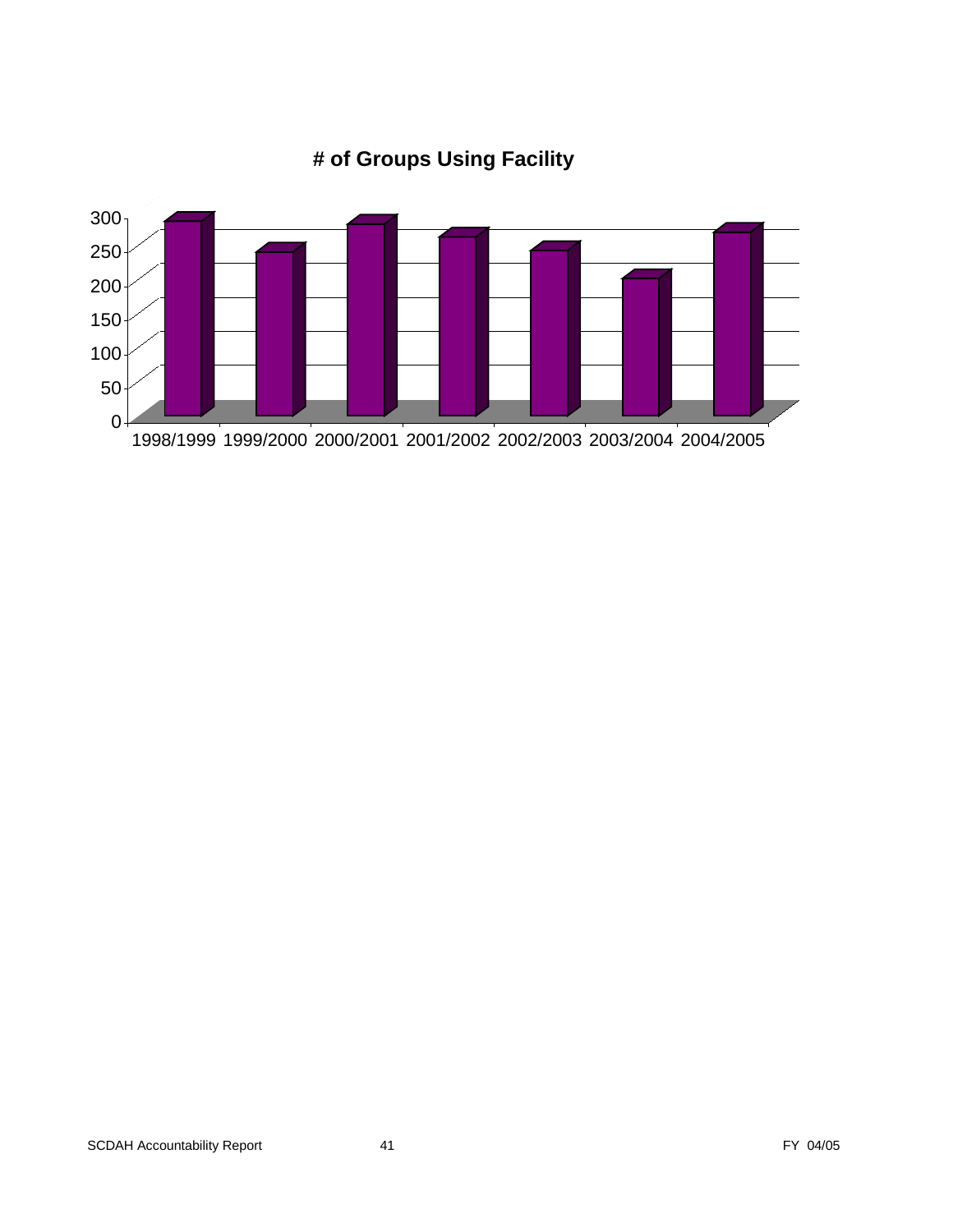#### **Records Management**

**d. Measure Definition:** Working with our government partners we provide safe and environmentally controlled storage for records. Through our Records Management Division in FY 04/05, **41.7 million pages** of records in paper and microfilm were transferred by state agencies and local governments for security to Records Center storage. **16.9 million pages** of historically valuable state and local government records in paper and microfilm were transferred to the Archives for permanent retention. The cost avoidance for state agencies and local governments by utilizing the Archives' Records Retention Scheduling Program and for state agencies using the State Records Center storage. Authorized disposals of records through our records retention program freed up space in state and local government estimated at nearly \$384,506. Records stored in the State Records Center for state agencies saved the state over \$394,058 verses storage in office or in a commercial facility.

69% Lower Cost for Records Center storage of paper records and microfilm than is charged for local commercial storage facilities.



#### **Cost Avoidance: What Archives Saves State and Local Government Through Records Management**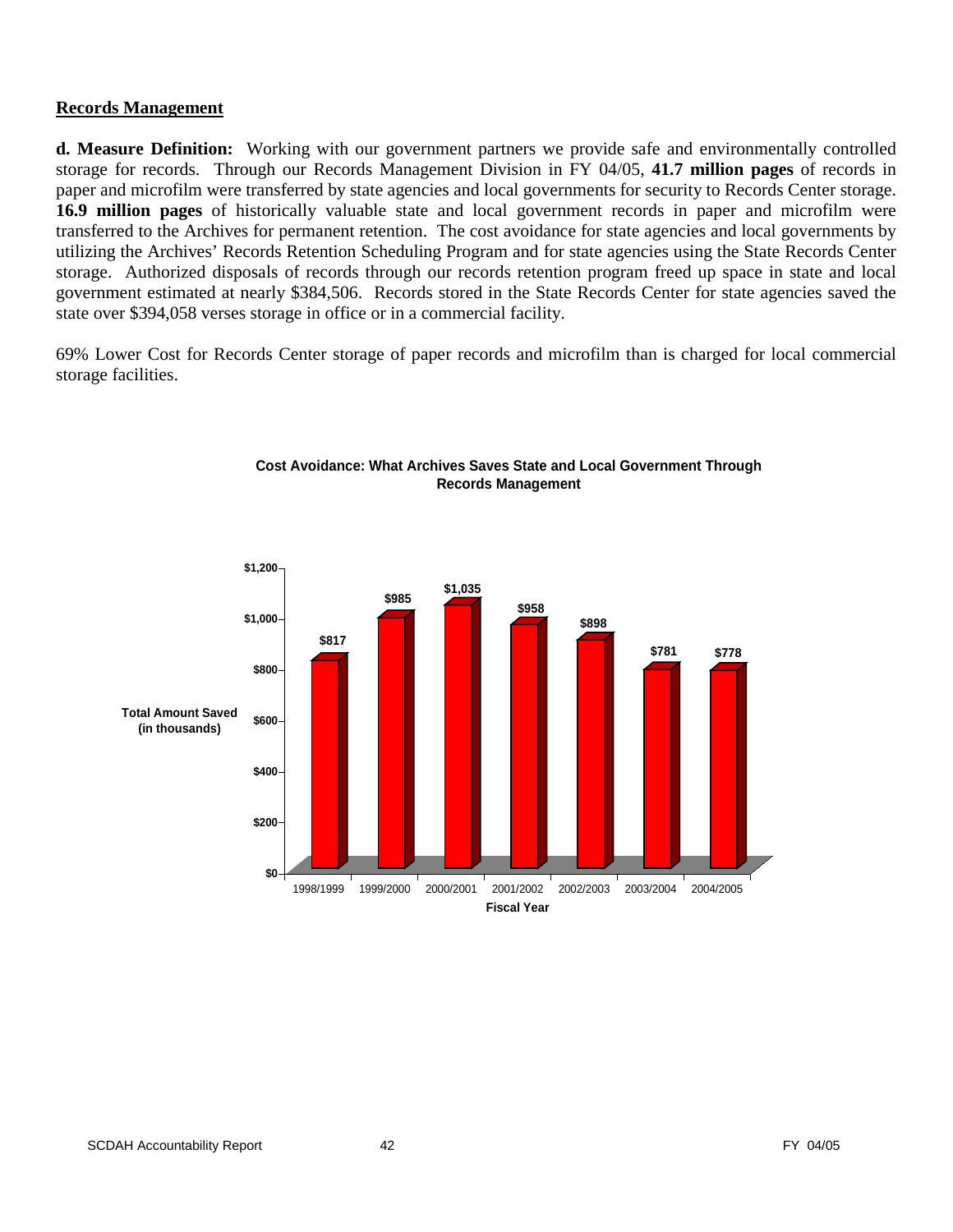#### **7.4 Human Resource Results**

**a. Measure Definition:** This year, we did not have a formal suggestion process but rather encouraged staff to make suggested improvements to appropriate workgroups.

Archives and History is an agency that strives to insure that our employees have a healthy work environment that encourages productivity while providing opportunities for job satisfaction. During the past year staff members have stepped forward by assuming additional responsibilities that were assigned to staff members whose positions were lost because of budget reductions. Employee reviews for FY04 included 5% earning a "meets" job requirements, 64% earning an "exceeds," and 31% with a "substantially exceeds," reflecting the staff's commitment to the agency's mission. Also in FY04 the agency met 100% (one of only three agencies to do so) of its Equal Employment Opportunities as identified in our affirmative action plan monitored by the South Carolina Human Affairs Commission. Finally, Archives and History's retention rate for FY04 was 96.83% with 61 of 63 of our employees remaining with the agency throughout the year.

As mentioned in 5.6 the agency encourages staff members to take an active role in organizations focused on community improvement and community and individual wellness activities. The agency actively promotes participation in blood drives, health walks, etc. The staff wellness coordinator communicates wellness opportunities to staff members and encourages participation.

#### **7.5 Community/Government Partner Results**

**a. Measure Definition:** We are responsible for reviewing plans and helping owners meet the standards for the federal and state tax credits, which stimulate private investment in historic buildings.



#### **Private Investment Stimulated By Tax Programs**

SCDAH Accountability Report 43 And 100 and 13 FY 04/05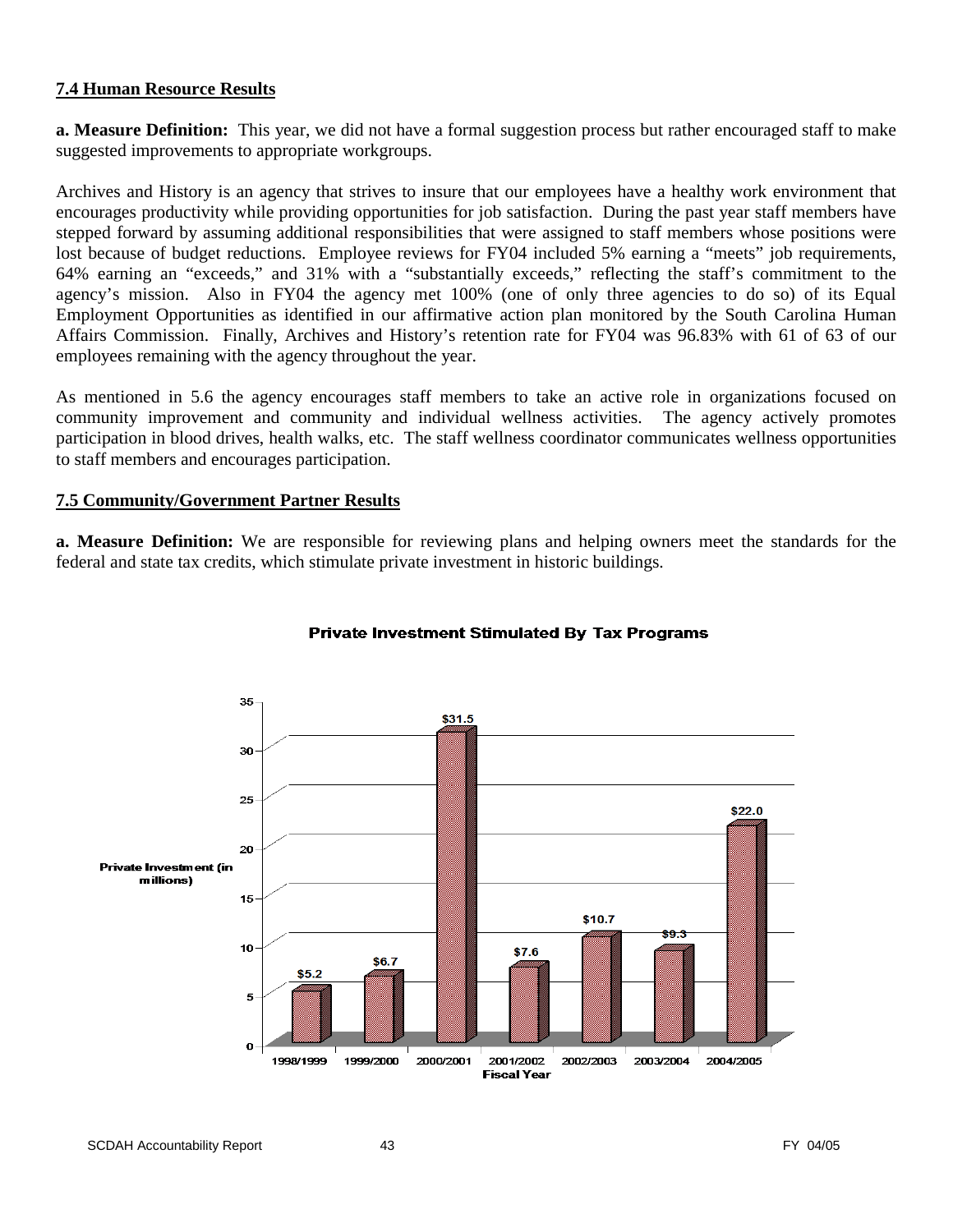**b. Measure Definition:** In partnership with our public, private and home schooling communities we work with educators to more effectively teach the use of primary and secondary resources for historical research. Through this effort we work with students to become involved in a national program called National History Day.



Students Participating In National History Day in S.C. Schools

#### Schools Participating in NHD/SC activities



SCDAH Accountability Report 44 **Accountability Report** 44 **FY** 04/05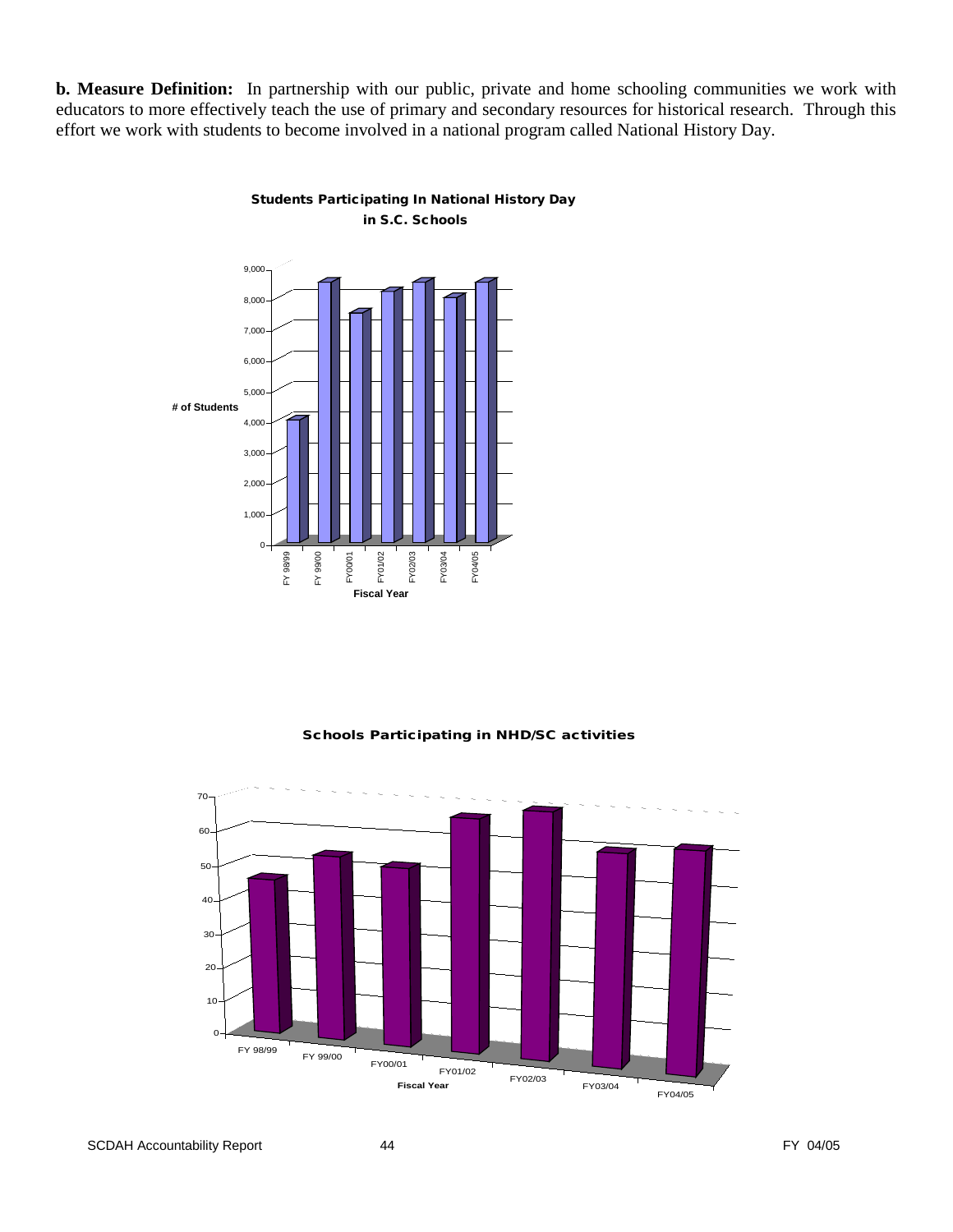**c. Measure Definition:** We review and approve the text for historical markers erected by communities and organizations across the state. (In 2000/2001 we evaluated and improved the process and eliminated a backlog.) This fiscal year we increased the number of markers approved while reducing our review time.



#### Historical Markers Approved

#### **Regulatory Compliance/Citizenship**

**d. Measure Definition:** Our agency is presently working on this area to begin tracking data. We are currently meeting to decide how we will begin tracking this information. As explained throughout the report, we are highly involve in community activities, meet OSHA and safety requirements through compliance to regulation and by providing staff mandated training in these areas.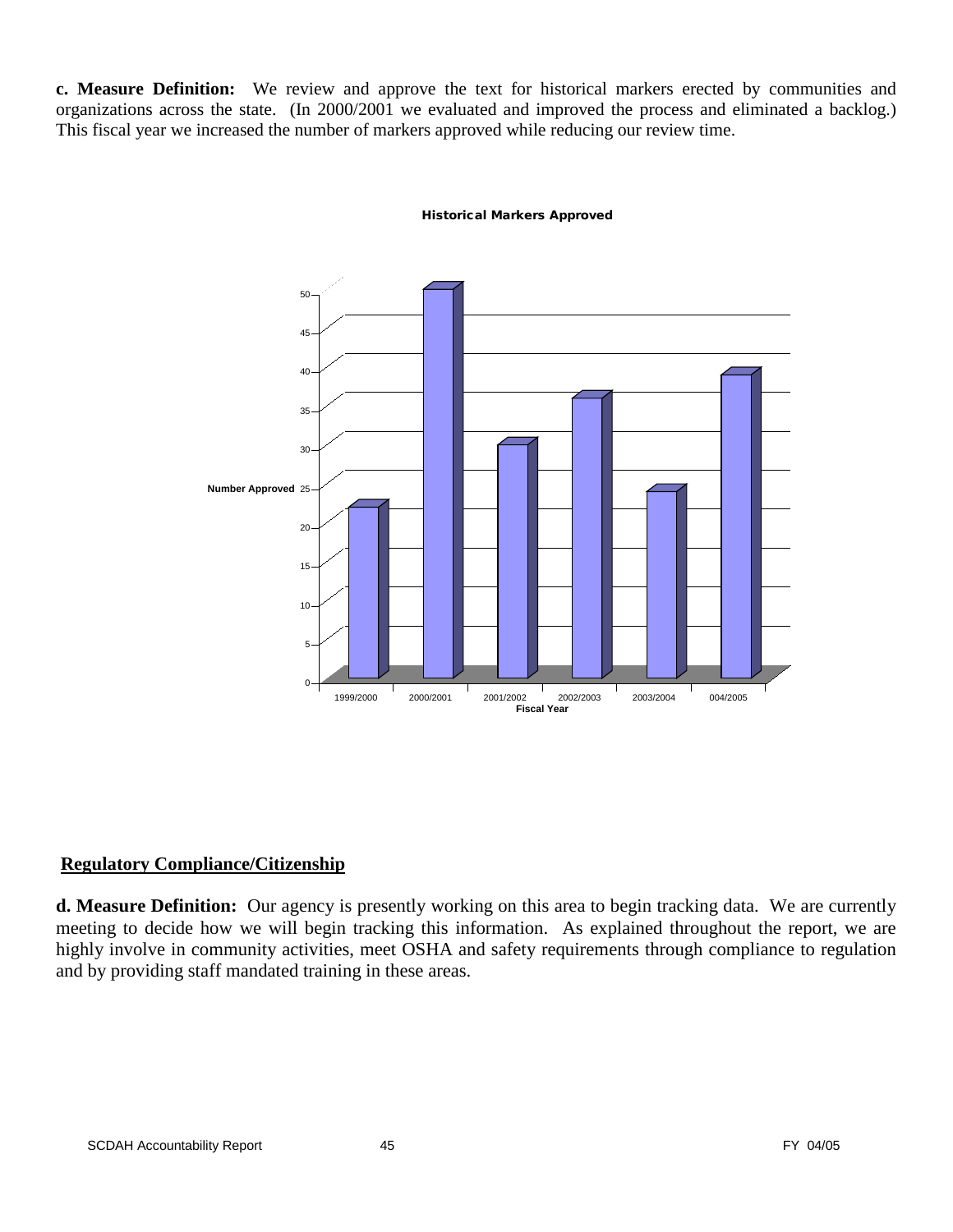| Program        | Supported Agency                        | Related FY04-05                                                                                               | <b>Key Cross</b>      |
|----------------|-----------------------------------------|---------------------------------------------------------------------------------------------------------------|-----------------------|
| Number         | <b>Strategic Planning</b>               | <b>Key Agency</b>                                                                                             | References for        |
| and Title      | Goal/Objective                          | Action Plan/Initiative(s)                                                                                     | Performance Measures* |
|                |                                         |                                                                                                               |                       |
| 15010000       | Goal I: To promote and encourage an     | SC SHRAB recognized two individuals and an organization with                                                  |                       |
| Archives &     | understanding, appreciation, and        | awards and made grants to fourteen historical records repositories.                                           |                       |
| Records        | preservation of the state's history and |                                                                                                               |                       |
| Management     | heritage.                               |                                                                                                               |                       |
| 15010000       |                                         | Continued partnership with Genealogical Society of Utah to                                                    |                       |
| Archives &     |                                         | microfilm historical SC local government records.                                                             | 7.2h                  |
| Records        |                                         |                                                                                                               |                       |
| Management     |                                         |                                                                                                               |                       |
| 15010000       |                                         | Held meetings with state and local records advisory councils in                                               |                       |
| Archives &     |                                         | developing programs.                                                                                          |                       |
| Records        |                                         |                                                                                                               |                       |
| Management     |                                         |                                                                                                               |                       |
| 23010000       |                                         | Made substantial progress in digitizing National Register of Historic                                         |                       |
| Historical     |                                         | Places nominaiton files and creating a searchable database in                                                 |                       |
| Services       |                                         | preparation for making this information available to the public over                                          |                       |
|                |                                         | the Internet.                                                                                                 |                       |
| 23010000       |                                         | By encouraging historic preservation consulting firms to donate                                               |                       |
| Historical     |                                         | professional services, provided free archaeological or historical                                             |                       |
| Services       |                                         | assistance to eight organizations.                                                                            |                       |
| 23010000       |                                         | Awarded \$79,300 in federal grants to assist the preservation of                                              |                       |
| Historical     |                                         | historic buildings.                                                                                           |                       |
| Services       |                                         |                                                                                                               |                       |
| 23010000       |                                         | Through workshops, on-site sessions, and scholarships, provided                                               |                       |
| Historical     |                                         | training on historic preservation ordinances and design review to                                             | 7.2i                  |
| Services       |                                         | 105 individuals representing 20 communities.                                                                  |                       |
| 15010000       | Goal II: To increase awareness,         | Issued on online newsletter for state and local government                                                    |                       |
| Archives &     |                                         | understanding, and use of the programs of archivists and records managers, distributed three times during the |                       |
| <b>Records</b> | the SC Department of Archives and       | fiscal year.                                                                                                  |                       |
| Management     | History.                                |                                                                                                               |                       |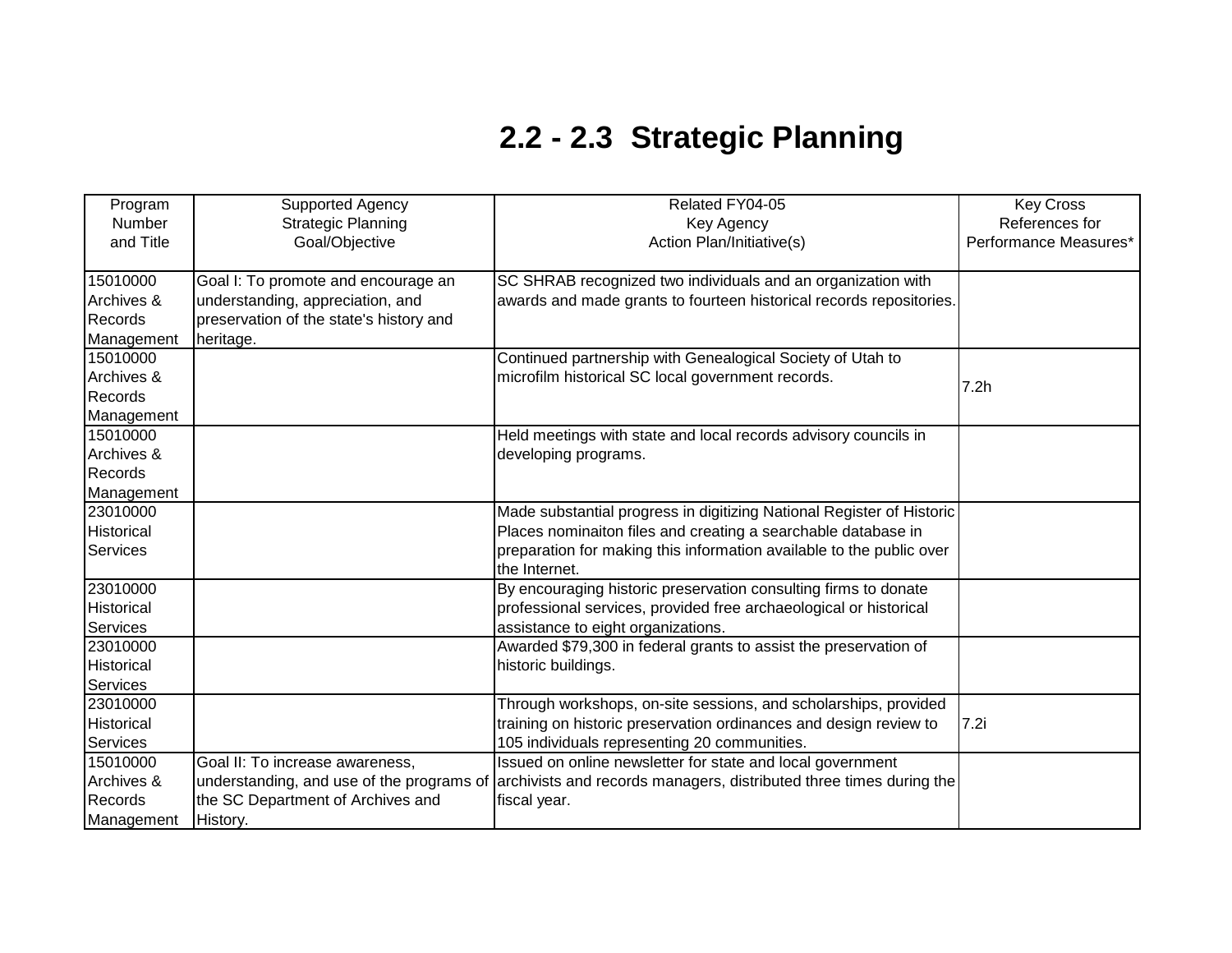| Program    | <b>Supported Agency</b>                    | Related FY04-05                                                      | <b>Key Cross</b>      |
|------------|--------------------------------------------|----------------------------------------------------------------------|-----------------------|
| Number     | <b>Strategic Planning</b>                  | Key Agency                                                           | References for        |
| and Title  | Goal/Objective                             | Action Plan/Initiative(s)                                            | Performance Measures* |
|            |                                            |                                                                      |                       |
| 15010000   |                                            | Continued digitizing historical records, making images available via |                       |
| Archives & |                                            | the Internet.                                                        |                       |
| Records    |                                            |                                                                      |                       |
| Management |                                            |                                                                      |                       |
| 15010000   |                                            | Maintained and added to an Online Records Index of more than         |                       |
| Archives & |                                            | 300,000 of the Archives' oldest documents, facilitating distance     |                       |
| Records    |                                            | researching by South Carolinians and others across the country.      |                       |
| Management |                                            |                                                                      |                       |
| 15010000   |                                            | Drafted and posted online comprehensive guidelines on the            |                       |
| Archives & |                                            | management of electronic records                                     |                       |
| Records    |                                            | (http://www.state.sc.us/scdah/erg/erg.htm) for use by state          |                       |
| Management |                                            | agencies and local governments.                                      |                       |
| 15010000   |                                            | Electronic records guidelines developed by the SCDAH adopted as      |                       |
| Archives & |                                            | state standards by the state's Architecture Oversight Committee      |                       |
| Records    |                                            | (www.cio.sc.gov/SCEA/E-Document-Management-Systems.pdf).             |                       |
| Management |                                            |                                                                      |                       |
| 23010000   |                                            | Held four interactive workshops to help owners complete              |                       |
| Historical |                                            | applications for the state income tax credit for owners of historic  |                       |
| Services   |                                            | homes.                                                               |                       |
| 15010000   | Goal III: To assess needs and identify and | Drafted and submitted a grant proposal for federal support, via SC   |                       |
| Archives & | secure funding and resources to suppodrt   | State Library, for conversion of a DOS-based catalog to Windows      |                       |
| Records    | the mission of the SC Department of        | for wider public access via the Internet. \$158,362 awarded and      |                       |
| Management | Archives and History.                      | work begun, to extend through FY2006.                                |                       |
| 15010000   |                                            | Drafted and submitted to the National Archives a proposal for        |                       |
| Archives & |                                            | funding the SC State Historical Records Advisory Board (SHRAB)       |                       |
| Records    |                                            | activities and statewide strategic planning to begin in mid-FY2006.  |                       |
| Management |                                            |                                                                      |                       |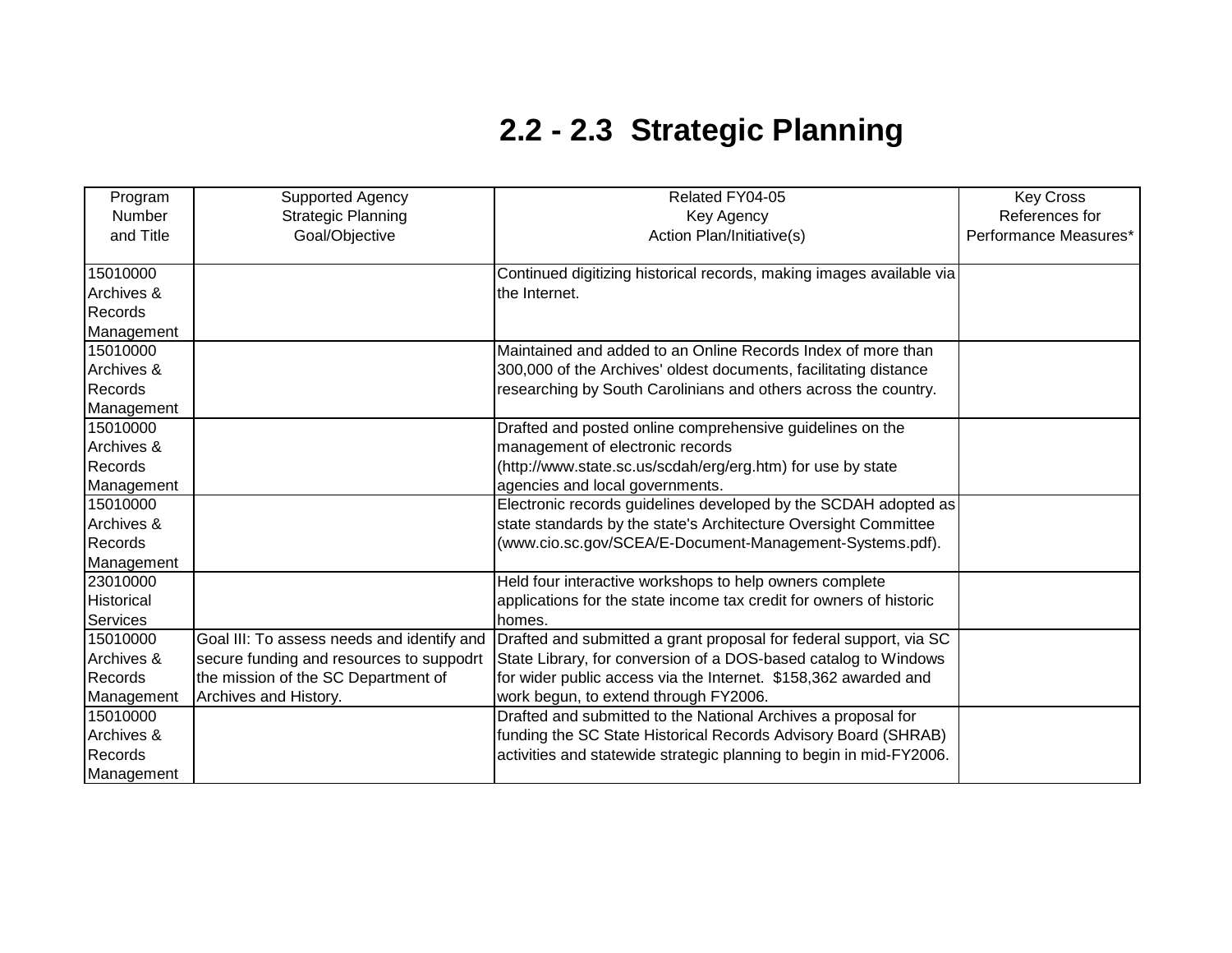| Program    | <b>Supported Agency</b>                   | Related FY04-05                                                     | <b>Key Cross</b>      |
|------------|-------------------------------------------|---------------------------------------------------------------------|-----------------------|
| Number     | <b>Strategic Planning</b>                 | Key Agency                                                          | References for        |
| and Title  | Goal/Objective                            | Action Plan/Initiative(s)                                           | Performance Measures* |
|            |                                           |                                                                     |                       |
| 23010000   |                                           | Secured a \$41,299 grant from the SC Department of                  |                       |
| Historical |                                           | Transportation (SCDOT) and the Federal Highway Administration       |                       |
| Services   |                                           | (FHWA) to make the text of National Register nominations and our    |                       |
|            |                                           | Geographic Information System (GIS) data on historic properties     |                       |
|            |                                           | available over the Internet.                                        |                       |
| 23010000   |                                           | Negotiated an agreement for SCDOT and FHWA to provide               |                       |
| Historical |                                           | \$160,000 for historical/architectural surveys of Marlboro, Dillon, |                       |
| Services   |                                           | Horry, and Marion counties through which I-73 will pass.            |                       |
| 15010000   | Goal V: To continue to ensure our journey | Requested input from state and local government advisory            |                       |
| Archives & | of excellence by evaluating effectiveness | councils in brainstorming sessions on ways to make better use of    |                       |
| Records    | and improving our programs.               | SCDAH reources in providing records services.                       |                       |
| Management |                                           |                                                                     |                       |
| 15010000   |                                           | Developed and submitted a proposal for federal funds in FY2006-     |                       |
| Archives & |                                           | 07 for archives and records management program planning, to         |                       |
| Records    |                                           | include focus groups and targeted surveys.                          |                       |
| Management |                                           |                                                                     |                       |
| 15010000   | Goal VI: To increase and enhance          | Microfilmed 616,585 historical documents.                           |                       |
| Archives & | preservation of an access to South        |                                                                     |                       |
| Records    | Carolina state and local governement      |                                                                     | 7.2h                  |
| Management | records.                                  |                                                                     |                       |
| 15010000   |                                           | Expanded records management training through the Councils of        |                       |
| Archives & |                                           | Government by conducting workshops on digital imaging.              |                       |
| Records    |                                           |                                                                     |                       |
| Management |                                           |                                                                     |                       |
| 15010000   |                                           | Held a first ever day-long records management conference to         |                       |
| Archives & |                                           | explain Archives' policies and practices for government offices (to |                       |
| Records    |                                           | compensate for loss of staff and consequent inability to make       |                       |
| Management |                                           | regular field visits). Attended by over 160 from state agencies and |                       |
|            |                                           | local governments.                                                  |                       |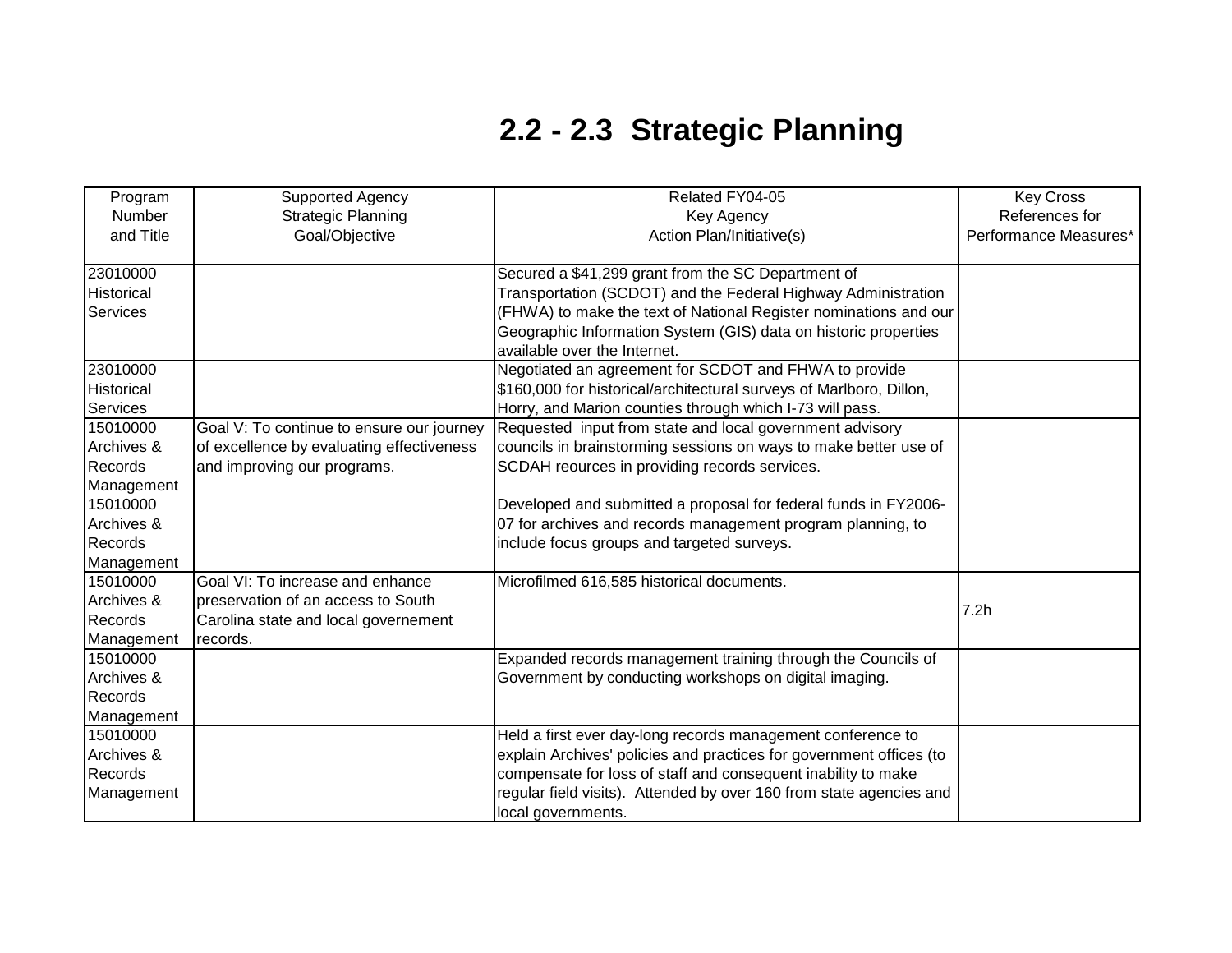| Program    | <b>Supported Agency</b>   | Related FY04-05                                                   | <b>Key Cross</b>      |
|------------|---------------------------|-------------------------------------------------------------------|-----------------------|
| Number     | <b>Strategic Planning</b> | Key Agency                                                        | References for        |
| and Title  | Goal/Objective            | Action Plan/Initiative(s)                                         | Performance Measures* |
|            |                           |                                                                   |                       |
| 15010000   |                           | Completed a federally-supported pilot records management project  |                       |
| Archives & |                           | at the SC Department of Social Services and implemented a         |                       |
| Records    |                           | reengineered records retention process.                           |                       |
| Management |                           |                                                                   |                       |
| 15010000   |                           | Drafted and posted online comprehensive guidelines on the         |                       |
| Archives & |                           | management of electronic records                                  |                       |
| Records    |                           | (http://www.state.sc.us/scdah/erg/erg.htm) for use by state       |                       |
| Management |                           | agencies and local governments.                                   |                       |
| 15010000   |                           | 42 million pages of state and local government records            |                       |
| Archives & |                           | (paper/microfilm) transferred to the State Records Center for     |                       |
| Records    |                           | temporary security storage.                                       |                       |
| Management |                           |                                                                   |                       |
| 15010000   |                           | 17 million pages of historical state and local government records |                       |
| Archives & |                           | (paper/microfilm) transferred to the Archives for permanent       |                       |
| Records    |                           | retention.                                                        |                       |
| Management |                           |                                                                   |                       |
| 15010000   |                           | Drafted an online newsletter for state and local government       |                       |
| Archives & |                           | archivists and records managers and distributed three issues      |                       |
| Records    |                           | electronically to more than 2,000 statewide.                      |                       |
| Management |                           |                                                                   |                       |
| 15010000   |                           | Continued historical records digitizing, making 30,000 pages      |                       |
| Archives & |                           | available via the Archives web site.                              |                       |
| Records    |                           |                                                                   |                       |
| Management |                           |                                                                   |                       |
| 15010000   |                           | Handled 8,868 onsite Reference Room visits and 8,499 telephone,   |                       |
| Archives & |                           | e-mail, and regular mail requests for assistance, responding to   |                       |
| Records    |                           | requests within 10.6 days                                         | 7.2a, b, c            |
| Management |                           |                                                                   |                       |